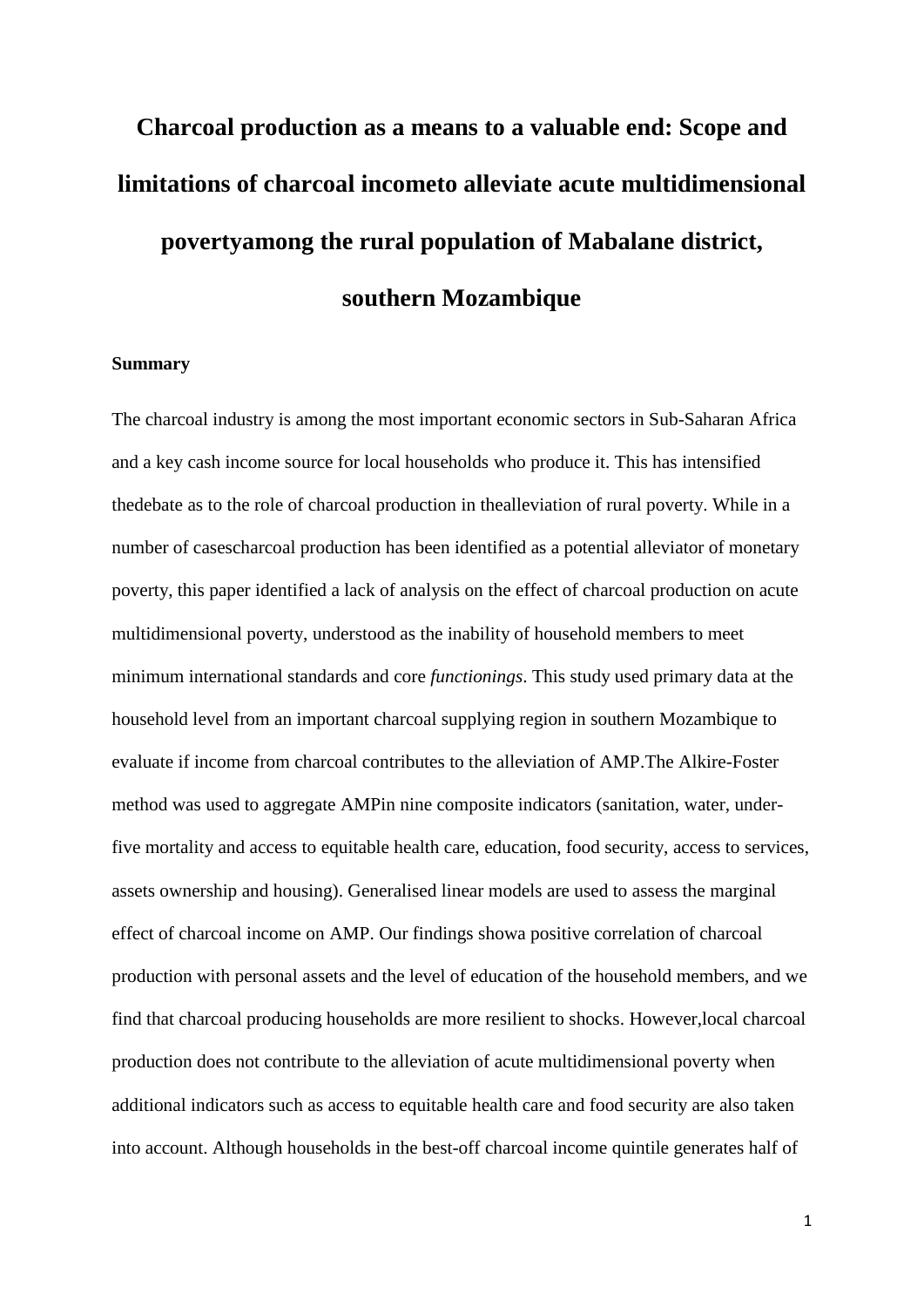all charcoal income which puts its members above the Mozambican poverty line (and thus out of extreme monetary poverty), we still find that 59% of these households are in acute multidimensional poverty. Our findings challenge the perception that charcoal income can alleviate poverty if a multidimensional conceptualisation is used. While charcoal making can potentially contribute to an increase in the economic and human capital of the poor, in this region, charcoal income aloneis not found to be sufficient to tackle the structural challenges posed by acutemultidimensional poverty.Policy makers need to account for the structuraldisadvantages poverty poses.

*Key words –*Acutemultidimensional poverty, charcoal production, southern Mozambique

# **1. Introduction**

Charcoal is one of the most important domestic fuelsused in Sub-Saharan Africa (SSA) (Girard, 2002; Butz, 2013). Charcoal is a popular woodfuel particularlywith urban consumers because of its clean and even burn (Ribot, 1993), and because it is affordable (Iiyama, 2015). Due to population growth and urbanization it is projected that demand for charcoalincreases substantially until 2030 (World Bank, 2011).In consequence, the charcoal sector fulfils an increasingly important role for the economic development of many countries in SSA (Ndegwa*et al.*, 2016; IAE, 2014). In Mozambique for instance, it is estimated that up to 3 million people(approx. 15% of the population) are involved in the semi-legalised charcoal trade (Cuvilas*et al*., 2010), with a contribution of 2.2% to Mozambique's GDP (van der Plas*et al*., 2012). In Kenya, the charcoal industry was found to parallel in size that of the tea industry (Mutimba and Murefu, 2005), while in Malawi it parallels tobacco and sugar sectors (Kambewa*et al.*,2007)*.*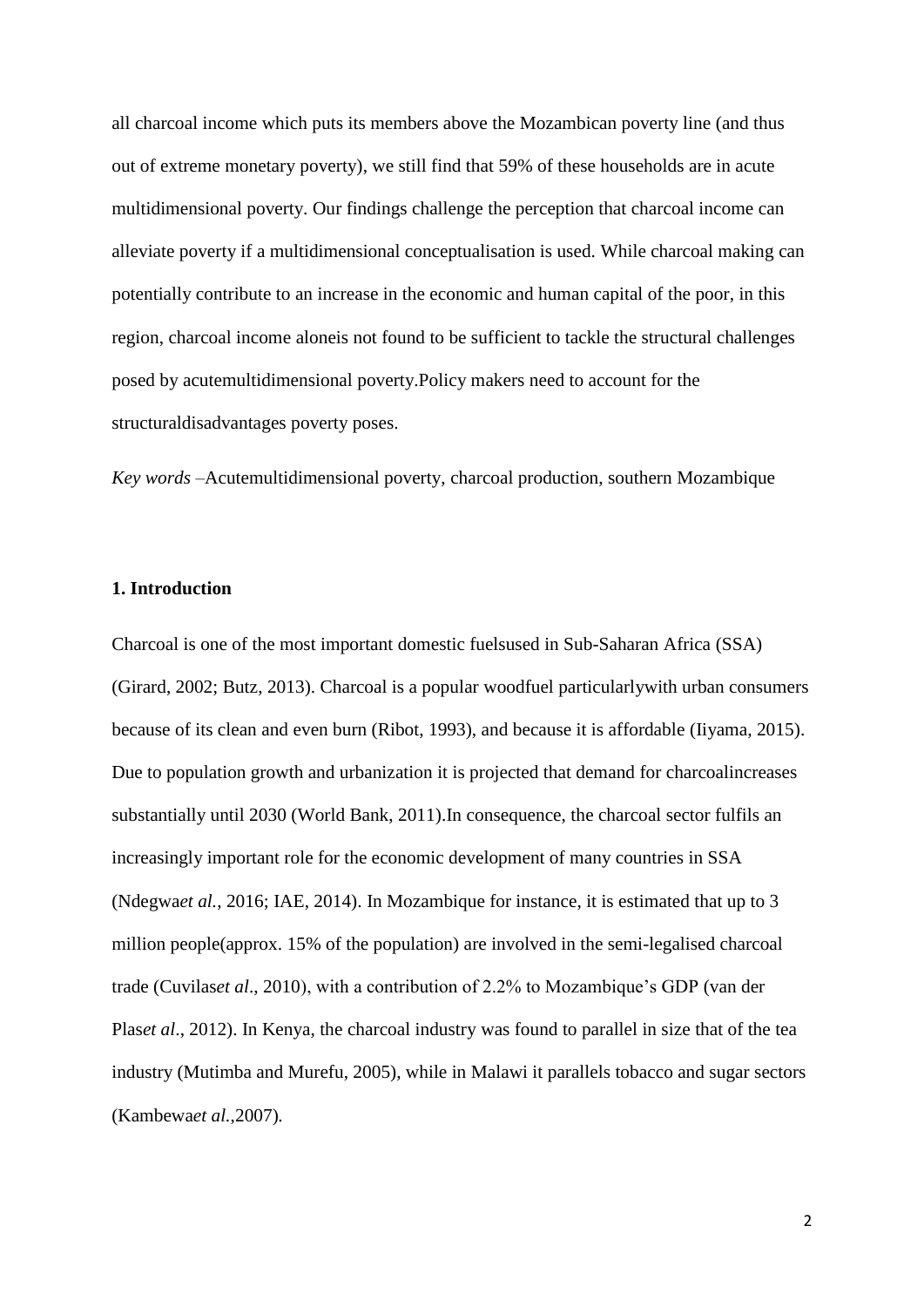The economic importance of the charcoal sector in most countries in SSAaccelerated research efforts to analyse the role locally produced charcoal has on rural poverty.Most people engaged in the woodfuel market are based rurally (Openshaw, 2010) in the role of small-scale "casual" producers or transporters (Zulu and Richardson, 2013) where it was found to provide producers a viable opportunity to supplement income from other livelihood activities (Levy and Kaufman, 2014; Jones *et al.,* 2016).Studies then differ in their assessment of the role of charcoal on efforts to reduce poverty. Studies found charcoal producers to be economically better off than non-producers (Ainembabazi*et al*., 2013; Wunder, 2014; Smith *et al*., 2015) with welfare benefits that contribute to poverty reductions (Schure*et al*., 2014: S85). The welfare benefits were found to be in some cases enough to lift certain groups of producers above the poverty line (Ainembabazi*et al*., 2013) whichascertained charcoal as a potential pathway or route out of poverty. Thisintensified calls for a better and more pro-poor regulation of the often unregulated charcoal industry (Schure*et al.*, 2014; Jones*et al.*, 2015).

Although economically better-off, some studies found that the average charcoal producer lives below the international poverty line (Schure*et al*., 2014: S85). Consequently, some studies rather identified charcoal cash income as a safety net (Arnold *et al.*, 2006; Bekele and Girmay, 2014; Zulu and Richardson, 2013) or a coping strategy (Kalaba*et al.,* 2013; Kambewa, 2007), where, for instance, charcoal producing households increase their resilience to idiosyncratic shocks by accumulating household savings. While unable to alleviate poverty, charcoal cash income was found to contribute to the prevention and mitigation of poverty (Khundi, 2007). For some subgroups of producers, particularly for the chronically poor (Hulme, 2007) or the severe poor (Ravallion, 1998), charcoal production was found to be a poverty trap (Angelsen and Wunder, 2003; Ndegwa*et al.,* 2016). They are characterised by an overt reliance on charcoal as a livelihood strategy, and little opportunity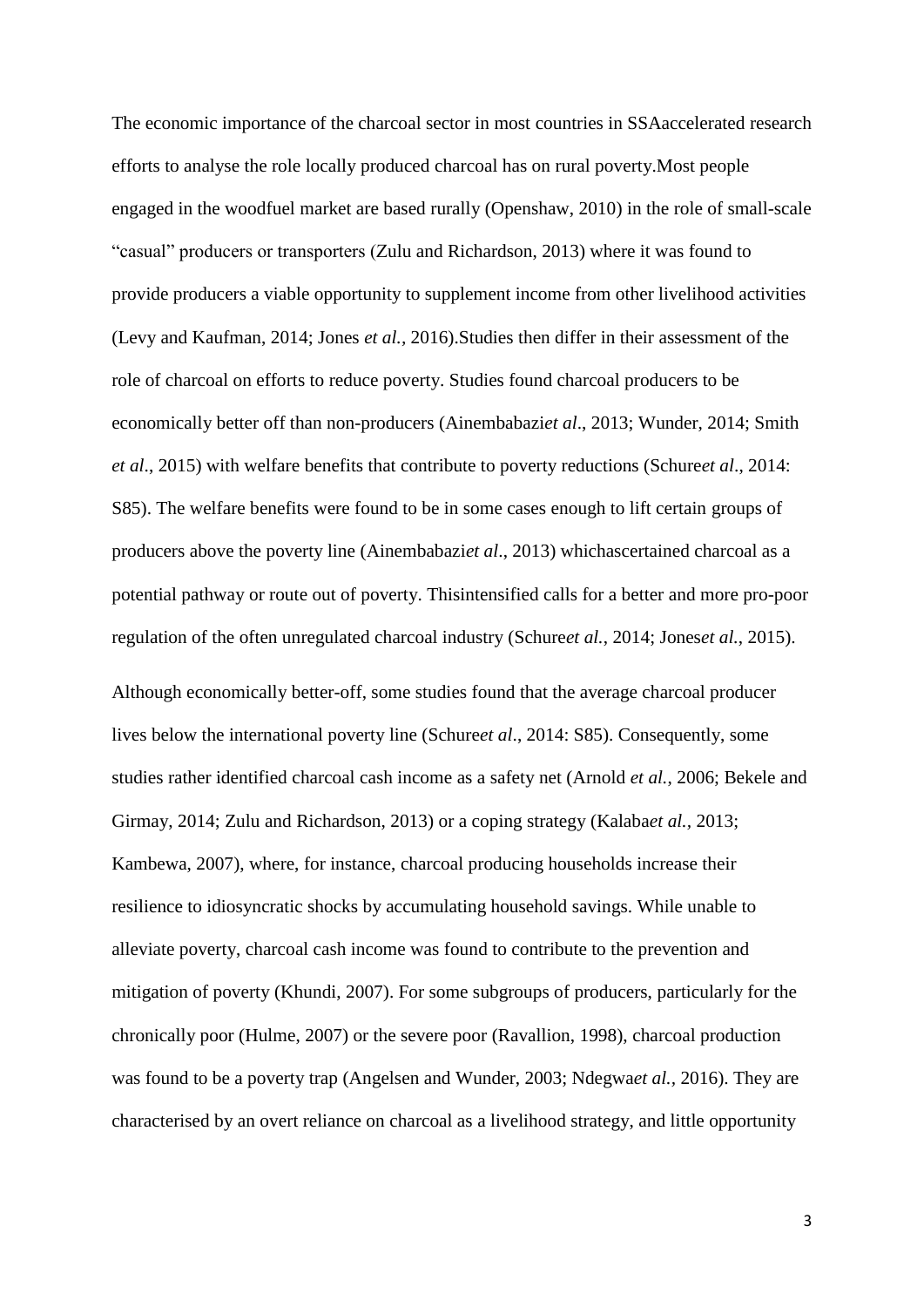to expand their production or diversify into alternative livelihood activities. Returns are used to meet basic subsistence needs.

The predominantly monetary focus deployed in the studies reflect the entrenchment of the discussion in welfare economics, environmental economics and livelihood analyses. Charcoal is one of the most important "environmental income" sources across developing countries (Angelsen, et al., 2014) and the academic debate is rich on the contribution of charcoal income to wealth accumulation (Ndegwa*et al.,* 2016), livelihood diversification (Schure*et al.*, 2014; Zulu and Richardson, 2013), and the heterogeneous dependence of different population subgroup groups on natural resources(Angelsen*et al*., 2014).

Yet the focus on income poverty and derivedwelfare benefits from charcoal making also masks an important question: what is the contribution of income from charcoal production to the alleviation of acute multidimensional poverty? Charcoal is a woodfueland thus a forest provisioning ecosystem service (MA 2005; Kalaba*et al.,* 2013). A systematic review of the empirical links between provisioning ecosystem services and poverty found a lack of analysis of poverty in the multidimensional space (Suichet al., 2015)<sup>1</sup>. While most charcoal studies do analyse possible spill-over effects of charcoal cash income onto key indicators of human development - e.g. Ndewgwa*et al*. compare the education of household heads of nonproducers versus producers of different charcoal production scales (2016: 172) andSchure analyses spending patterns of charcoal income on food, education and healthcare - the selection of indicators used is selective and usually in a dashboard. To our knowledge data is not systematically aggregated and analysed to account for what is known as the breadth of poverty (Alkire*et al.,* 2015): that is the empirical observation of simultaneous deprivations in key dimensions of well-beingsuch as education, health or standard of livingthat have low inter-correlation and cut across the human, social and economic capital of the poor (Alkire and Foster, 2007).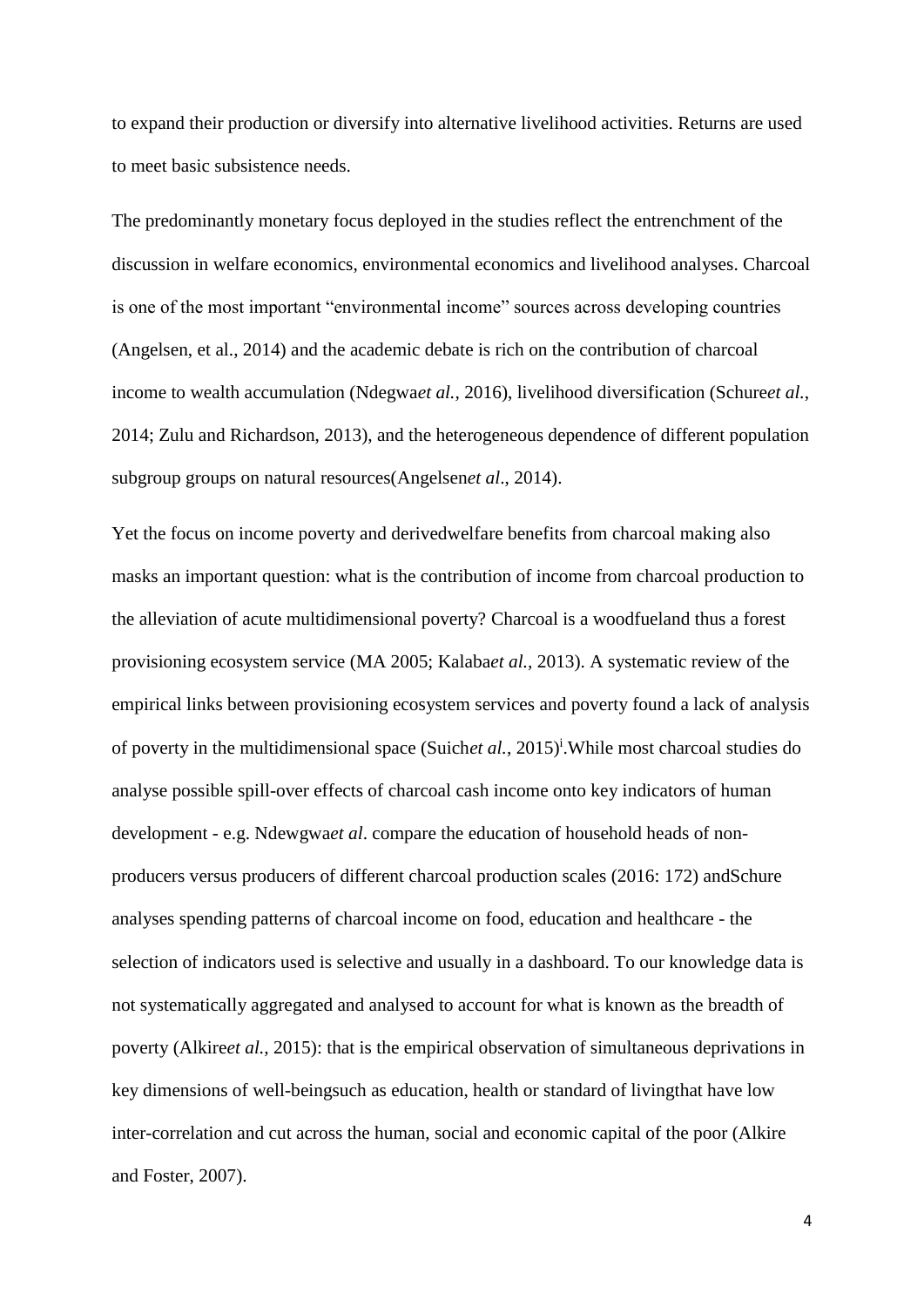This is a research gap we wish to explore in this study. Studies that analyse multidimensional poverty and their determinants are deployed more frequently in development and socialeconomics (Mahoozi, 2016; Santos *et al*., 2016; Ataguba, *et al.*, 2013; Reeves, *et al.,* 2016; Wang *et al.*, 2016). Such studies offer methodologically viable analyses of the now widely held view that poverty is a multidimensional phenomenon (as acknowledged as target 1.2 of the Sustainable Development Goals (SDGs) by the United Nations). We argue that the academic debate about the role of charcoal income on poverty alleviation is incomplete unless the instrumental value of charcoal income is systematically assessed as a means to a valuable end. That is the contribution of charcoal income to the achievement of what is known as *functionings*people have identified as valuable and have reason to value (Sen, 1992; 1999; Alkire and Santos, 2014).

We consider Mozambique an illuminating case study to investigate the impact of local charcoal production on acute multidimensional poverty. Given the economic importance of the charcoal sector the Government of Mozambique has identified the inclusive and community-based usage of natural resources as a key priority area in its strategy for rural poverty reduction in its current five year plan 2015-2019 (GoM, 2015). The National Forest Directorate (DINAF) under the Ministry of Land, Environment and Rural Development (MITADER) uses a specially designed programme (*FlorestaemPé*) to ensure sustainability of forest based activities.At the same time, the Government adopted a multidimensional definition of poverty in 2011 (MPD, 2011) and continuous to observe poverty both in the monetary and non-monetary space(MPD, DNEAP, 2010).We consider this to be fruitful policy environment for a study that assesses the scope and limitations of charcoal income to poverty alleviations in the multidimensional space.

As part of an interdisciplinary project entitled Abrupt Changes in Ecosystem Services and Wellbeing in Mozambican Woodlands (ACES) that assesses theimpacts of woodland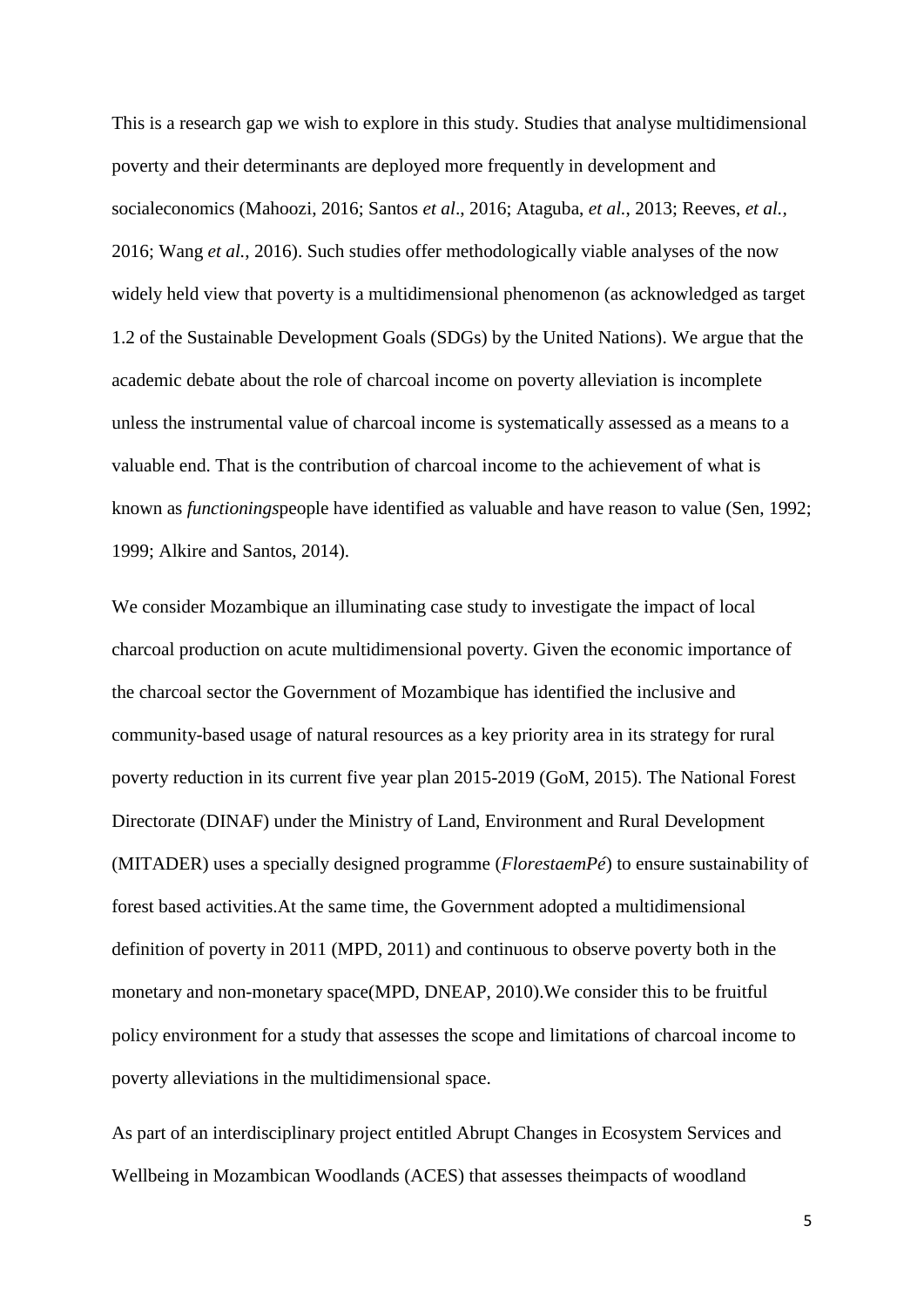degradation on rural poverty, we purposefully collected data in an important charcoal supplying region in southern Mozambique, in order to identify and aggregate *acute multidimensional poverty*(subsequently referred to as AMP, which is also used to abbreviate the *acute multidimensionally poor*), and to study the contribution from charcoal income to its alleviation.Based on established differences between income and multidimensional poverty found elsewhere in the literature –e.g. Wang *et al.* identified that 69% of the multidimensional poor in China are not considered to be in income poverty  $(2016)$ <sup>ii</sup> - and emerging research findings that thus far suggest that multidimensional poverty has a low elasticity to economic growth (Mahoozi, 2016) and one that is lower in comparison to income poverty (Santos *et al*., 2016), we hypothesise that cash income from charcoal production is not a sufficient condition in the alleviation of acute multidimensional poverty.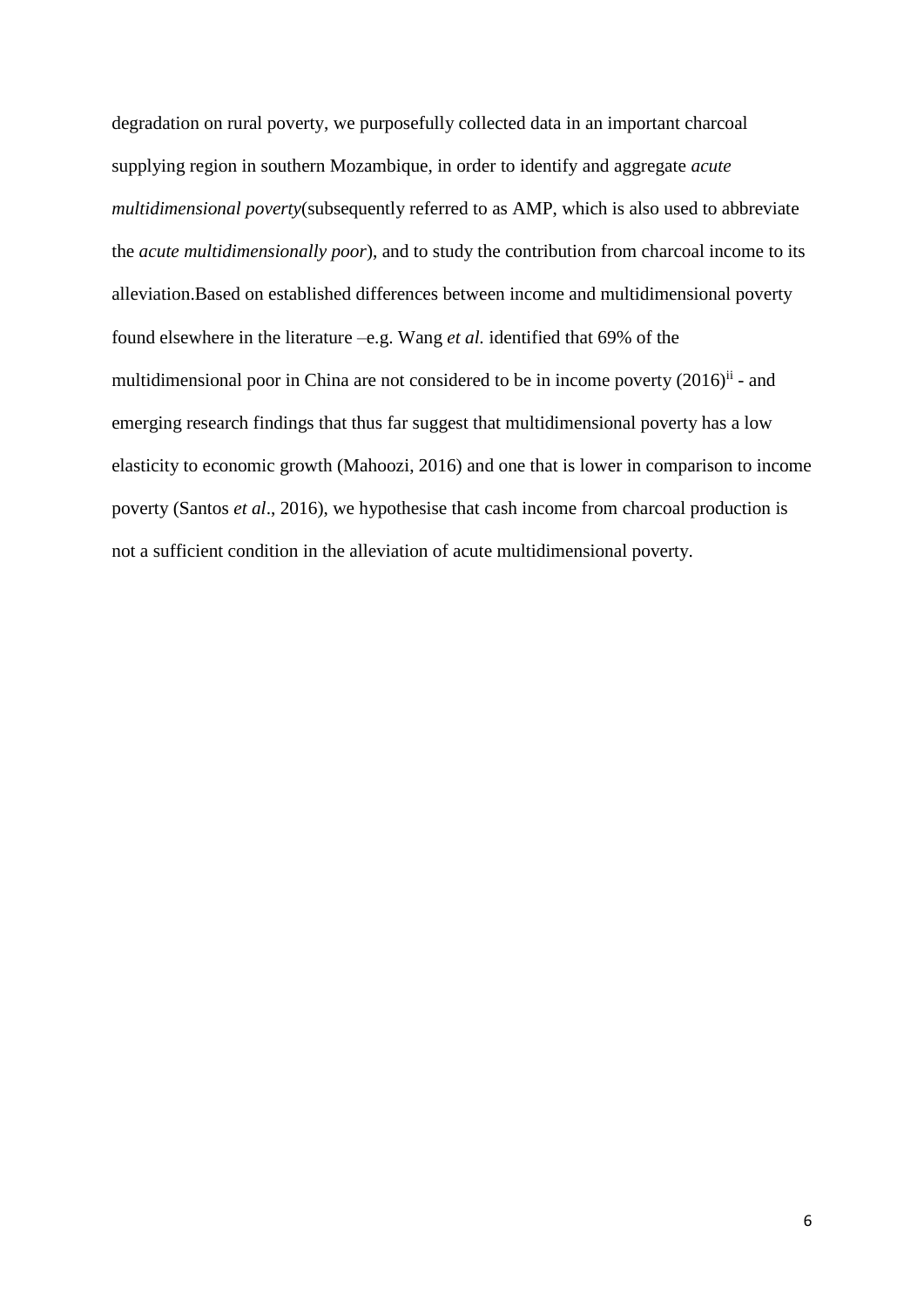# **2. Methods**

# (a)*Description of study siteand village selection*

Data collection took place in May-October 2014 in Mabalane district, Gaza province, in southern Mozambique, approximately 300 km north of Maputo (see figure 1).



Figure 1:*Land cover and study villages (A-G) inMabalane district, Gaza province, southern Mozambique (Woollen et al., 2016).Village names are abbreviated. A=Matlantimbuti; B= Sangue; C=Tindzwaene; D=Mavumbuque; E=Mabuapense; F=Hochane; G=Matchele*

The area is a semi-arid region (annual rainfall of 505mm)that is prone to frequently occurring hazards including droughts and frequent storms (UNOCHA, 2016). The district is relatively sparsely populated with 5329 households recorded in the Census 2007 (INE, 2007). It is characterised by little market access to the southern commercial centres Chokwe, Xai-Xai and Maputo, due to an insufficient road network. Dirt roads that connect the villages are often impassable during the wet season (Woollen *et al.*, 2016). While the district capital *Mabalanesede* is connected to the electric grid, most remote villages are not (GENI, nd).

The area was identified as a stronghold in the regional licensed charcoal trade supplying the capital Maputo. According to Mozambique's Forest and Wildlife Law (GoM, 1999), any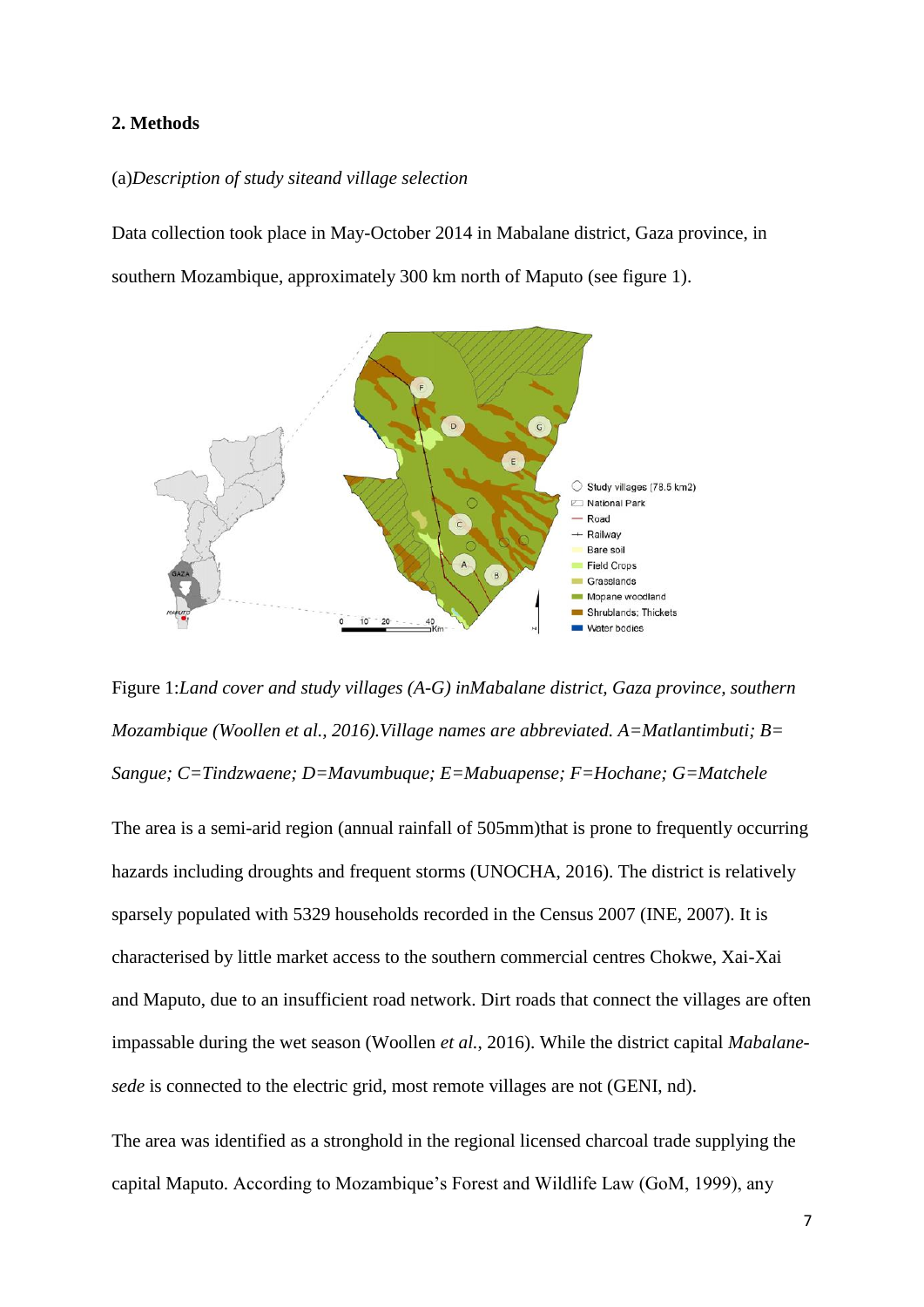commercial woodland extraction needs authorization through a licence (*contrato de exploração*) which is available to national operatorsand local communities for 5 years (Baumert *et al.*, 2016). Mabalane district has the highest licenced charcoal production in Gaza province, the province with thehighest number of charcoal licences throughout the country (Luz, *et al.*, 2015). Following the end of Mozambique's civil war (1997-1992), villagers returned to their home villages and started to produce charcoal in small-scale to supplement their subsistence income from smallholder agro-pastoralism (Levy, Webster and Kaufmann, 2012; Levy and Kaufmann, 2014). Due to recurring droughts in the area, over time charcoal production became more important. According to local forest officers charcoal production started to accelerate in the mid-2000s when more licences were granted to exploit local forests, yet villagers were found to be excluded as most charcoal was produced by migrant workers from the neighbouring province Inhambame under licences hold by commercial operators residing in the capital Maputo (Baumert *et al.*, 2016).

Based on detailed village histories and key informant interviews taken six small charcoal producing villages and one non-charcoal producing village were selected for data collection(the villages displayed as far as possible, similar soil and vegetation typesand had the village leader residing. Participatory land use mapping exercises were utilised to obtain individual village boundaries (see table 1)).

| Village                                                       | MatlA      | San B      | Tins C     | May D      | MabuE      | Hoch F     | Match G         | Total       |
|---------------------------------------------------------------|------------|------------|------------|------------|------------|------------|-----------------|-------------|
| Number of<br>households (HH) in<br>village $(N)$              | 38         | 29         | 63         | 42         | 58         | 55         | 27              | 312         |
| HH sampled $(n)$<br>$(\% \text{ of } N)$                      | 35<br>(92) | 25<br>(86) | 51<br>(81) | 36<br>(86) | 42<br>(72) | 48<br>(87) | 24<br>(89)      | 261<br>(84) |
| Households (HH)<br>producing charcoal<br>$(\% \text{ of } n)$ | 29<br>(83) | 23<br>(92) | 46<br>(90) | 22<br>(61) | 21<br>(50) | 42<br>(88) | $\Omega$<br>(0) | 183<br>(70) |

Table 1. *Village selection and their main characteristics. Mabalane district, Gaza province*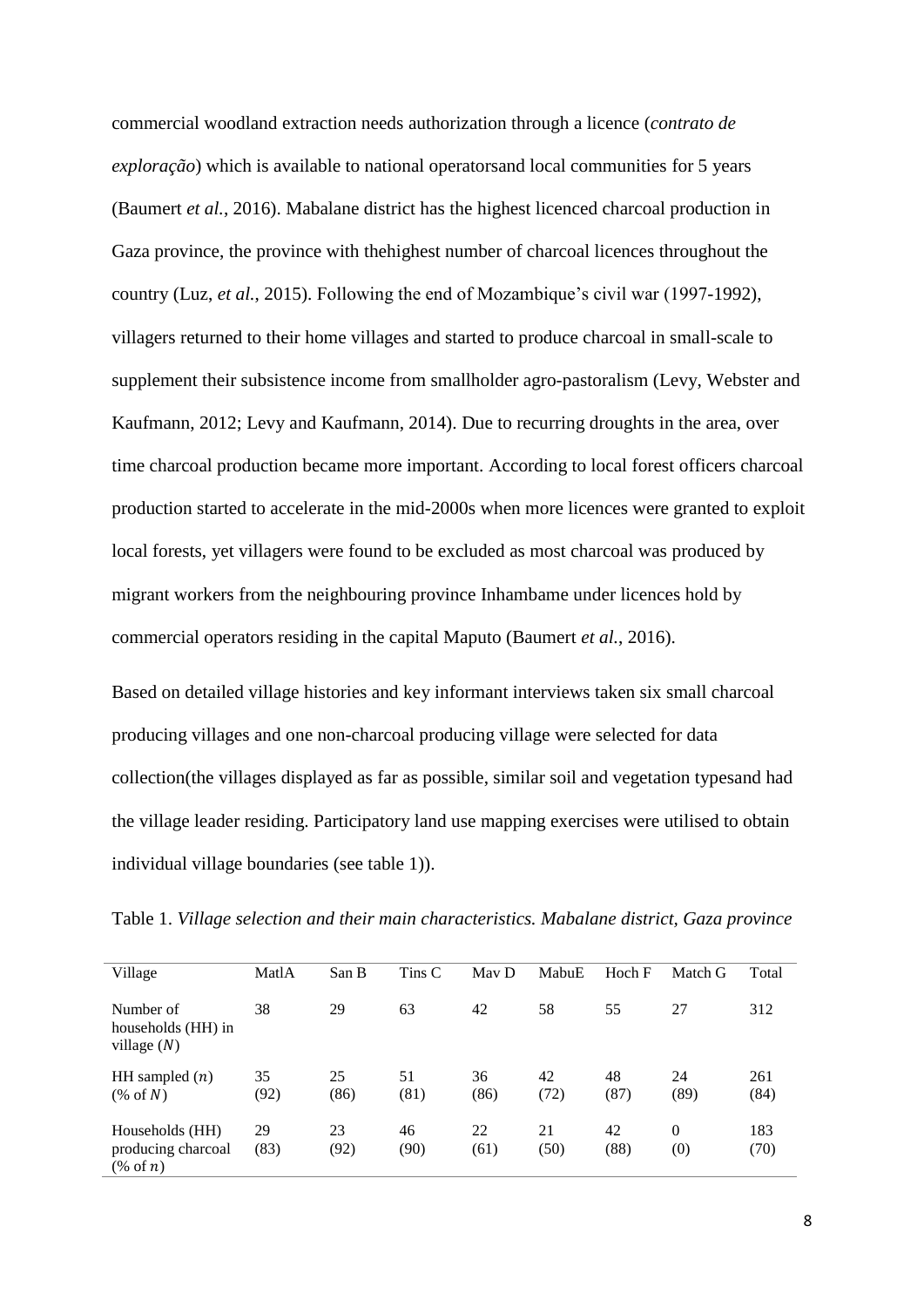*All data refer to 2013-2014. -: no observation. N: village population. n: sample size. Village names are abbreviated. Matl A=Matlantimbuti; San B= Sangue; Tins C=Tindzwaene; Mav D=Mavumbuque; Mabu E=Mabuapense; Hoch F=Hochane; Match G=Matchele*

# *(b) Data collection methods*

A household list was compiled based on a household definition of "eating from the same pot" (Tvedten *et al.*, 2009). Households were then randomly selected for a socio-economic household survey  $(n=261)$ . Households were questioned on their socio-economic and demographic characteristics for the reference year 2013-2014. The survey was conducted on tablets with six trained enumerators using Open Data Kit software (Brunette *et al.* 2013). The obtained final sample can be considered an "incomplete census" (Dodge, 2003) of our study area (84%). In parallel we ran participatory rural appraisals (PRAs) (Chambers, 1994) to obtain qualitative data in order to a) identify locally relevant parameters of AMP, and b) to study the functional relationships of AMP with demographic and socio-economic characteristics of local households. Poverty focus group discussions and participatory wealth rankings were utilised.

# (c) *Identifying charcoal producers*

Charcoal producers are classified by charcoal income quintiles (with mean values±standard deviations given if not indicatedotherwise). Descriptive statistics of households producing charcoal are shown, and livelihood strategies in our study area are described. They were classified into different income categories as popularised by the Poverty Environment Network, where categories range from direct and processed forest income, over income from agro-pastoralism, to non-environmental income from businesses or wage labour (CIFOR, 2008; Angelsen*et al.,* 2011). Producers of charcoal above the mean and median production of charcoal are then depicted (with mean values±standard error given if not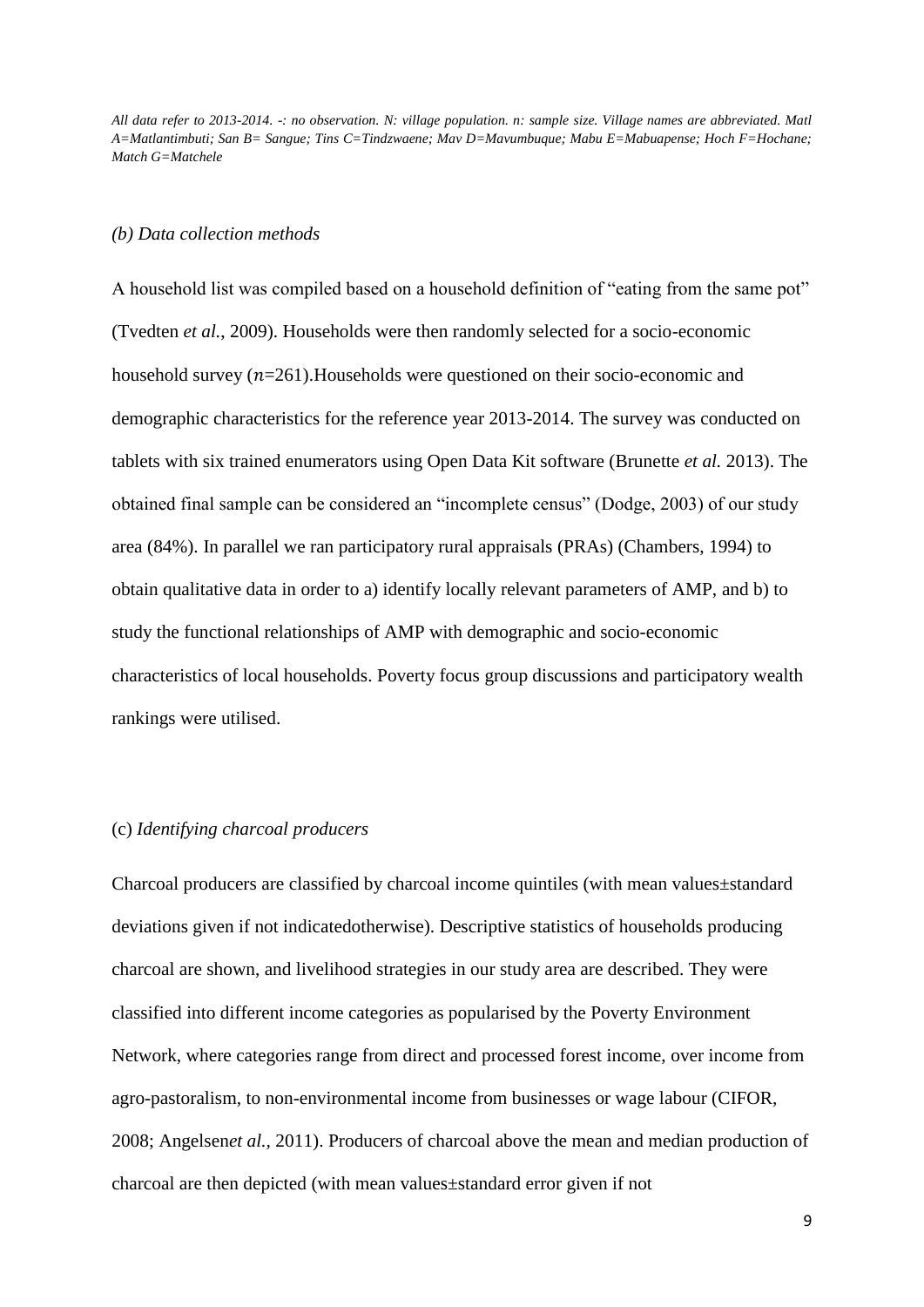indicatedotherwise).The corresponding income distribution from charcoal makingis portrayed with the Lorenz curve (Atkinson, 1970) and the Gini coefficient (Gini, 1914).Households werethen analysed with regards to their monetary poverty status. The notion is to identity the monetary non-poor from charcoal making in order a) toexplore whether that group is also non-poor in the multidimensional space (step d), and if so, b) to analyse whether charcoal production can be attributed to this effect (step e).

#### *(d) Identifying theAcute Multidimensional Poor*

The theoretical premise to assess poverty in the multidimensional space, and thus beyond a narrow money-metric assessment, is grounded in Mozambique's official understanding of poverty as a multidimensional phenomenon, as defined in the third Poverty Reduction Action Plan 2011-2014 ("Poverty is a multidimensional phenomenon, and combating poverty goes well beyond a simple discussion of the underlying characteristics of absolute poverty" (MPD, 2011)) and the Government of Mozambique's five year government plan 2015-2019 (GoM, 2015). Also, various multi-stakeholder focus group discussions (FGDs) on poverty deployed at national (Maputo), provincial (Xai-Xai) and at village level for this study establisheda strong link to non-monetary dimensions of poverty, with a strong focus on*functionings*, such as food security, or having access to clean drinking water (please see table 1, SI1).

The Alkire-Foster (AF) method (Alkire and Foster, 2007, 2011a) was then used to identify and aggregate AMP. The method was chosen due to its axiomatic yet decomposable features;its accounting for the breadth of poverty not captured in dashboard and other estimates of multidimensional poverty (Alkire*et al*., 2015: 70-123); its methodological robustness (see Alkire and Santos, 2014, Alkire*et al*., 2015: 233-256); and its overall growing popularity as a scientific supplement to monetary measures of poverty (as it is a direct rather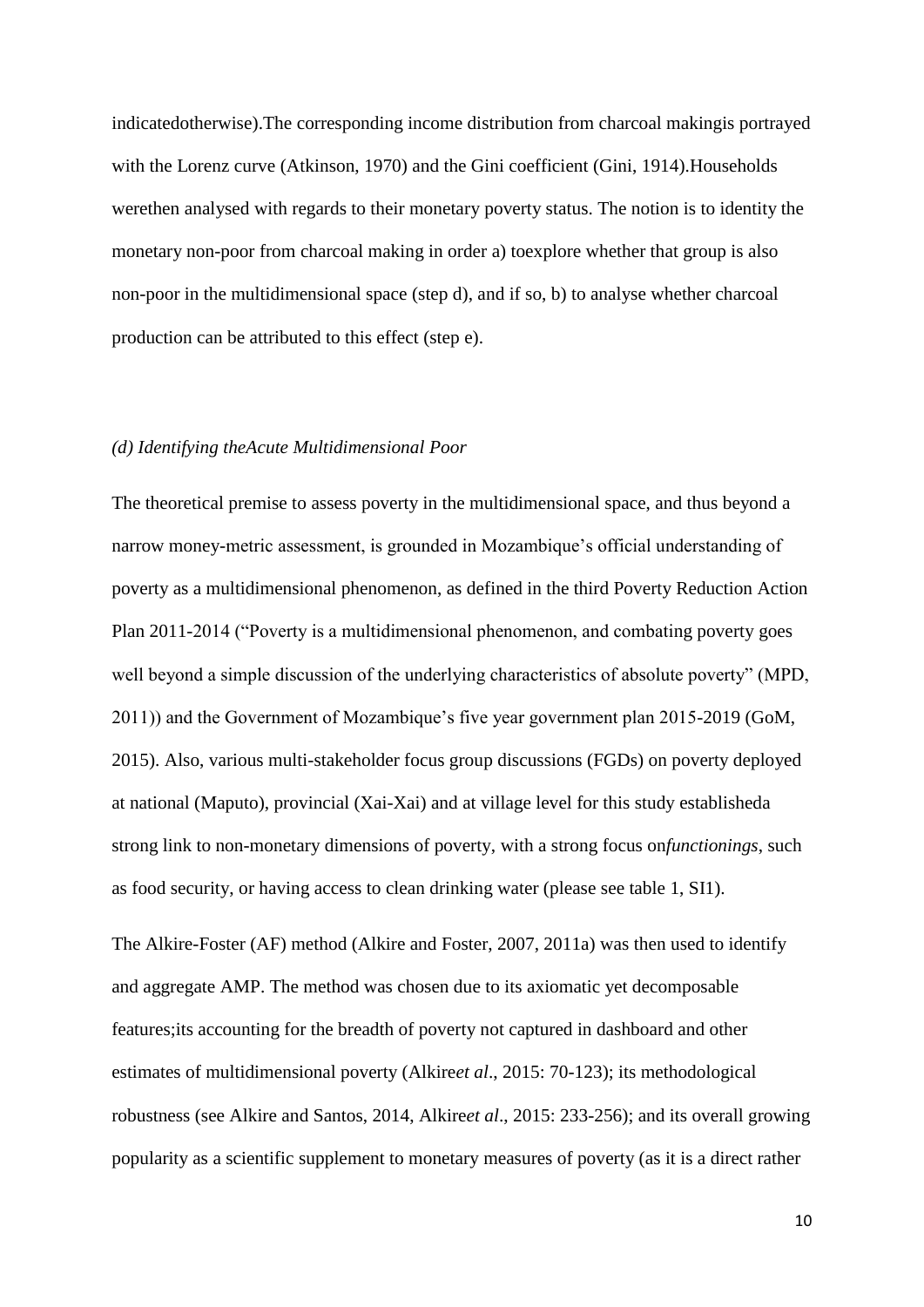than indirect measure of poverty (Alkire and Santos, 2014: 251))<sup>iii</sup>. The measure relies on *empirical observations* of actual achievements (or the lack thereof) in key dimensions of poverty, and is thus less prone to prediction errors as often found with monetary poverty estimates that rely on imputation methods (Gaddis and Klasen, 2012).It allows for a clear mapping of the multidimensional poor decomposed by village and poverty dimension. Thus, a"high-resolution lense" (Alkire and Santos, 2010b) of acute multidimensional poverty in the study area is given.

Conceptually, the AF-Method is broken into the selection of an identification function  $\rho$  and an aggregation step. The identification function comprises of the choice of the unit of analysisn, of relevant dimensions and indicators *j* of AMP, an indicator specific  $z_i$  and cross-dimensional specific cutoff line k (which can range from  $k = 1$  (known as "union approach") to  $k = d$  (known as "intersection approach")), as well as respective weights across indicators  $w_j$ . We utilised a sequenced mixed methods approach (see Hulme, 2007; Shaffer, 2013) to identify  $\rho$ . Results from poverty focus group discussions were triangulated with participatory wealth rankings results and a structured secondary literature review. Table 2 presents the identification of dimensions  $d$ , respective indicators $j$ , indicator specificcutoff linesz<sub>i</sub> and weights  $w_i$  used to aggregate AMP<sup>iv</sup> (we present the process that led to the identification of  $\rho$ , as well as descriptive statistics for each selected indicator *j*, in SI1). AMP is assessed in nine composite indicators (all of which are categorical), grouped along three dimensions (namely human, social and economic capital).The function is then represented as  $\rho: R_+^d \times R_{++}^d \to \{0,1\}$ , that denotes a person's *i*'s achievement vector  $y_i \in R_+^d$  and cutoff vector z in  $R_{++}^d$ . A household *n* is considered to be acutely multidimensionally poor if and only if a household's weighted deprivation count  $c_i$  is equal to or greater than  $k$  ( $c_i \ge k$ ), and is then given the value of  $Y_i = \rho(y_i; z) = 1$ , and 0 if otherwise. In this study, the crossdimensional cutoff line was set at  $k \geq 4$ , which means that ahousehold is in AMP if the sum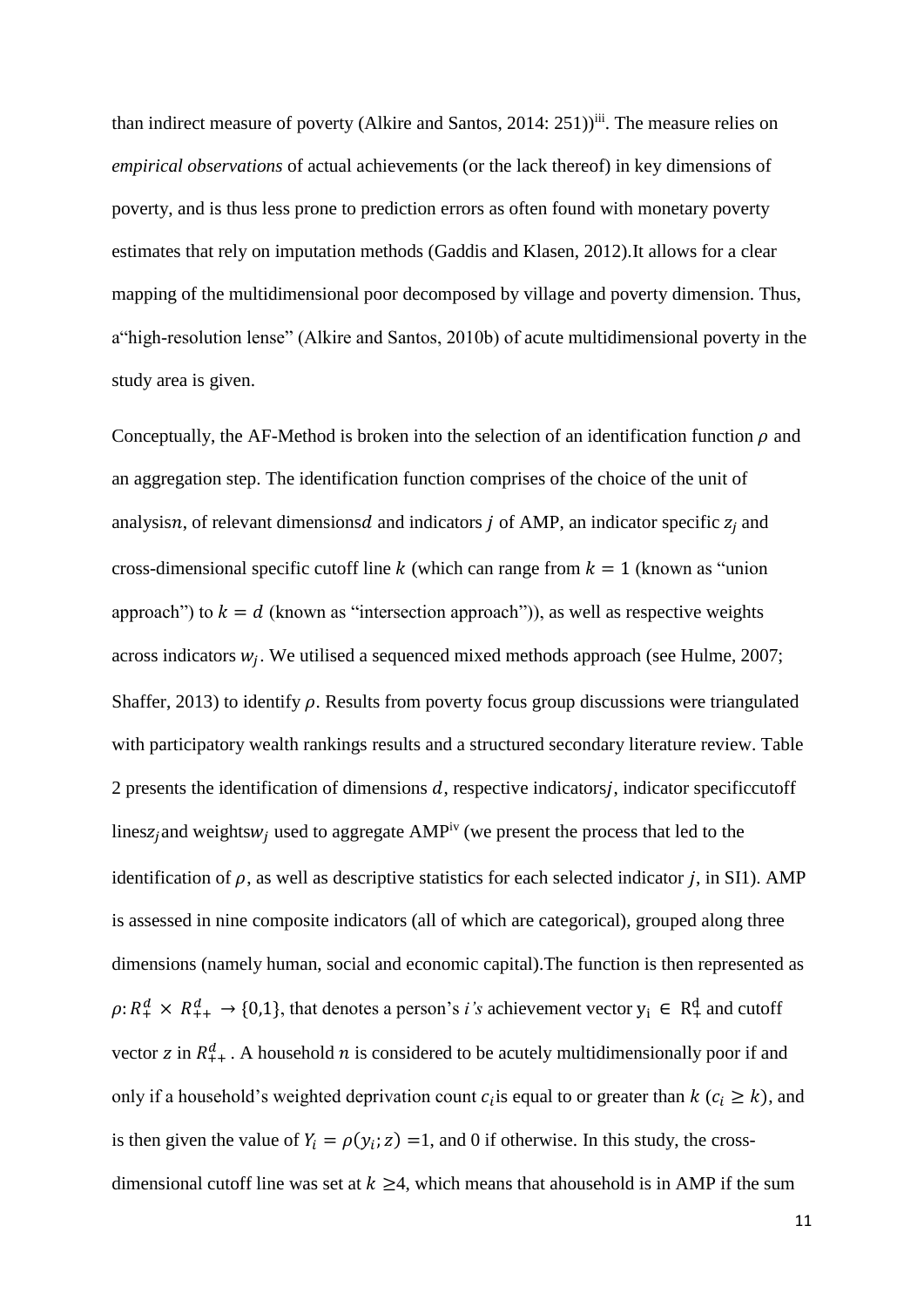of weighted indicators in which a household is deprived amounts to at least 40% (thus if a household is deprived in *at least* three indicators *across* two dimensions).A nested weighting structure  $w_i$  was chosen that gives each of the three dimensions of AMP the same weight (33%).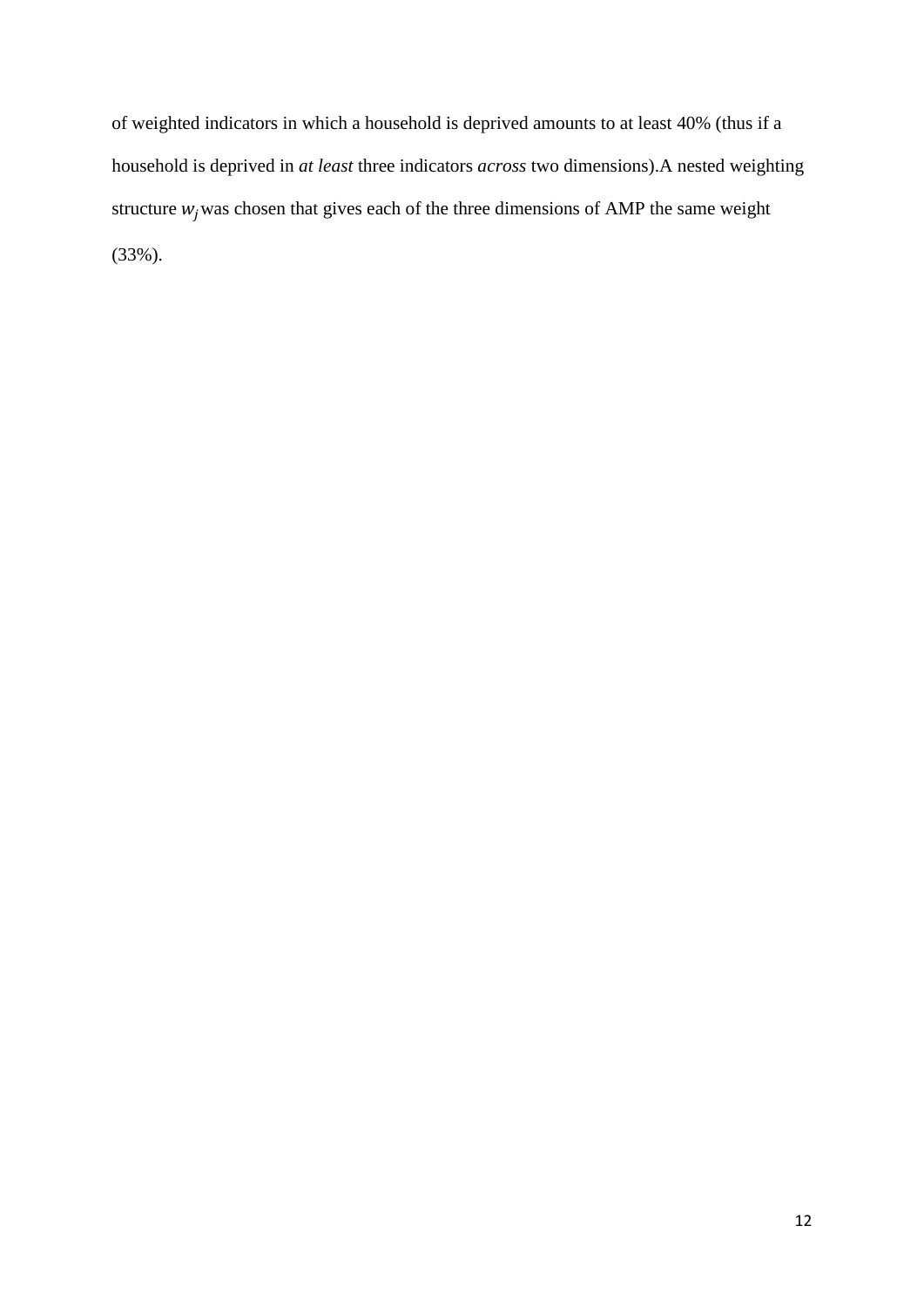| Dimensions<br>(d)   |    | Indicators $(j)$                                                 |    | Deprived if $(z_i)$                                                                                                                                                                                                         | Nested weighting $(w_i)$ scale<br>(% ) |
|---------------------|----|------------------------------------------------------------------|----|-----------------------------------------------------------------------------------------------------------------------------------------------------------------------------------------------------------------------------|----------------------------------------|
| Human<br>capital    |    | Sanitation                                                       | 1. | The household's sanitation facility is not improved (according to the MDG guidelines), or it is<br>improved but shared with other households *1                                                                             | 0.66(6.7)                              |
|                     | 2. | Water                                                            | 2. | The household does not have yearlong access to clean drinking water (according to the MDG<br>guidelines) or clean water is more than 30 minutes walking from home (roundtrip)*1                                             | 0.66(6.7)                              |
|                     | 3. | Under-five mortality                                             | 3. | Any child has died in the household*2                                                                                                                                                                                       | 0.66(6.7)                              |
|                     | 4. | Access to equitable health care                                  | 4. | The household does not have access to equitable health care                                                                                                                                                                 | 0.66(6.7)                              |
|                     | 5. | Formal Education (illiteracy, highest<br>qualification achieved) | 5. | No household member is able to read and write and achieved at a minimum grades 1-5 of a primary<br>education degree or attended the Portuguese colonial school system <sup>*2</sup> .                                       | 0.66(6.7)                              |
| Social capital      |    | Food (in)security                                                |    | The household experienced a food shortage in the past                                                                                                                                                                       | 1.665(16.6)                            |
|                     | 2. | Access to services, associations and credit                      | 2. | The household did not receive advice from an extension agent during the last 12 months, and did<br>not receive a credit in the last 12 months, and is currently not a member in an agricultural or<br>forestry association. | 1.665(16.6)                            |
| Economic<br>capital | 1. | Assets owned                                                     | 1. | The household does not own a motorbike, truck, car, cart, cassette/dvd player, bed or chainsaw, or<br>does not own more than one radio, television, telephone, refrigerator or bicycle*2                                    | 1.665(16.6)                            |
|                     | 2. | Housing (floor, roof, walls)                                     | 2. | The household has sand or smoothed mud floor, and grass or poles roof, and sand, mud, grass or<br>poles walls <sup>*2</sup>                                                                                                 | 1.665(16.6)                            |

# Table 2. *List of Acute Multidimensional Poverty dimensions, indicators, cut-off lines and weightings.*

Note: \*<sup>1</sup> marks selection of z<sub>j</sub> based on MPI (Alkire and Santos, 2010; Alkire*et al.*, 2016); \*<sup>2</sup> marks selection of z<sub>j</sub> derived from MPI (Alkire and Santos 2010;Alkire*et al.*, 2016);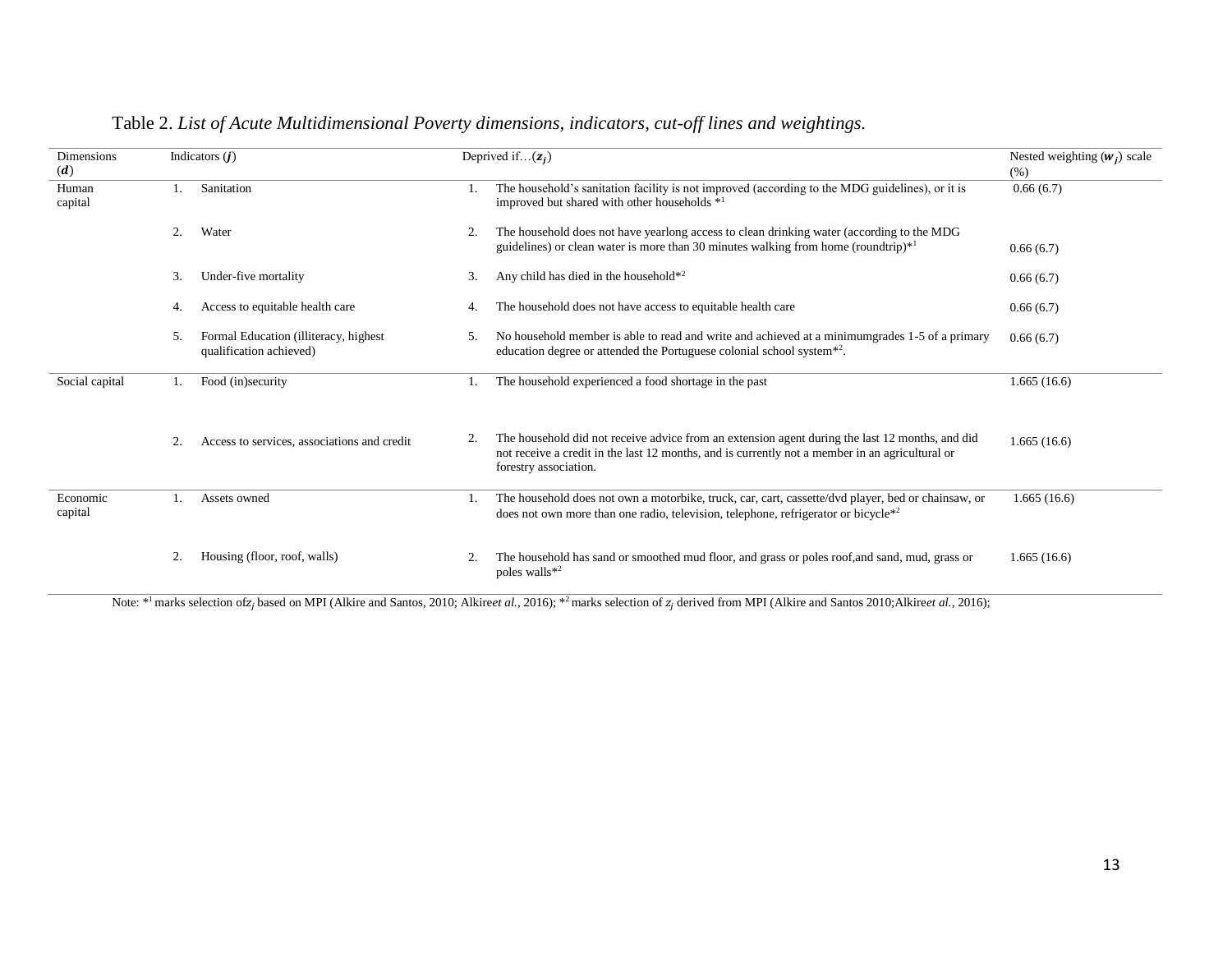Data on the household's poverty status are then aggregated into two different classes of AMP at the village level, namely the headcount ratio  $H$  (reported in percentage) and the adjusted headcount ratio  $M_0$  (reported as a value). The headcount ratio  $H$  reports the incidence of AMP  $(H = \frac{q}{q})$  $\frac{q}{n}$ , where q are households identified as AMP divided by total number of households  $n$ ), whereas the breath-adjusted headcount ratio $M_0$  reports the prevalence of poverty, by which the (weighted) number of dimensions in which each household is deprived are added into H; thus, it calculates into H the average intensity of poverty  $A = \sum_{i=1}^{n} c_i \frac{k}{a}$  $\overline{q}$  $\sum_{i=1}^n C_j \frac{k}{a}$ .  $M<sub>0</sub>$ satisfies dimensional monotonicity, by which societies, under equal incidences of poverty  $(H)$ , are considered poorer whose intensity of poverty  $(A)$  is greater. For a full account of the measurement's properties and mathematical structure, see Alkire and Foster (2007, 2011a). First and second-order stochastic dominance tests, rank robustness analyses and statistical inference tests were applied to ensure that the obtained poverty rankings were robust to changes in key parameters of the identification function  $\rho$ . Core findings of this process are presented, while SI2 contains the detailed presentation of the test results. SI2 also contains comparative poverty measures (table 2 in SI2) that place the calculated headcount ratio  $H$  in Mabalane next to Mozambique's official poverty headcount  $H$ , the poor classified based on the international US\$1.25/day and US\$2.5/day measure (and the adjusted US\$1.90/day and US\$3.10/day measure), as well as poverty headcountcalculated for the Multidimensional Poverty Index for Mozambique.

# *(e)Determining the marginal effect of charcoal production on AMP*

Descriptive statistics were used to place households identified as AMP ( $Y_i = \rho(y_i, z) = 1$ ) next to their calculated income quintile from charcoal making. Two Generalised Linear Modelswerethen used to predict probabilities that  $Y_i$  (the bounded and discrete dependent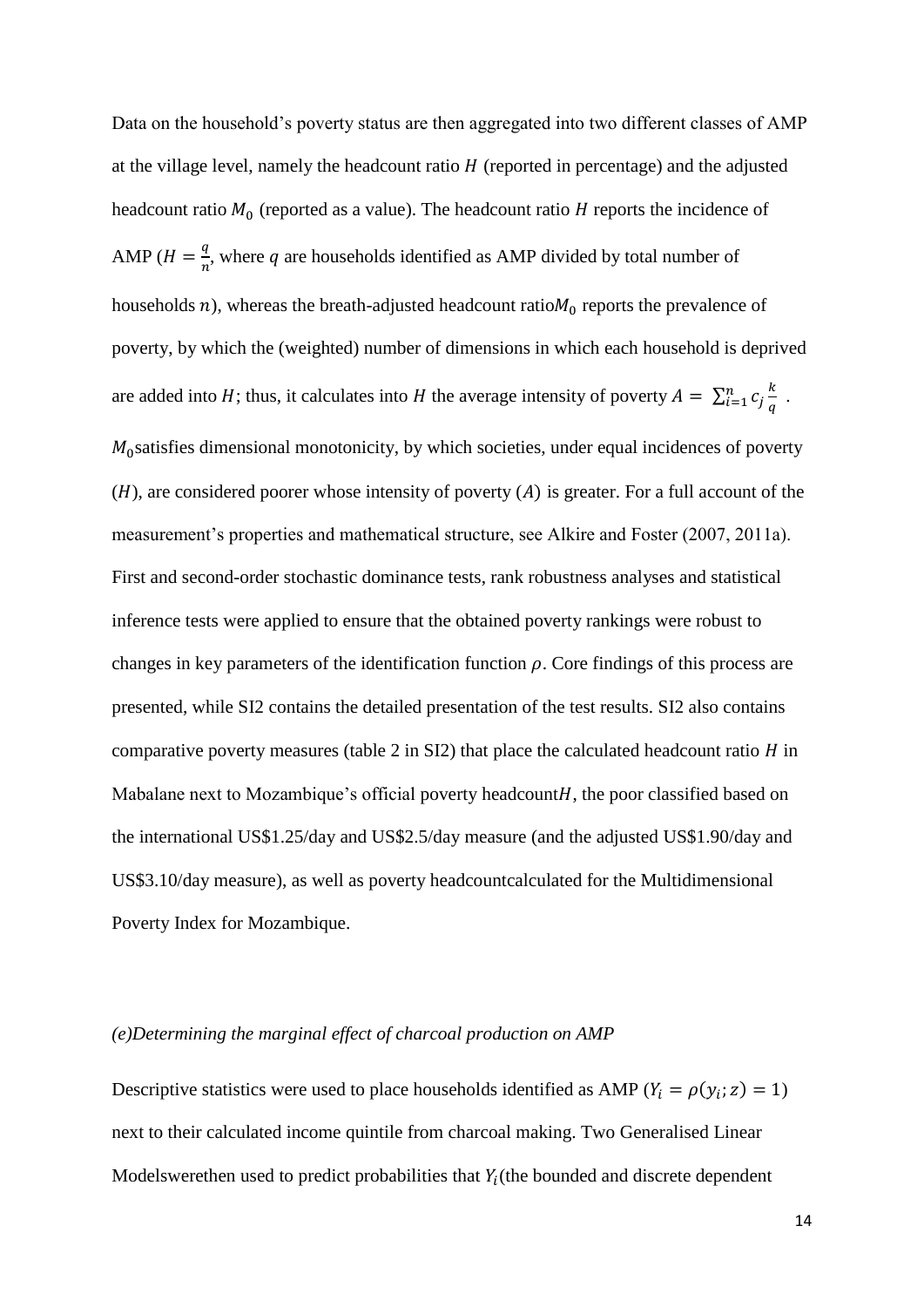variable) takes the value of one given the use of socio-economic and demographic predictors.Regression analysis was chosen as it is considered the most efficient way to answer the research question whether charcoal income leads to deductions in the likelihood of being acute multidimensional poor, while controlling for alternative determinants.We specify a Bernoulli distribution to model the conditional distribution  $p_Y(y_i) = \pi_i^{y_i} (1 \pi_i$ ) × 0 =  $\pi_i$  with a logit link function that ensures that the conditional meangiven by the conditional probability  $\mu_{y_i|x_i} = \pi_i \times 1 + (1 - \pi_i) \times 0 = \pi_i$  stays between zero and one. We specifylog<sub>e</sub> $\frac{\pi}{1}$  $\frac{\pi}{1-\pi} = \beta_0 + \beta_1 x_{1i} + ... + \beta_K x_{Ki}$  with  $\frac{\pi}{1-\pi} = e^{\beta_0} (e^{\beta_1})^{x_{1i}} ... (e^{\beta_K})^{x_{Ki}}$  where the logit of  $\pi$  is the natural logarithm of the odds that the binary variable  $Y_i$  takes the value of one. The partial regression coefficients  $\beta_i$  are interpretedas the marginal changes of the logit due to a one unit increase in  $x_j$ , and  $e^{\beta_j}$  as the multiplicative effect on the odds of increasing  $x_j$  by one, holding the other predictors K constant.  $e^{\beta j}$  is reported as the "odds ratio" in the models, whereas  $\beta_j$  is reported as the "parameter estimates" whose sign (positive or negative) shows increases or deductions in the odds of being multidimensionally poor( $(1$ -odds-ratio) $\times$ 100)). Corresponding standard errors, zstatistics, and significance levels at 5% are shown(Alkire*et al*., 2015: 306ff).

Two models were specified in that manner with a maximum of elevenpredictors. The selectionof predictors was based on an empirical-theoretical process.We chose indicators that were empirically named as factors in the placement of households in the different wealth clusters (as established via the participatory wealth rankings, where the households were classified from poorest (1) to best-off (4),see table 2 in SI1). The focal explanatory variable is income from charcoal making (see figure 1 in SI1, where charcoal was the singlemost cited explanatory variable for placements of households in the different wealth categories (mentioned 31 times));but given that the chosen unit of analysis was the household, members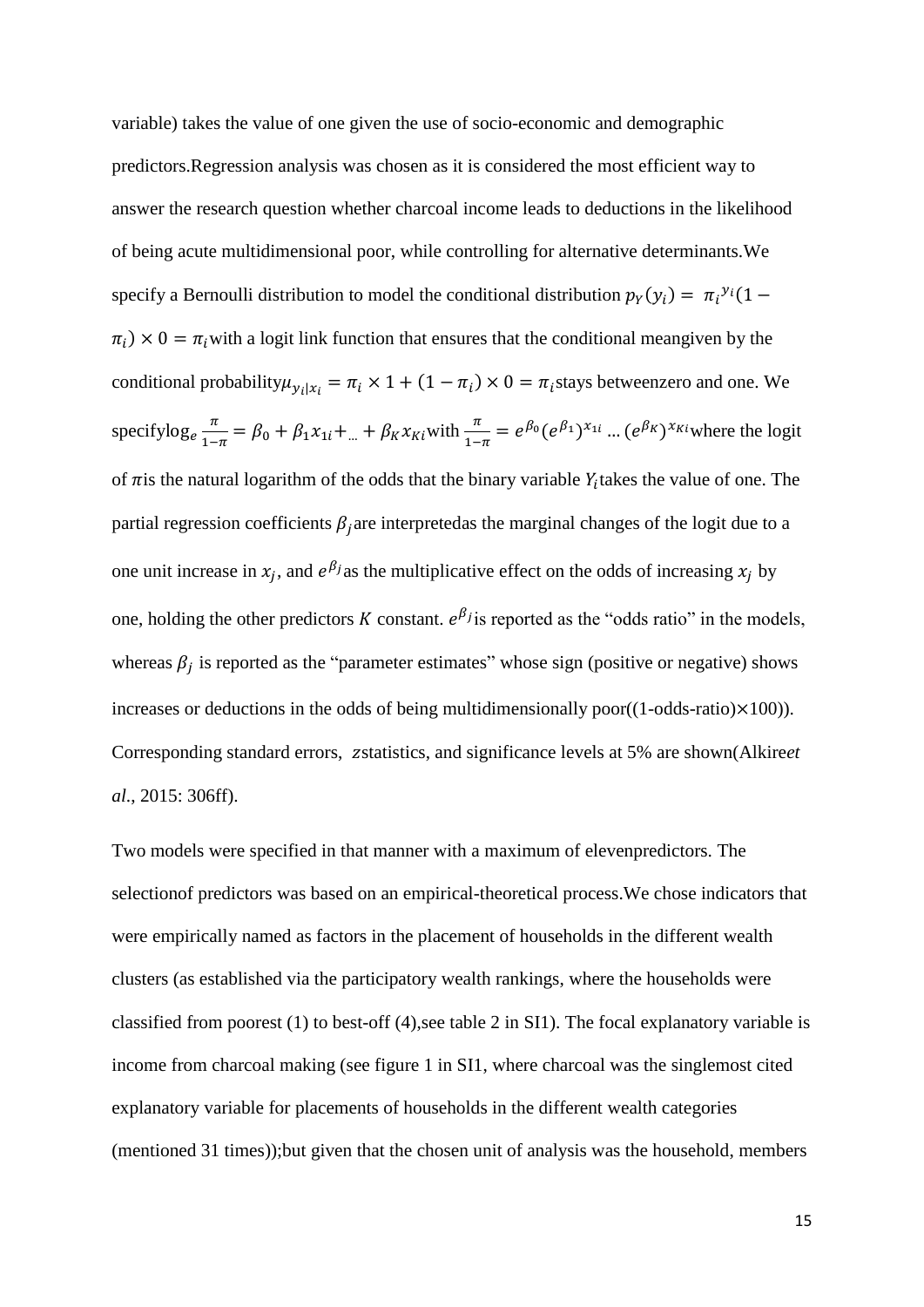oflabour age were found to engage in several livelihood activities (where, for instance, men were engaged in charcoal production, women in smallholdings and adolescentsin animal husbandry, among other activities (see analysis of placement into different wealth clusters in SI1). Thus, other indicators of concern were also identified such as the size of the managed farmland (which were mentioned 29 times during the wealth rankings), the holdings of livestock<sup>v</sup>, the composition of household members in labour age, thelivelihood diversification and a household's subjective perception of fortune (as a proxy for agency (or work ethic) that was found to be an important factor in the placement of households in higher wealth clusters (mentioned 27 times)). As these covariates explain wealth based clusters but insufficiently explain multidimensional poverty, we also incorporated variables found to hold relevance in similar applications of multivariate analyses into determinants of *multidimensional poverty*, such as status of residency, vulnerability to shocks, or gender of household head (see Betti*et al*., 2002; D'Ambrosio*et al.*, 2011; Alkire*et al*., 2015: 306ff). A number of potential predictors often applied in monetary poverty regressions were excluded due to endogeneity concerns (i.e. indicators in relation to education or health status of household members). A series of regression estimation diagnostics(UCLA, 2016a) were undertaken to ensure the statistical goodness of fit of our model specifications, particularly of the first model that contains all eleven covariates and thus is the most comprehensible<sup>vi</sup>. Given different sample sizes at the village level, model specifications were oriented at the *n/k*>15 rule, where *n* is the number of observations (that also tend to vary due to missing data) and *k*is the potential number of predictors in the models (Shively, 2011: 62).Exact logistic regression was not applied as the analysis does not accommodate probability weights. As the data collection was confined to the dry season 2014 without a recall component (see de Nicola and Giné, 2014; Jagger *et al.,* 2012; Lund *et al.,* 2008for a debate on the entailed consequences for data accuracy), weusedgross estimates of charcoal income rather than net income (as expenses are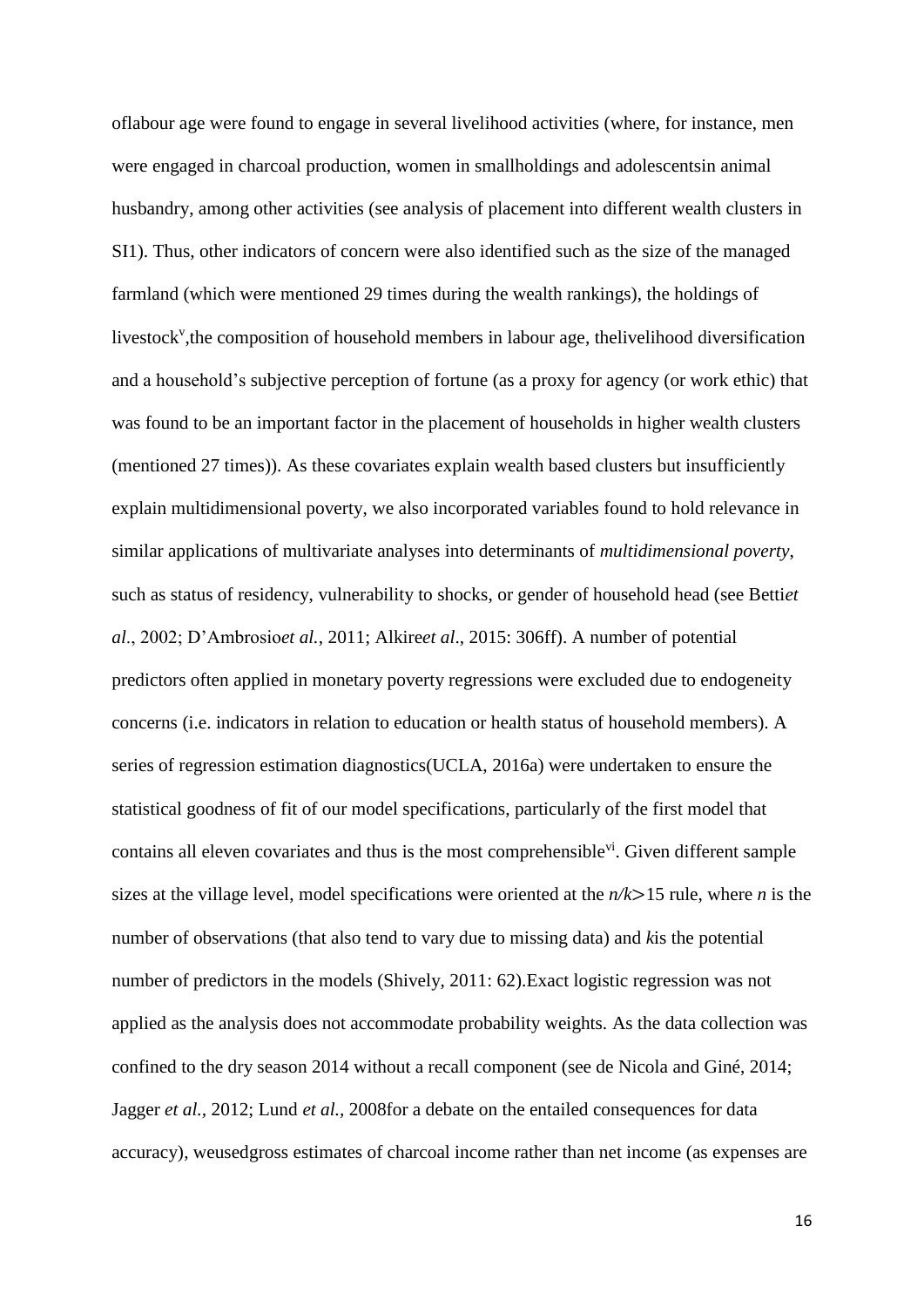harder to recall). Data extrapolation was used only sporadically,while we refrained from data imputationderived from reported values, and monetary valuation of subsistence income from agriculture. Total household income was not calculated and used as charcoal income was not found to be significantly correlated with livelihood diversification, or other livelihood streams, such as value of livestock, business income or wage labour income. Expenditure data was not analysed as it was not systematically collected as part of the household survey.Detailed justifications of indicators that were eventually selected are presented inSI3, complementary with summary statistics about each predictor and aSpearman rank correlation coefficient between all predictors and all nine variables comprising AMP (table 1 in SI3)).

We use thepredictors in tworobust multiple logistic regression (MLR) models to explain the size of the effect of being multidimensionally poor.The objective of this stepwise regression is to analyse 1) the multiplicative effect of charcoal and alternative predictorsin a comprehensive model*(a), ceteris paribus*;and 2) the*joint impact*of interaction terms on predictors found to be significant in a parsimonious second model *(b)*(following the application of a deviance statistic<sup>vii</sup> $D^*$  at a 5% type I error rate that compared the model fit between thecomprehensive model *(a)*and parsimonious model *(b)*). Findings are presented at the aggregate (entire sample size), and disaggregate (village) levelin the parsimonious MLR model*b*. This allowedinterpretation of the data with regard to a possible Yule-Simpson effect that potentially occurs due to different sample sizes<sup>viii</sup> when the data is disaggregated (see David and Edwards, 2001). Results of a robustness test on MLR model *(a)* are provided (where two alternative specifications of the binary variable  $Y_i$  are used as the endogenous variable), and an explanation of the relationship between charcoal income and AMP is offered. If not otherwise stated, we report the number of observations n, the pseudo  $R^2$  for the comprehensive models *a* and the parsimonious model *b* at the aggregate and disaggregate level, the regression parameter estimates, their standard errors and corresponding *z*statistics,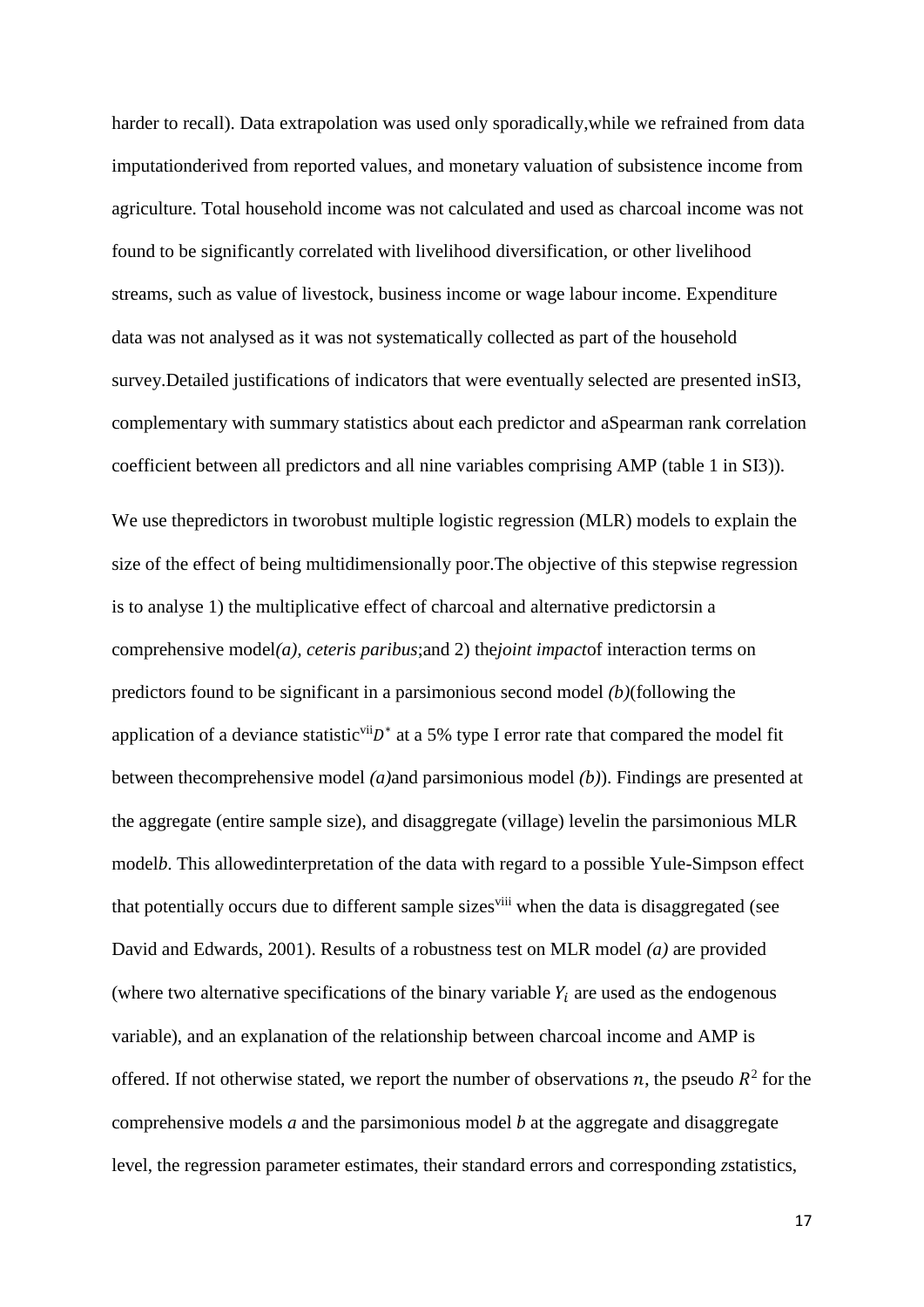their significance level, and the odds ratios. Both models were tested with a specification link test for single-equation models (where a non-significant *linktest* indicates no-specification error in the model).Standard errors were adjusted through robust estimations.Probability weights were calculated and applied throughout.Data for the analysis were retrieved from a relational database management system using Structured Query Language (Chamberlin and Boyce, 1974). Unless specified otherwise, all analysis were conducted using STATA (StataCorp 2013) and Microsoft excel (2013).

# **3. Results**

# *(a) Classification of charcoal producers*

Charcoal production is the primary means of generating cash income at our study site  $(n=183)$ . That is 70% of the total sampled  $(n=261)$ , and 77% of total sampled excluding village Match G where hitherto no charcoal was produced (n=237).Wild fruit collection and other forms of direct forest income from unprocessed forest products, such as from selling or bartering poles,were also utilised by householdsas cash generators, but in most cases were rather used for subsistence  $(n=78 (29.9\%))$ . Only 17 households were found to have had a cash income from direct forest income, in the form of pole sales. These activities supplemented other environmental and non-environmental activities, foremost smallholder subsistence agriculture ( $n=217$ , of which only 12 households were engaged in cash cropping), animal husbandry (n=156), low skilled wage labour (n=25) or business income (n=25). Average number of income streams was found to be 2.9±1.36, with charcoal producing households were found to have on average 3 income streams (cash and subsistence), whereas non-charcoal producing households have on average 2.5 income generators. Charcoal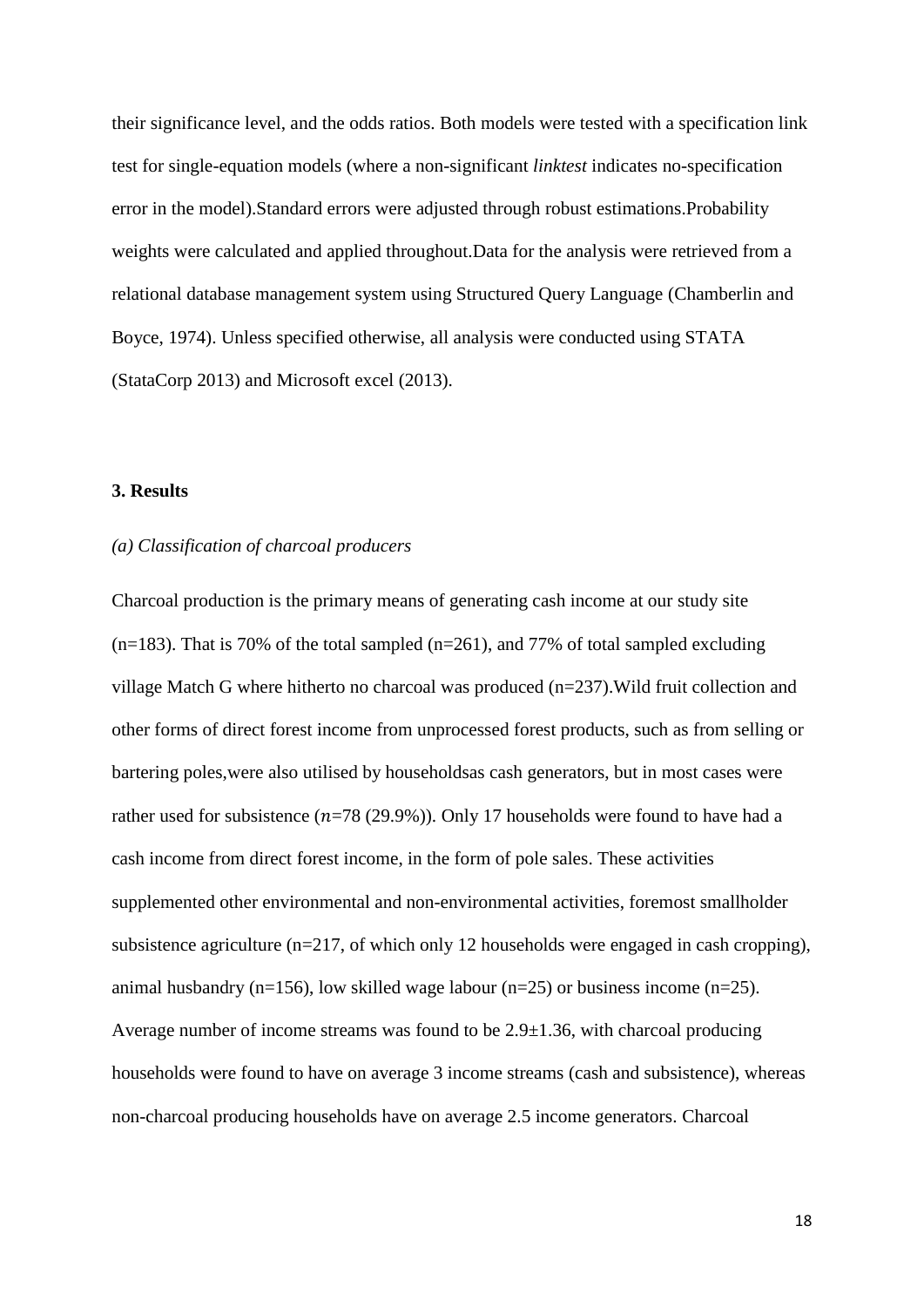production is predominantly an off-season activity in the dry season (5.6±0.6 months; n=170), yet a number of producers (n=26) produce all year long.

Charcoal producers can then best be classified by income quintile derived from their production quantity<sup>ix</sup>. Income data for households with a gross income from charcoal ≥0MZN areanalysed (n=161;adjusted to missing data from 22 charcoal producing households in Mav D). We find that average income of the first quintile was 5618±2626MZN, whereas of the fifth it was 92164±51493MZN (exchange rate of 1USD=31.35MZN for 2014 (Word Bank, 2016)). Thus, charcoal production is skewed to the right. We find that on aggregate two-thirds of charcoal producing households produced less than the mean number of charcoal sacks in the past year (and half of the sample produced below the median (*n*=160)), whereas the 33% of households who produced on average above the mean were able, in turn, to produce 66% of the total production that year (see table 3)).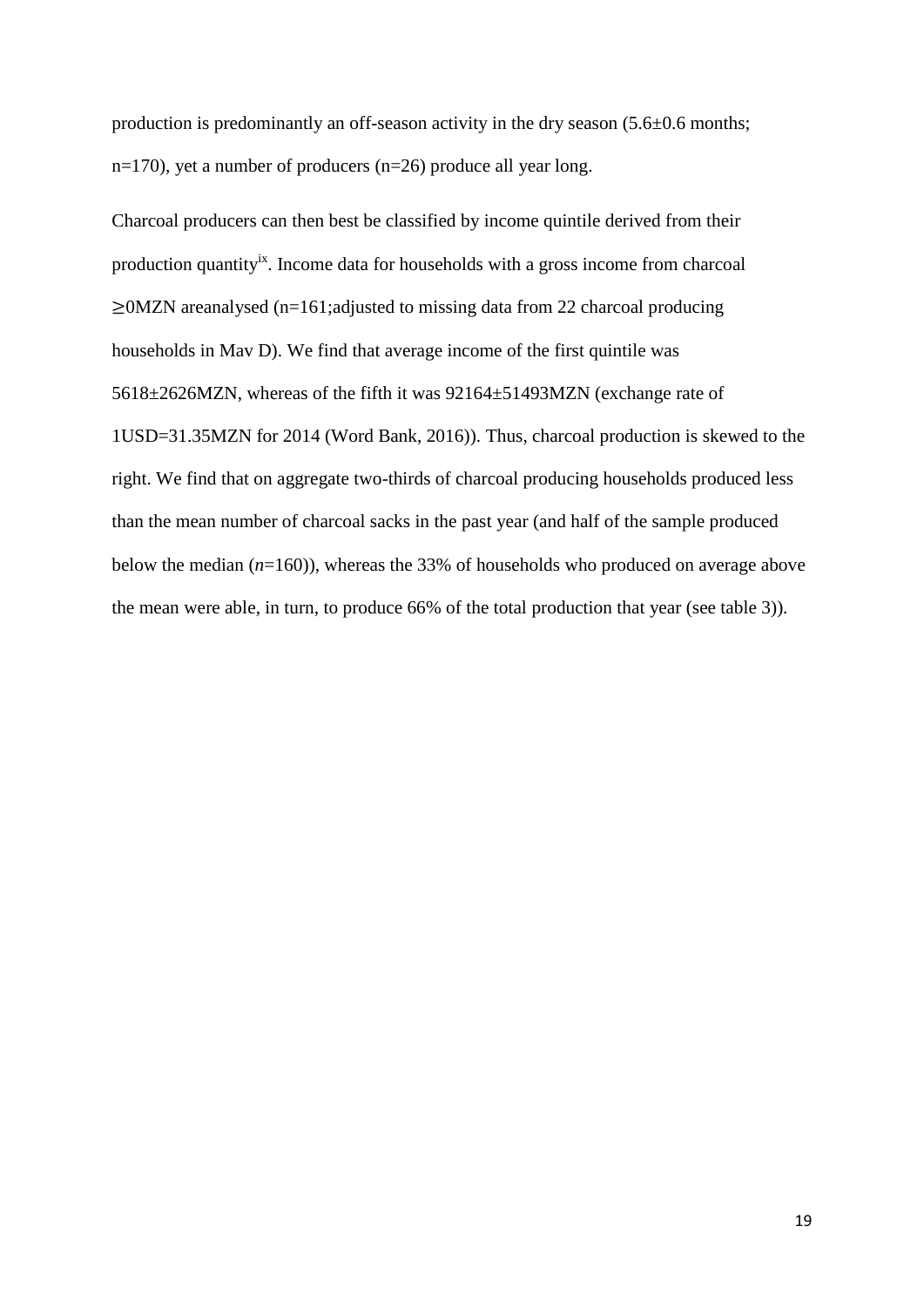# Table 3.*Analysis of charcoal production across villages and their main characteristics*

|                                                                                                      | Matl A            | San B               | Tins C            | May D | Mabu E            | Hoch F            | Match G         | Total         |
|------------------------------------------------------------------------------------------------------|-------------------|---------------------|-------------------|-------|-------------------|-------------------|-----------------|---------------|
| Households (HH) producing                                                                            | 29                | 23                  | 46                | 22    | 21                | 42                | $\Omega$        | 183           |
| charcoal $(\%$ of n)                                                                                 | (83)              | (92)                | (90)              | (61)  | (50)              | (88)              | (0)             | (70)          |
| Production total $(Sacks-1)$                                                                         | 4355 <sup>a</sup> | $1979$ <sup>a</sup> | 6837 <sup>a</sup> | n.o.  | 3547 <sup>a</sup> | 3982 <sup>b</sup> | $\Omega$        | 20700         |
| Production mean                                                                                      | $150 \pm 20$      | $90+12$             | $149 + 24$        | n.o.  | $169 \pm 36$      | $95 + 20$         | $\mathbf{0}$    | $131 \pm 11$  |
| Production median                                                                                    | 120               | 83.5                | 115               | n.o.  | 130               | 62.5              | $\theta$        | 100           |
| No. of HH production total $\leq$<br>mean production (% of $n$ )                                     | 20<br>(69)        | 12<br>(52)          | 27<br>(59)        | n.o.  | 13<br>(62)        | 27<br>(64)        | $\Omega$        | 108<br>(67)   |
| No. of HH production total $\leq$<br>median production (% of $n$ )                                   | 17<br>(59)        | 11<br>(48)          | 23<br>(50)        | n.o.  | 11<br>(52)        | 21<br>(50)        | $\Omega$<br>(0) | 87<br>(48)    |
| Share $(\%)$ of total sack<br>production of HHs producing<br>above the mean (Production<br>$sacks-1$ | 56<br>(2440)      | 67<br>(1331)        | 73<br>(4965)      | n.o.  | 77<br>(2715)      | 75<br>(2976)      | $\Omega$<br>(0) | 66<br>(13694) |

*Different letters indicated significant differences between the villages.All data refer to year 2014. Reported data for producers of charcoal sacks* ≥0.*n.o.: no observation. Meanvalue ± standard error. Percentages adjusted for n.o..n: sample size*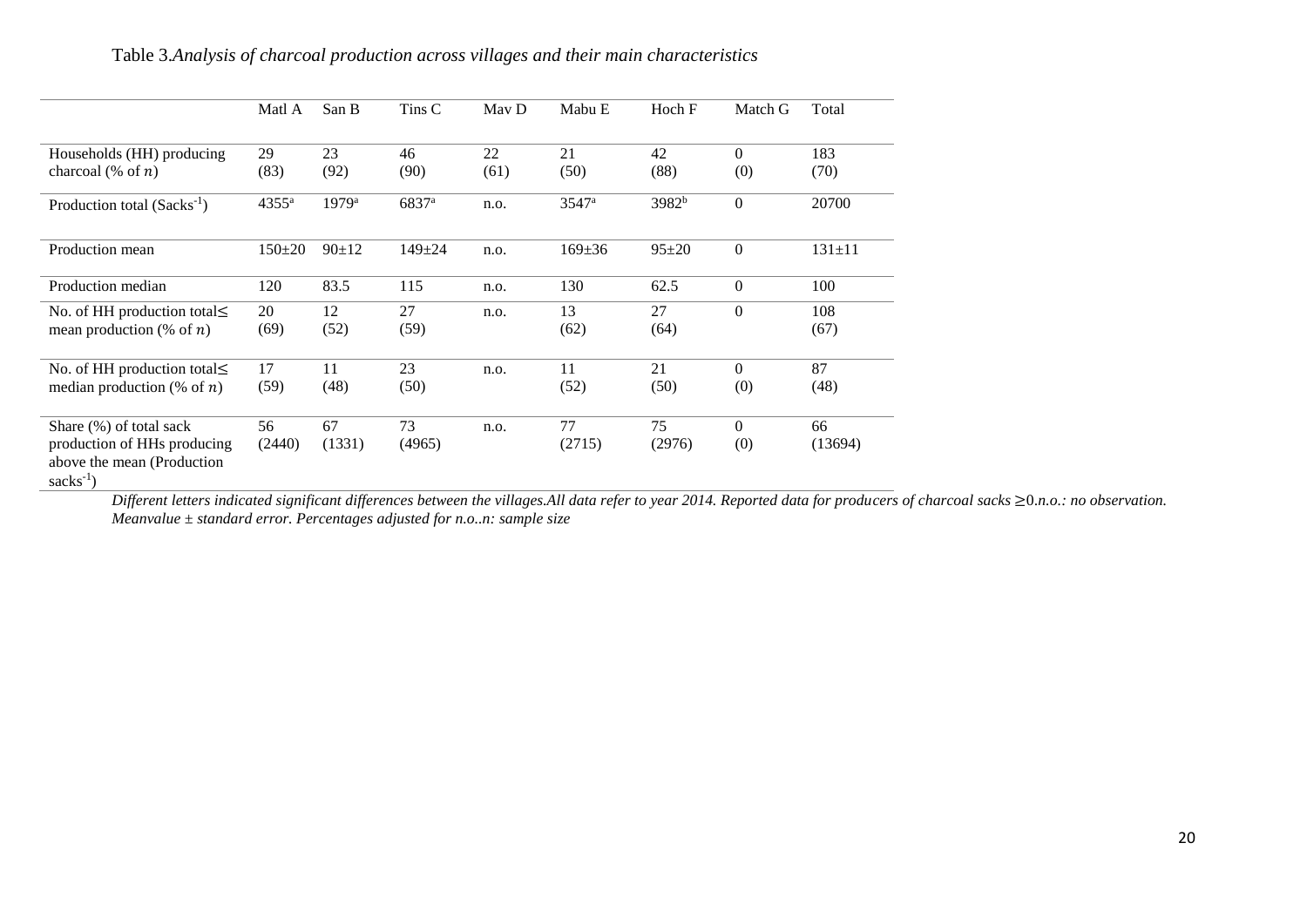Consequently, as can be seen in the Lorenz curve presented in chart 1, we find that the bottom quintile generatesonly 3.1% of the total gross income share, whereas the best-off quintile generates 50%. Thus, 80% of charcoal producing households generate cumulatively only half of the cumulative gross income. The resulting Gini of .479 portrays a higher level of inequality if compared to the official Gini coefficient based on per capita consumption measures (Rural Gini of .377 (2008/09), urban Gini of .506 (2008/09), national Gini 0.458 (2008/09) (Arndt *et al.,* 2015: 460).



Chart 1. *Lorenz curve of income distribution from local charcoal production (Gini coefficient: .479)*

With regards to monetary poverty, we find that gross income from charcoal making alone is not enough to put members of the average household producing charcoal out of monetary poverty. The average gross income per person per day from charcoal for its producers is11.8MZN (0.73US\$(PPP)), thus below the then valid extreme poverty line of 1.25US\$/day (PPP), and the very specific Mozambican poverty line of 18.31MZN<sup>x</sup>. The best off income quintile however can be considered to be out of monetary poverty. Calculated on a daily basis the best-off quintile generates 252.5MZN/day per household. This converts to 41.8MZN per person/day (2.58US\$(PPP)). A corresponding question we subsequently explore is whether the best-off quintile in particular is also out of AMP, and if so, whether charcoal production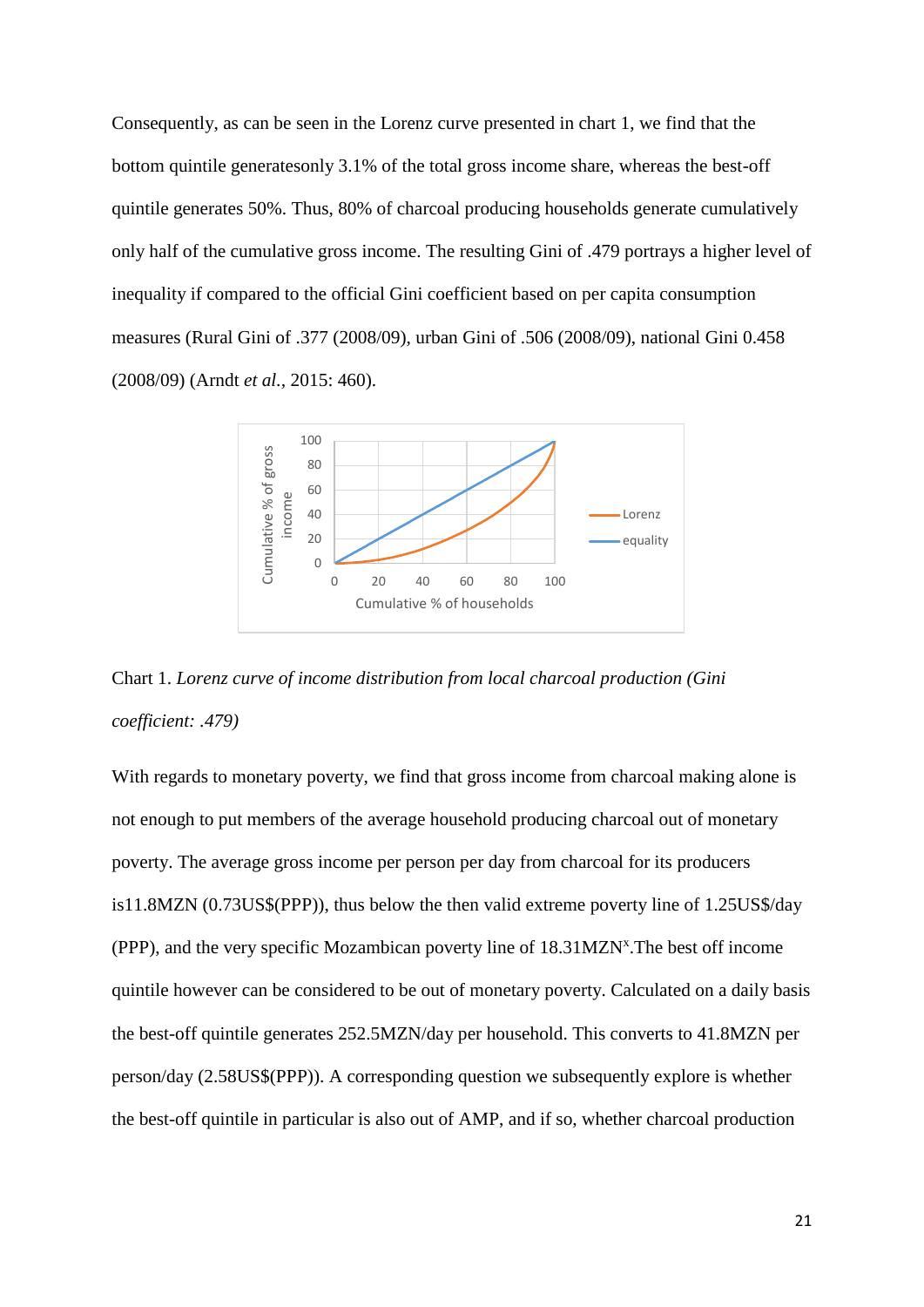can be attributed to this effect. To answer these questions, we first map AMP in the study area, and then explore the marginal effect of charcoal income on AMP.

#### *(b) Acute Multidimensional Poverty*

With the chosen identification function  $\rho$  as described in table 2 we find that 167 households in our sample are in AMP. This translates into a headcount ration of  $H = 63.3\%$  (a similarheadcount to the one calculated for the Gaza provincein the Multidimensional Poverty Index  $(60.1\%)$  and the government's official  $H(65.2\%)$ , see table 2 in SI2 for further information). On average, the AMP are deprived in the weighted sum of 67.7% of indicators (A), thus the breadth-adjusted headcount ratio is calculated as  $M_0$  = 0.429 (see chart 2).Decomposed by villages, we find the greatest headcount ratio in San B, followed by Match G, whereas the lowest headcount ratios are in Mabu E and Mav D. With the lowest average deprivation vector  $A$  presented in Mabu E, we find this village to be the best-off according to the adjusted headcount ratio ( $M_0$  = 0.238), whereas the poorest village is San B ( $M_0$  = 0.541), despite having an "average" average deprivation vector of  $A = 68\%$ . Given a basic dominance analysis we find that results are robust to changes in $w_j$ , meaning that Mabu E (the least poor village by  $H$ ) dominates San B (the poorest village by  $H$ ) if given an equal weighing system across indicators (see chart 3).

Decomposed by dimension, we find the greatest relative contributor to  $M_0$  on aggregate to be human capital (39%), followed by social (35%) and economic capital (25%)<sup>xi</sup>. Again, findings are robust to an equal weighting scale (see chart 4). As can be seen in chart 5, the greatest individual contributor to  $M_0$  onaggregate is "food (in)security" (22%), whereas the least contributor is "under five mortality" (1%). The greatest contributors to  $M_0$ under an equal weighting scheme are equally "sanitation" and "access to equitable health care" (18%),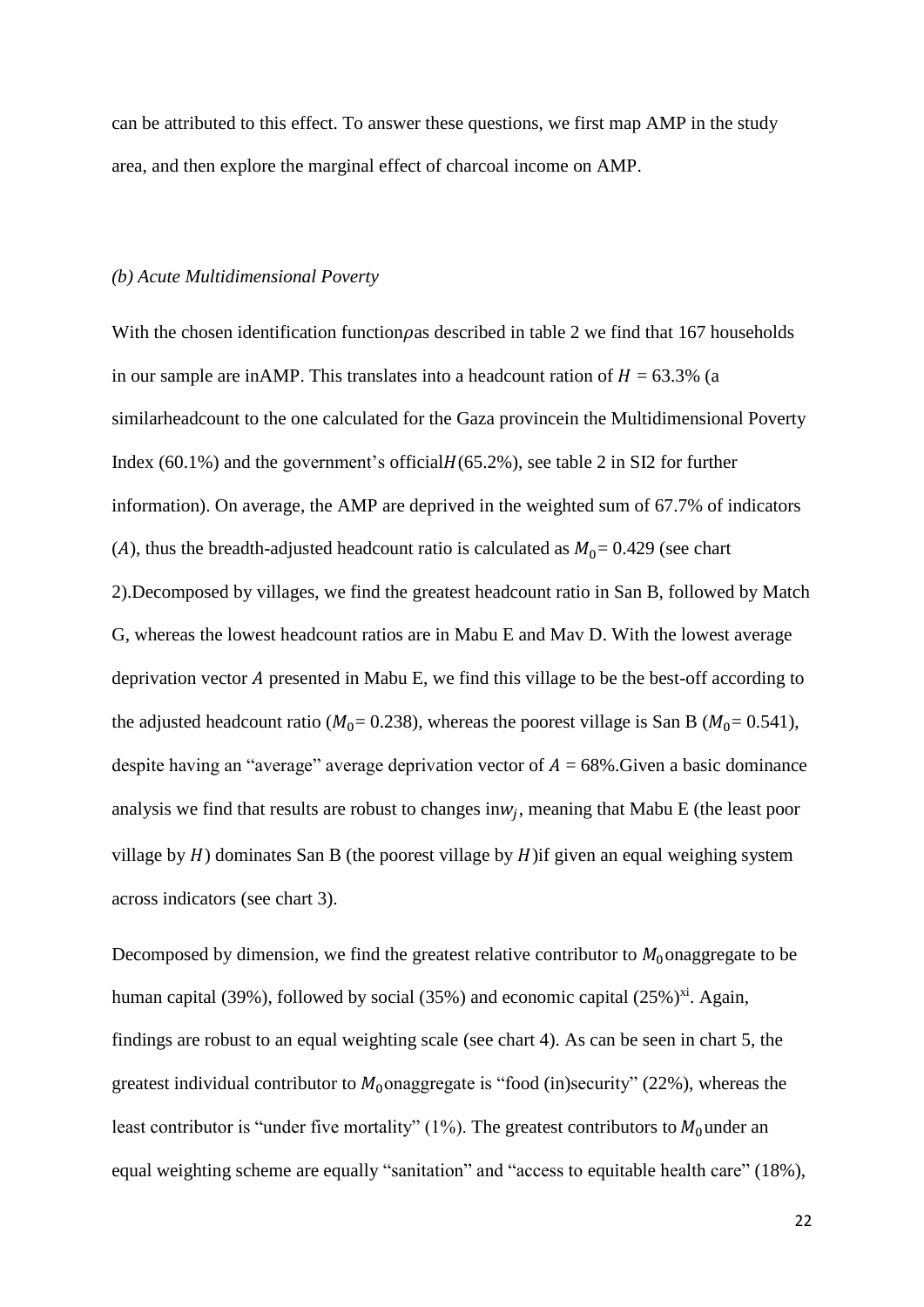whereas the least contributor remains "under-five mortality" (2%).In Mabu E, economic capital contributes only 15% to  $M_0$ , which is below the dimensions' relative contribution of 25% on aggregate (see chart 6). This does not seem to translate to greater food security however, as Mabu E has with 22.2% an above the average relative contribution of food (in)securityto  $M_0$ , whereas San B has with 17.8% the least relative contribution of all villagesto  $M_0$  (see chart 7).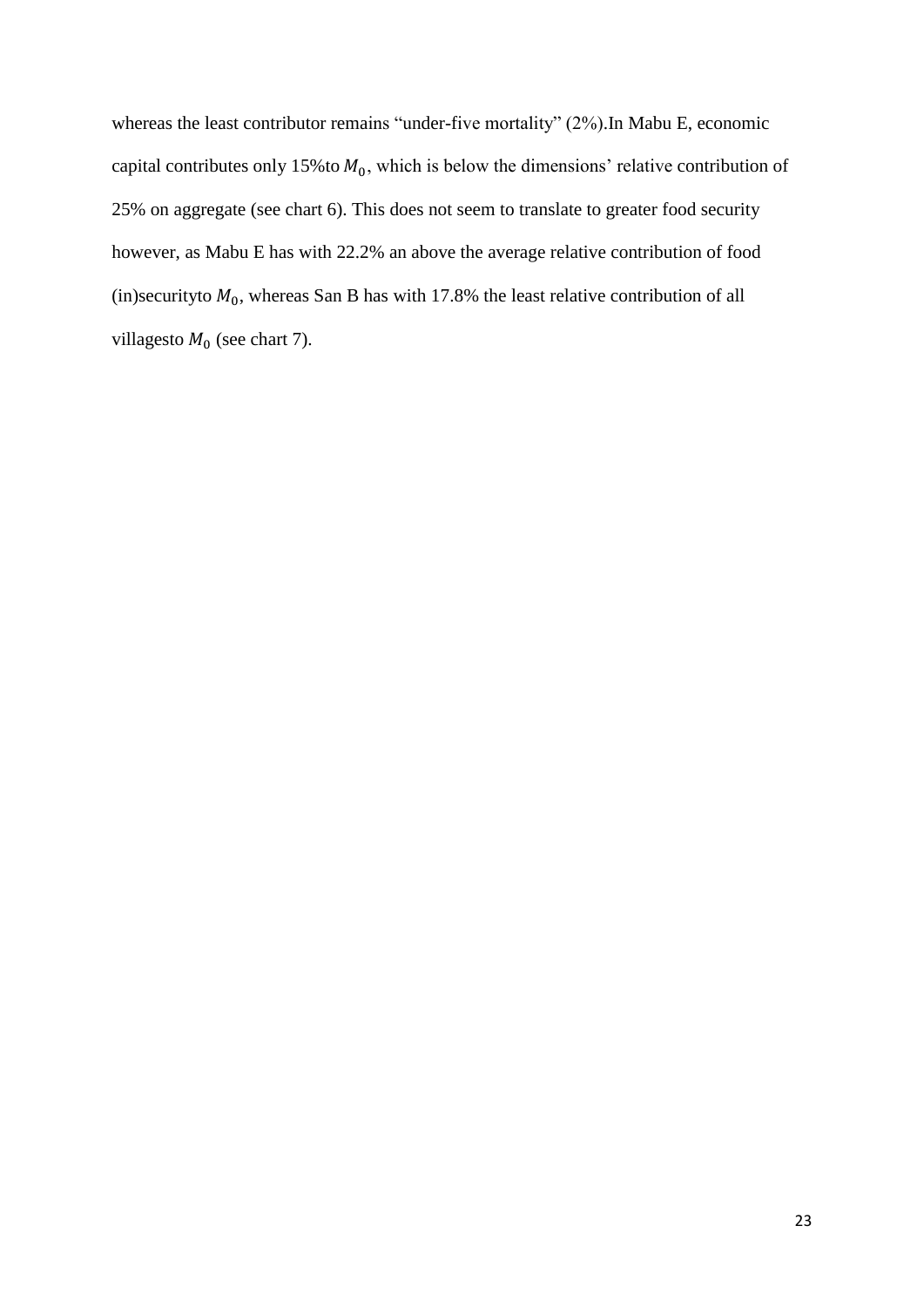

Chart 2.*Headcount ratio H, average intensity of poverty A and* Chart 4: *Dimensional contribution to breadth-adjusted headcount ratio*  $M_0$ *breadth-adjusted headcount ratio*  $M_0$ *shown at aggregate and villagelevel for nested weightsat the study site in Mabalane district*



Chart 3.*Headcount ratio H, average intensity of poverty A and* Chart 5: *Contribution of each indicator to breadth-adjusted breadth-adjusted headcount ratio*  $M_0$  *at aggregate and village level for equal weightsat the study site in Mabalane district*



*shown at aggregate and for nested and equal weights*



*headcount ratio*  $M_0$  *for nested and equal weights*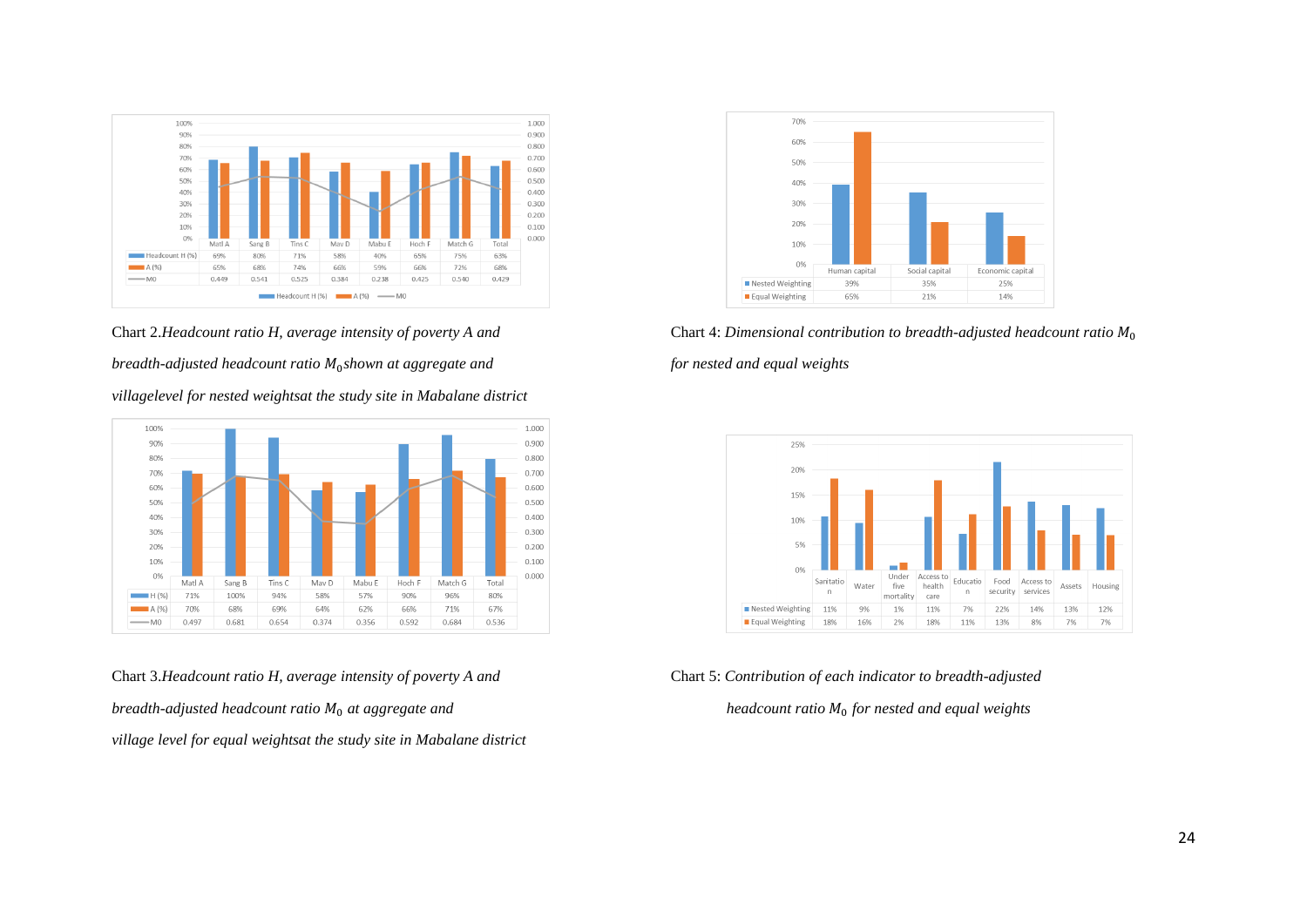

#### Chart 6.Dimensional contribution tobreadth-adjusted headcount ratio $M_0$ decomposed by village for nested weightsat the study site in Mabalane district



Chart 7.Contribution of each indicator to breadth-adjusted headcount ratioM<sub>0</sub> decomposed by village for nested weightsat the study site in Mabalane district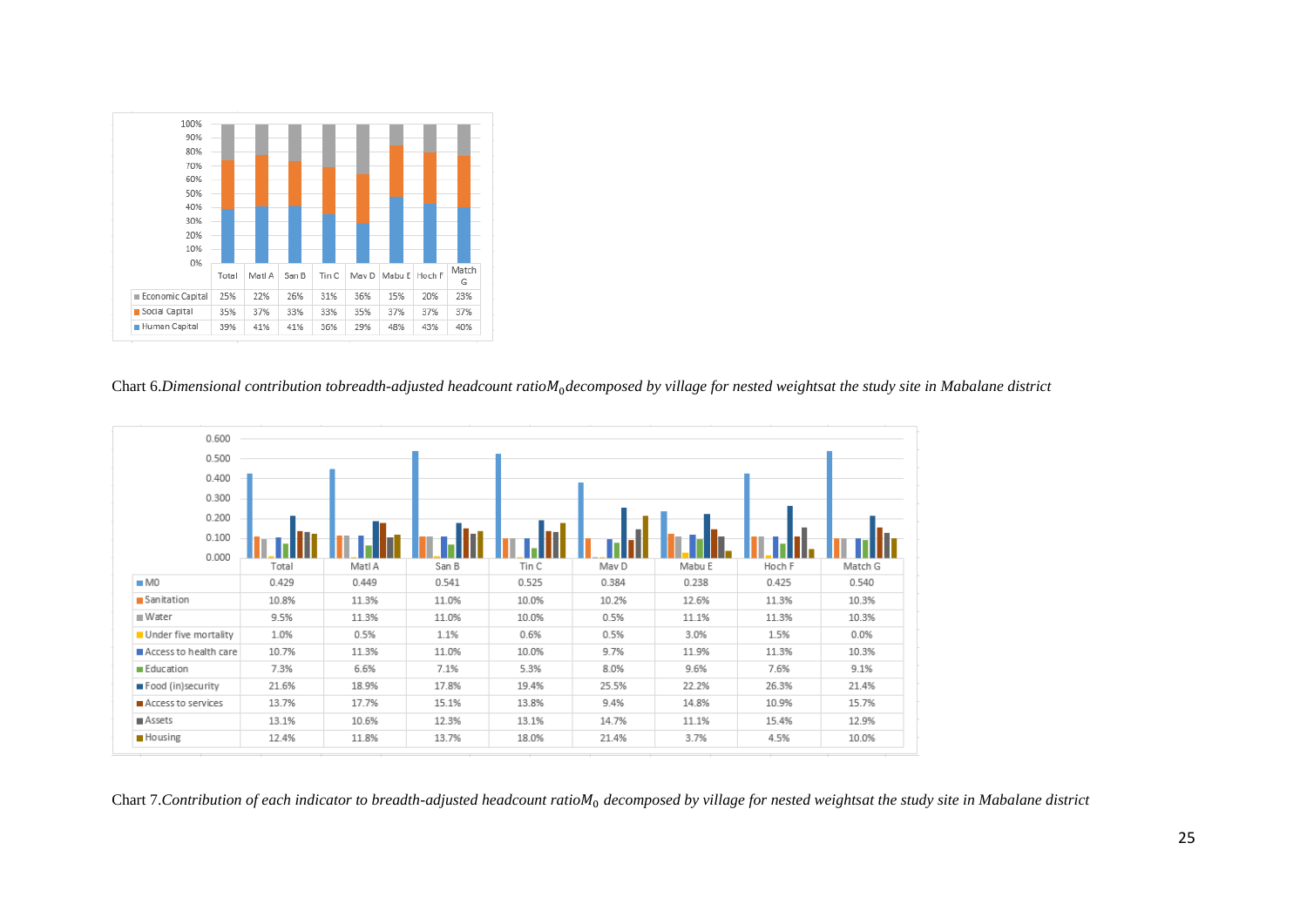Robustness and statistical inference tests are listed in SI2. There we find that  $\rho_k$ , H and  $\rho_k$ ,  $M_0$  is unambiguously lower (or equal) for all village clusters for  $k \in [1, 5]$ . We therefore conclude that  $H$  and  $M_0$  display robust and confident values of acute multidimensional poverty in the study area.

# *(c)Determining impact of charcoal production on AMP*

Chart 8 places the percentage of households identified as  $AMP(Y_i = 1)$  next to their calculated income quintile from charcoal making. While it is not surprising to find the biggest share of non-AMP households being in the  $5<sup>th</sup>$  quintile from charcoal production (41%), we find that59% of the best-off quintile*are* considered to be in AMP. We also find that39% of households without reported charcoal income are considered non-AMP(which combines data from non-charcoal-producing village Match G (zero charcoal income) and missing data from charcoal producing village Mav D).



Chart 8.*Percentage of households identified as acute multidimensional poor* $(Y_i = 1)$ *or otherwise*  $(Y_i = 0)$  placed in their respective income quintile from charcoal production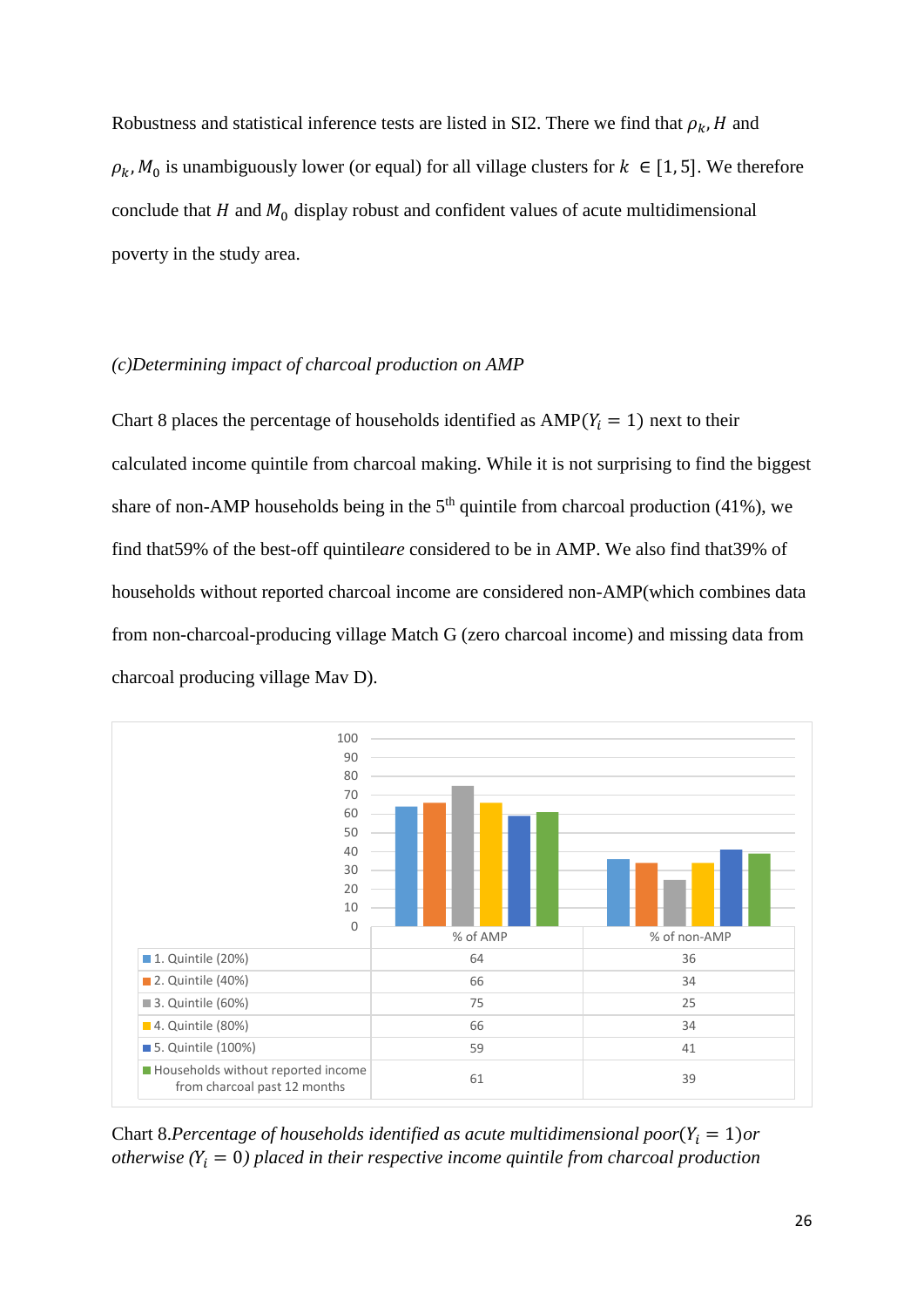Table 4then presents findings of the comprehensive MLR model $(a)^{xii}$ . We find *z*statistics at the significant level for three covariates. For any given household, the log of the odds of being  $Y_i = 1$  decreases by 19%, *ceteris paribus*, with a one unit increase of cropland area size (ha), and by 25%, *ceteris paribus*, with a demographic change that puts more household members into labour age. On the other hand, having experienced an idiosyncratic shock increases the odds of being AMP by 290%, ceteris paribus<sup>xiii</sup>.

Table 4. *Multiple Logistic Regression (MLR) Model a. n* = 204. *Pseudo R<sup>2</sup>=0.169.Linktest: n.s.Reported are the regression parameter estimates, their standard errors and corresponding z statistics, as well as the odds ratios*

|                | Variable                  | Parameter | Robust    | $Z_{\cdot}$ | Significance | Odds  |
|----------------|---------------------------|-----------|-----------|-------------|--------------|-------|
|                |                           | Estimate  | Std. Err. |             | Level        | ratio |
| $\mathbf{1}$ . | Gross income from         | 3.69      | 4.42      | 0.84        | n.s          | 1.00  |
|                | charcoal                  |           |           |             |              |       |
| 2.             | Cropland area size (ha)   | $-0.21$   | 0.09      | $-2.28$     | *            | 0.81  |
| 3.             | Gross value of livestock  | $-2.96$   | 1.34      | $-0.22$     | n.s.         | 0.99  |
| 4.             | Number of income          |           |           |             |              |       |
|                | streams (diversification) | 0.35      | 0.16      | 0.21        | n.s.         | 1.04  |
| 5.             | Business owned            | $-0.41$   | 0.71      | $-0.57$     | n.s.         | 0.67  |
| 6.             | Wage income               | 0.00      | 0.00      | 1.24        | n.s.         | 1.00  |
| 7.             | Female household head     | 0.52      | 0.49      | 1.04        | n.s.         | 1.67  |
| 8.             | Household members in      |           |           |             |              |       |
|                | labour age                | $-0.29$   | 0.1       | $-2.91$     | $***$        | 0.75  |
| 9.             | Years of residency        | 0.00      | 0.02      | 0.21        | n.s.         | 1.00  |
| 10.            | Subjective perception of  |           |           |             |              |       |
|                | fortune                   | 0.00      | 0.28      | 0.00        | n.s.         | 1.00  |
|                | 11. Idiosyncratic shock   |           |           |             |              |       |
|                | experienced               | 1.34      | 0.35      | 3.88        | ***          | 3.90  |

*\* denotes significance at P<0.05;\*\* denotes significance at P<0.01; \*\*\* denotes significance at P<0.001;n.s. denotes non-significance*

*1=100%; 0.81=81%; 3.90=390% ; Para odds faz 100-o valor; ex: para cropland faz 100-81=19% significa aumento em 1unidadena área agrícola reduz a probabilidade de ser AMP; sock aumenta AMC em 290% (100-360=-290%)*

Following the application of the deviance statistic  $D^*$  we drop<sup>*xiv*</sup> the non-significant predictors from MLR model *(a)* and use two of them, female household head and diversification, as interaction terms<sup>xv</sup> instead in the more parsimonious MLR Model  $b$ ; as additional interaction terms we use charcoal income (this time as quintiles), and where applicable,household members in labour age.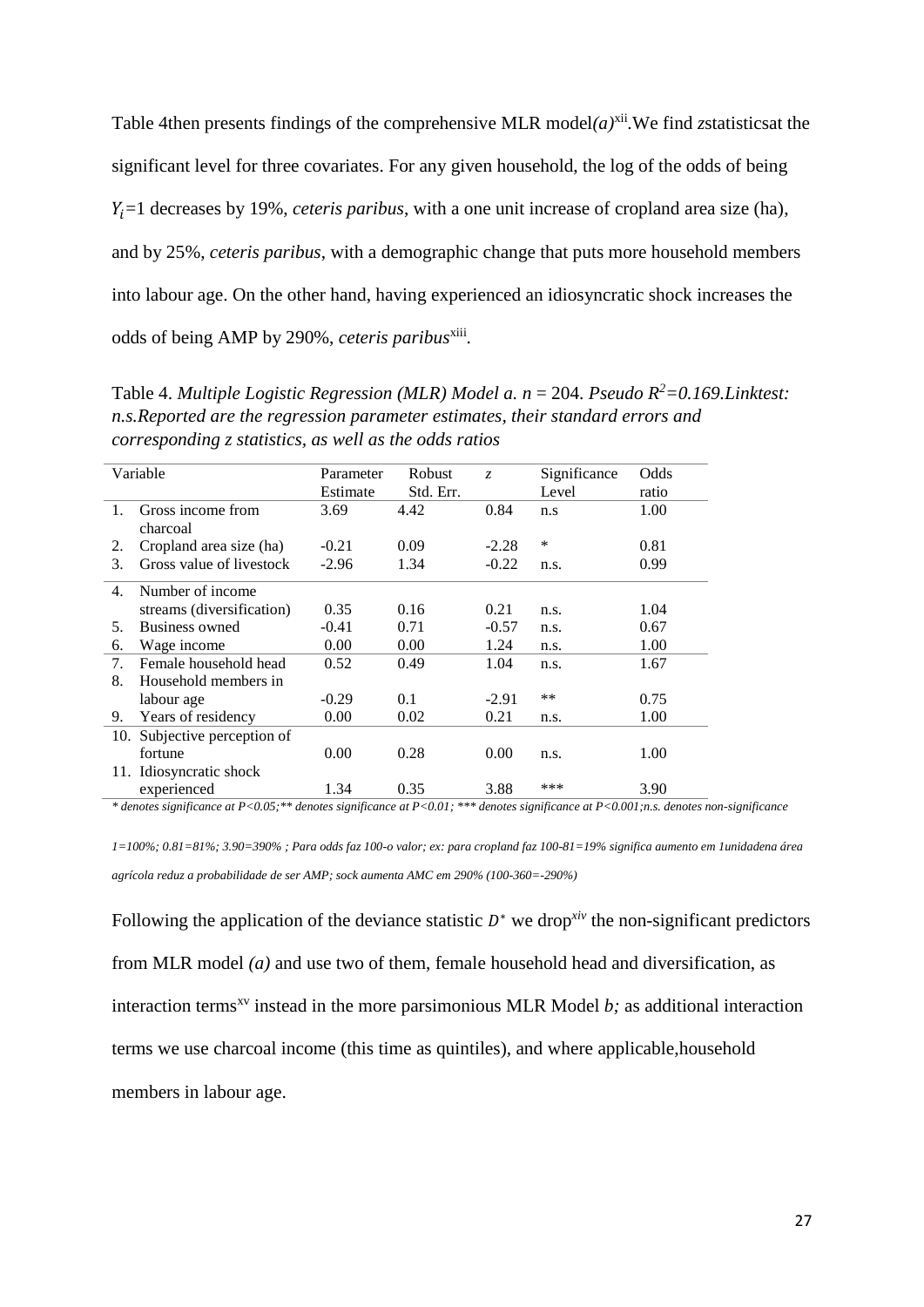Findings are presented in table 5. Results are presented at the aggregate and disaggregate level. We find that a one unit (ha) increase in managed cropland area size significantly lowers the log of the odds of being AMP in best-off village Mabu E (by 43%), in contrast to a nonsignificance in worst-off village San B. However, we also found that labour age drops as a significant predictor in Mabu E. While it seems befitting that an idiosyncratic shock is a nonsignificant predictor of  $Y_i = 1$  in best-off village Mabu E, the non-significance of an idiosyncratic shock in the poorest village San B seems counterintuitive.

When used as interaction terms we found diversification and charcoal income act as coping mechanisms that absorbs the impact of an idiosyncratic shock. While still severe, in both cases the log of the odds of being  $Y_i = 1$  decreases by a factor of 2.2 and 1.9, to 43% and 68% respectively, *ceteris paribus*. When disaggregated however, theeffect was only significant in the village Hoch F when adjusted for charcoal income, but not in the best-off village Mabu E. There,the interaction term diversification was in factstatistically significant.

In addition we found that, on aggregate,area size and labour age drop as significant predictors of  $Y_i = 1$  given the gender of the household head as an interaction term(a finding that is only non-applicable at the village level for San B, which is indicative of a minor Yule-Simpson effect). Thus, we do not find any covariate, at the aggregate level, that could explain *deductions* at the 5% significance level in the log of the odds of being $Y_i = 1$  for female headed households. On the contrary, we find that the odds ratio of being  $Y_i = 1$  after an idiosyncratic shock experienced by the household worsens when female-headed (increases of the odd ratio by a factor of 8.4). This is however softened if additionally accounted for by household composition. Even when female headed, an idiosyncratic shock turns into a statistically nonsignificant predictor of  $Y_i = 1$  given household members of labour age as an interaction term.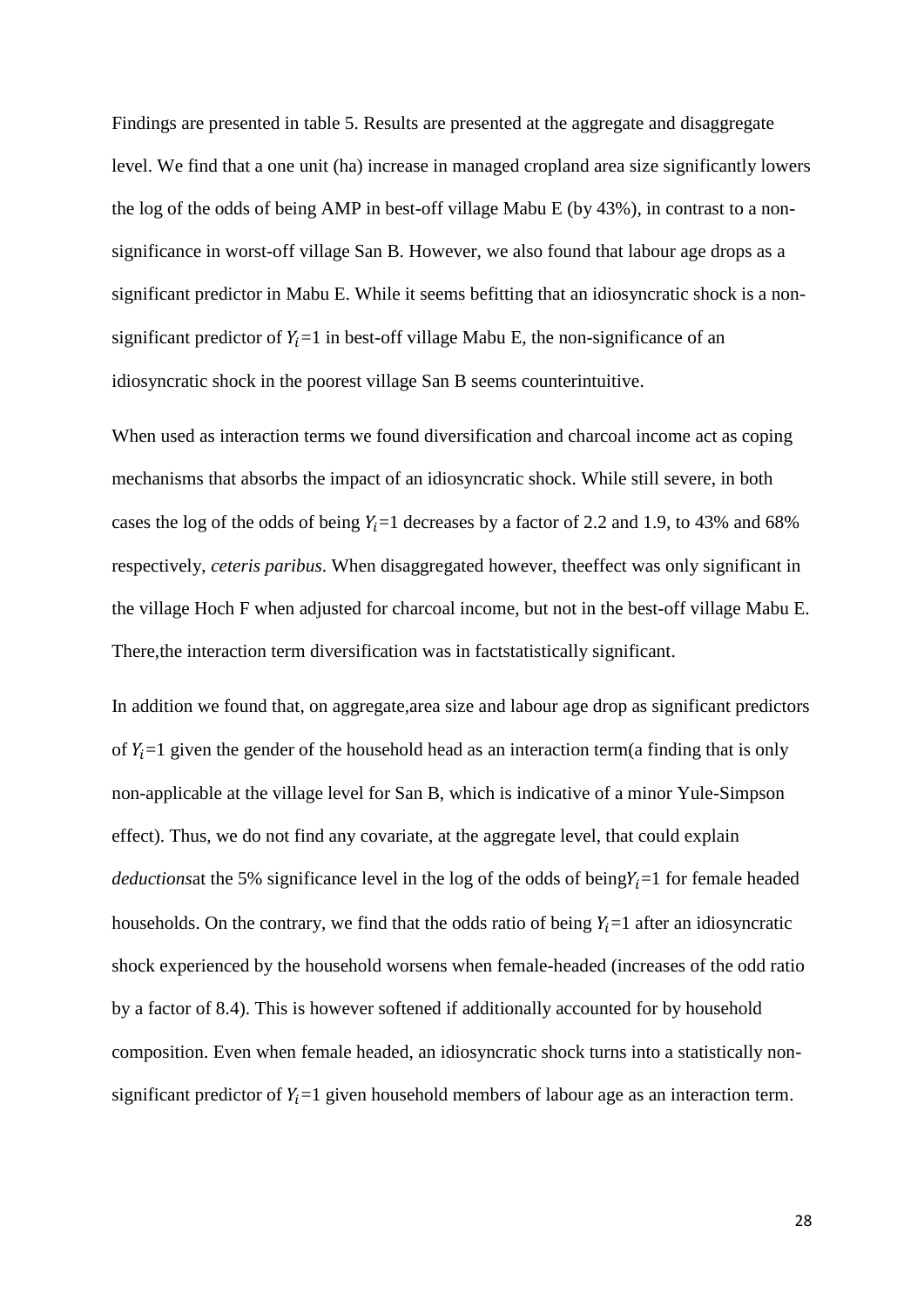Table 5.*Multiple Logistic Regression (MLR) Model b. Linktest: n.s.Data reported at aggregate and disaggregate level. Reported are the regression parameter estimates, their standard errors and corresponding z statistics, as well as the odds ratios.*

| <b>Level</b>     | <b>Variable</b>                                     | $\boldsymbol{n}$ | Parameter<br><b>Estimate</b> | <b>Robust</b><br>Std. Err. | Z       | <b>Significance</b><br><b>Level</b> | Odds<br>ratio |
|------------------|-----------------------------------------------------|------------------|------------------------------|----------------------------|---------|-------------------------------------|---------------|
| <b>Aggregate</b> | Cropland area size (ha)                             | 259              | $-0.20$                      | 0.81                       | $-2.52$ | $\ast\ast$                          | 0.82          |
| Pseudo           | Interaction: ha (gender)                            | 259              | $-0.90$                      | 0.24                       | $-0.37$ | n.s.                                | 0.91          |
| $R^2 = 0.142$    | Interaction: ha (diversification)                   | 259              | $-0.05$                      | 0.02                       | $-2.26$ | $***$                               | 0.95          |
|                  | Interaction: ha (charcoal income quintiles)         | 161              | $-0.72$                      | 0.03                       | $-2.51$ | $***$                               | 0.93          |
|                  | Interaction: ha (labour age)                        | 259              | $-0.90$                      | 0.02                       | $-3.58$ | ***                                 | 0.91          |
|                  | Household members in labour age                     | 259              | $-0.32$                      | 0.87                       | $-3.61$ | ***                                 | 0.73          |
|                  | Interaction: labour age (gender)                    | 259              | $-0.21$                      | 0.16                       | $-1.30$ | n.s.                                | 0.81          |
|                  | Interaction: labour age (charcoal income quintiles) | 161              | $-0.06$                      | 0.03                       | $-2.38$ | $***$                               | 0.94          |
|                  | Interaction: labour age (diversification)           | 259              | $-0.09$                      | 0.02                       | $-3.58$ | ***                                 | 0.91          |
|                  | Idiosyncratic shock                                 | 259              | 1.16                         | 0.29                       | 4.01    | ***                                 | 3.2           |
|                  | Interaction: shock (gender)                         | 259              | 3.29                         | 0.95                       | 3.45    | $***$                               | 26.8          |
|                  | Interaction: shock (diversification)                | 259              | 0.36                         | 0.10                       | 3.74    | ***                                 | 1.43          |
|                  | Interaction: shock (charcoal income quintiles)      | 161              | 0.52                         | 0.12                       | 4.16    | ***                                 | 1.68          |
|                  | Interaction: shock (labour age)                     | 259              | 0.18                         | 0.09                       | 1.91    | n.s.                                | 1.19          |
|                  | Interaction: shock (gender and labour age)          | 259              | 0.84                         | 0.77                       | 1.10    | n.s.                                | 2.33          |
| Matl A           | Cropland area size (ha)                             | 34               | $-0.49$                      | 0.18                       | $-2.72$ | $**$                                | 0.61          |
| Pseudo           | Interaction: ha (gender)                            | 28               | $\overline{0}$               |                            |         | $\overline{\phantom{0}}$            |               |
| $R^2 = 0.401$    | Interaction: ha (diversification)                   | 34               | $-0.11$                      | 0.06                       | $-2.01$ | $\ast$                              | 0.89          |
|                  | Interaction: ha (charcoal income quintiles)         | 29               | $-0.16$                      | 0.07                       | $-2.23$ | $\ast$                              | 0.85          |
|                  | Interaction: ha (labour age)                        | 34               | $-0.17$                      | 0.06                       | $-2.93$ | $***$                               | 0.84          |
|                  | Household members in labour age                     | 34               | $-0.81$                      | 0.26                       | $-3.17$ | $\ast\ast$                          | 0.44          |
|                  | Interaction: labour age (gender)                    | 28               | $\mathbf{0}$                 |                            |         |                                     |               |
|                  | Interaction: labour age (charcoal income quintiles) | 29               | $-0.17$                      | 0.10                       | $-1.72$ | n.s.                                | 0.84          |
|                  | Interaction: labour age (diversification)           | 34               | $-0.36$                      | 0.11                       | $-3.38$ | $***$                               | 0.70          |
|                  | Idiosyncratic shock                                 | 34               | 2.17                         | 1.12                       | 1.93    | n.s.                                | 8.75          |
|                  | Interaction: shock (gender)                         | 28               | $\mathbf{0}$                 |                            |         |                                     | 1             |
|                  | Interaction: shock (diversification)                | 34               | 1.18                         | 0.47                       | 2.54    | $***$                               | 3.3           |
|                  | Interaction: shock (charcoal income quintiles)      | 29               | 0.50                         | 0.36                       | 1.38    | n.s.                                | 1.65          |
|                  | Interaction: shock (labour age)                     | 34               | $-0.05$                      | 0.32                       | $-0.17$ | n.s.                                | 0.95          |
|                  | Interaction: shock (gender and labour age)          | 30               | $\Omega$                     |                            |         |                                     |               |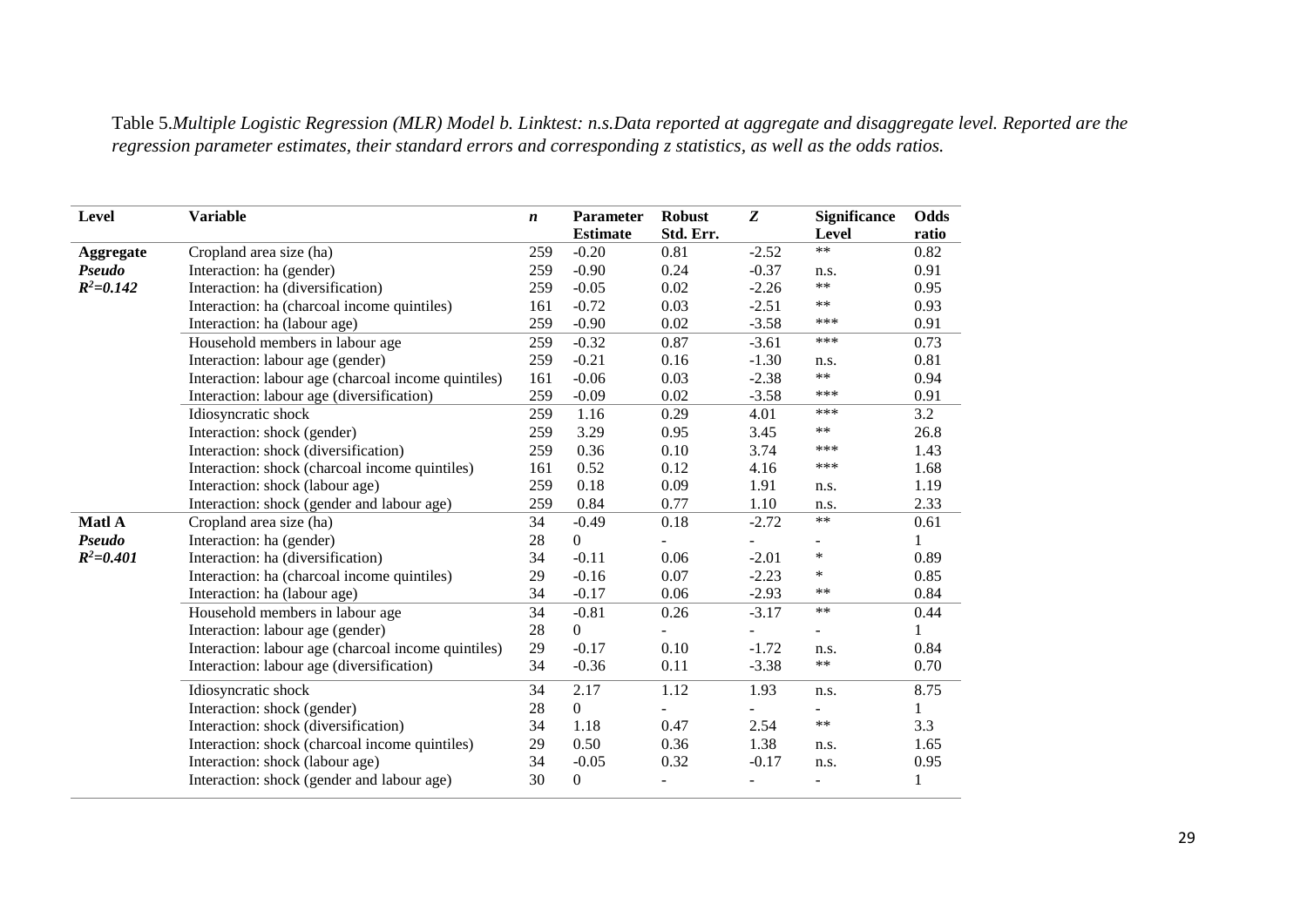| San B         | Cropland area size (ha)                             | 25   | $-0.41$        | 0.26 | $-1.57$                  | n.s.                     | 0.66         |
|---------------|-----------------------------------------------------|------|----------------|------|--------------------------|--------------------------|--------------|
| Pseudo        | Interaction: ha (gender)                            | 24   | $-14.57$       | 2.11 | $-6.89$                  | ***                      | 4.7          |
| $R^2 = 0.148$ | Interaction: ha (diversification)                   | 25   | $-0.20$        | 0.08 | $-2.40$                  | $\ast$                   | 0.82         |
|               | Interaction: ha (charcoal income quintiles)         | 23   | $-0.18$        | 0.10 | $-1.88$                  | n.s.                     | 0.83         |
|               | Interaction: ha (labour age)                        | 25   | $-0.06$        | 0.05 | $-1.12$                  | n.s.                     | 0.94         |
|               | Household members in labour age                     | 25   | 0.13           | 0.32 | 0.90                     | n.s.                     | 1.14         |
|               | Interaction: labour age (gender)                    | 24   | 6.90           | 0.58 | 11.98                    | ***                      | 993.2        |
|               | Interaction: labour age (charcoal income quintiles) | 23   | 0.05           | 0.10 | 0.54                     | n.s.                     | 1.05         |
|               | Interaction: labour age (diversification)           | 25   | 0.12           | 0.09 | 1.29                     | n.s.                     | 1.13         |
|               | Idiosyncratic shock                                 | 25   | 1.03           | 1.14 | 0.90                     | n.s.                     | 2.79         |
|               | Interaction: shock (gender)                         | 24   | $\mathbf{0}$   |      | $\overline{\phantom{a}}$ |                          | $\mathbf{1}$ |
|               | Interaction: shock (diversification)                | 25   | 0.03           | 0.32 | 0.08                     | n.s.                     | 1.03         |
|               | Interaction: shock (charcoal income quintiles)      | 23   | 0.18           | 0.36 | 0.49                     | n.s.                     | 1.20         |
|               | Interaction: shock (labour age)                     | 25   | 0.18           | 0.28 | 0.65                     | n.s.                     | 1.2          |
|               | Interaction: shock (gender and labour age)          | 24   | $\overline{0}$ |      | $\overline{\phantom{a}}$ | $\overline{\phantom{0}}$ | $\mathbf{1}$ |
| Tin C         | Cropland area size (ha)                             | 51   | $-0.02$        | 0.22 | $-0.10$                  | n.s.                     | 0.98         |
| Pseudo        | Interaction: ha (gender)                            | 45   | 2.53           | 1.4  | 1.8                      | n.s.                     | 12.59        |
| $R^2 = 0.123$ | Interaction: ha (diversification)                   | 51   | $-0.02$        | 0.07 | $-0.27$                  | n.s.                     | 0.98         |
|               | Interaction: ha (charcoal income quintiles)         | 46   | $-0.03$        | 0.06 | $-0.52$                  | n.s.                     | 0.97         |
|               | Interaction: ha (labour age)                        | 51   | $-0.01$        | 0.05 | $-0.17$                  | n.s.                     | 0.99         |
|               | Household members in labour age                     | 51   | $-0.58$        | 0.22 | $-2.60$                  | $**$                     | 0.56         |
|               | Interaction: labour age (gender)                    | 45   | $-0.99$        | 0.89 | $-1.12$                  | n.s.                     | 0.37         |
|               | Interaction: labour age (charcoal income quintiles) | 46   | $-0.06$        | 0.05 | $-1.24$                  | n.s.                     | 0.94         |
|               | Interaction: labour age (diversification)           | 51   | $-0.14$        | 0.05 | $-2.47$                  | **                       | 0.87         |
|               | Idiosyncratic shock                                 | 51   | 0.63           | 0.65 | 0.97                     | n.s.                     | 1.88         |
|               | Interaction: shock (gender)                         | 45   | $\Omega$       |      |                          |                          | 1            |
|               | Interaction: shock (diversification)                | 51   | 0.26           | 0.22 | 1.04                     | n.s.                     | 1.25         |
|               | Interaction: shock (charcoal income quintiles)      | 46   | 0.36           | 0.20 | 1.80                     | n.s.                     | 1.43         |
|               | Interaction: shock (labour age)                     | 51   | $-0.20$        | 0.22 | $-0.90$                  | n.s.                     | 0.82         |
|               | Interaction: shock (gender and labour age)          | 47   | $\overline{0}$ |      |                          | $\overline{\phantom{0}}$ | $\mathbf{1}$ |
| May D         | Cropland area size (ha)                             | 36   | $-0.03$        | 0.14 | $-0.23$                  | n.s.                     | 0.96         |
| Pseudo        | Interaction: ha (gender)                            | 32   | 0.33           | 1.05 | 0.31                     | n.s.                     | 1.39         |
| $R^2 = 0.07$  | Interaction: ha (diversification)                   | 36   | 0.00           | 0.03 | 0.02                     | n.s.                     | 1.00         |
|               | Interaction: ha (charcoal income quintiles)         | n.o. | n.o.           | n.o. | n.o.                     | n.o.                     | n.o.         |
|               | Interaction: ha (labour age)                        | 36   | $-0.07$        | 0.03 | $-2.16$                  | $\ast$                   | 0.93         |
|               |                                                     |      |                |      |                          |                          |              |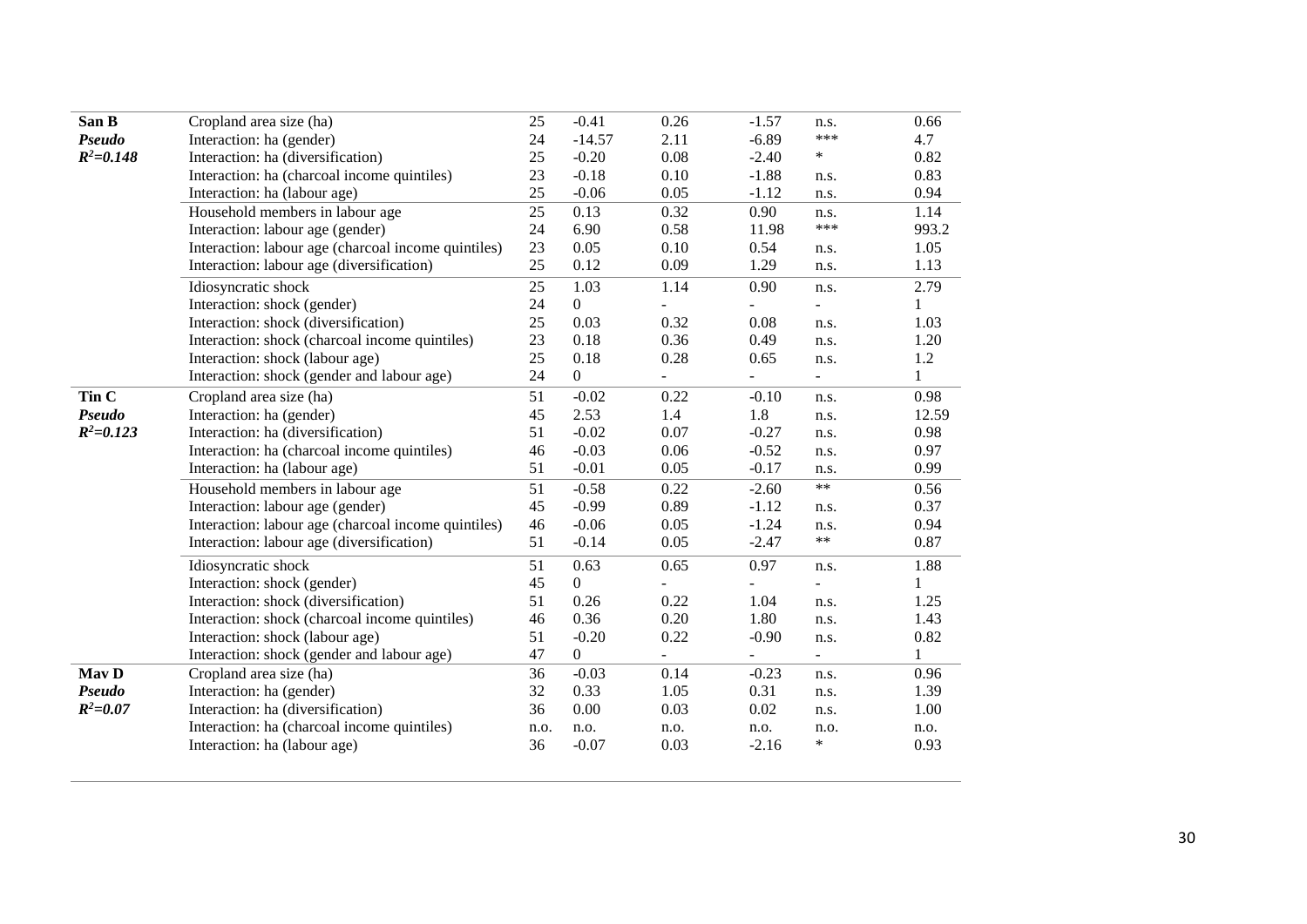|               | Household members in labour age                     | 36   | $-0.42$        | 0.22 | $-1.85$ | n.s.                     | 0.66  |
|---------------|-----------------------------------------------------|------|----------------|------|---------|--------------------------|-------|
|               | Interaction: labour age (gender)                    | 32   | 0.28           | 0.47 | $-0.59$ | n.s.                     | 0.76  |
|               | Interaction: labour age (charcoal income quintiles) | n.o. | n.o.           | n.o. | n.o.    | n.o.                     | n.o.  |
|               | Interaction: labour age (diversification)           | 36   | $-0.09$        | 0.06 | $-1.57$ | n.s.                     | 0.91  |
|               | Idiosyncratic shock                                 | 36   | 0.34           | 0.73 | 0.46    | n.s.                     | 1.41  |
|               | Interaction: shock (gender)                         | 32   | $\overline{0}$ |      |         |                          |       |
|               | Interaction: shock (diversification)                | 36   | 0.15           | 0.16 | 0.93    | n.s.                     | 1.16  |
|               | Interaction: shock (charcoal income quintiles)      | n.o. | n.o.           | n.o. | n.o.    | n.o.                     | n.o.  |
|               | Interaction: shock (labour age)                     | 36   | 0.04           | 0.24 | 0.16    | n.s.                     | 1.04  |
|               | Interaction: shock (gender and labour age)          | 32   | $\mathbf{0}$   |      |         | $\overline{\phantom{a}}$ | 1     |
| Mabu E        | Cropland area size (ha)                             | 42   | $-0.57$        | 0.26 | $-2.22$ | $\ast$                   | 0.57  |
| Pseudo        | Interaction: ha (gender)                            | 42   | $-0.34$        | 0.59 | $-0.57$ | n.s.                     | 0.71  |
| $R^2 = 0.181$ | Interaction: ha (diversification)                   | 42   | $-0.20$        | 0.08 | $-2.37$ | $\ast$                   | 0.83  |
|               | Interaction: ha (charcoal income quintiles)         | 21   | $-0.15$        | 0.10 | $-1.42$ | n.s.                     | 0.86  |
|               | Interaction: ha (labour age)                        | 42   | $-0.19$        | 0.08 | $-2.42$ | $\ast$                   | 0.83  |
|               | Household members in labour age                     | 42   | $-0.2$         | 0.21 | $-0.93$ | n.s.                     | 0.82  |
|               | Interaction: labour age (gender)                    | 42   | $-0.59$        | 0.48 | $-1.23$ | n.s.                     | 0.58  |
|               | Interaction: labour age (charcoal income quintiles) | 21   | $-0.05$        | 0.05 | $-1.14$ | n.s.                     | 0.95  |
|               | Interaction: labour age (diversification)           | 42   | 0.03           | 0.06 | 0.52    | n.s.                     | 1.03  |
|               | Idiosyncratic shock                                 | 42   | 1.34           | 0.73 | 1.83    | n.s.                     | 3.81  |
|               | Interaction: shock (gender)                         | 42   | 2.32           | 1.39 | 1.67    | n.s.                     | 10.17 |
|               | Interaction: shock (diversification)                | 42   | 0.71           | 0.20 | 3.55    | ***                      | 2.03  |
|               | Interaction: shock (charcoal income quintiles)      | 21   | 0.67           | 0.50 | 1.34    | n.s.                     | 1.96  |
|               | Interaction: shock (labour age)                     | 42   | 0.52           | 0.25 | 2.05    | $\ast$                   | 1.68  |
|               | Interaction: shock (gender and labour age)          | 42   | $-0.18$        | 0.40 | $-0.41$ | n.s.                     | 0.85  |
| <b>Hoch F</b> | Cropland area size (ha)                             | 48   | $-0.37$        | 0.21 | $-1.76$ | n.s.                     | 0.69  |
| Pseudo        | Interaction: ha (gender)                            | 41   | 2.85           | 1.54 | 1.85    | n.s.                     | 17.24 |
| $R^2 = 0.196$ | Interaction: ha (diversification)                   | 48   | $-0.13$        | 0.08 | $-1.58$ | n.s.                     | 0.88  |
|               | Interaction: ha (charcoal income quintiles)         | 42   | $-0.06$        | 0.07 | $-1.08$ | n.s.                     | 0.93  |
|               | Interaction: ha (labour age)                        | 48   | $-0.22$        | 0.10 | $-2.11$ | $\ast$                   | 0.80  |
|               | Household members in labour age                     | 48   | $-0.53$        | 0.23 | $-2.33$ | $\ast$                   | 0.59  |
|               | Interaction: labour age (gender)                    | 41   | $-0.6$         | 0.78 | $-0.77$ | n.s.                     | 0.55  |
|               | Interaction: labour age (charcoal income quintiles) | 42   | $-0.04$        | 0.09 | $-0.45$ | n.s.                     | 0.96  |
|               | Interaction: labour age (diversification)           | 48   | $-0.18$        | 0.07 | $-2.61$ | $***$                    | 0.83  |
|               |                                                     |      |                |      |         |                          |       |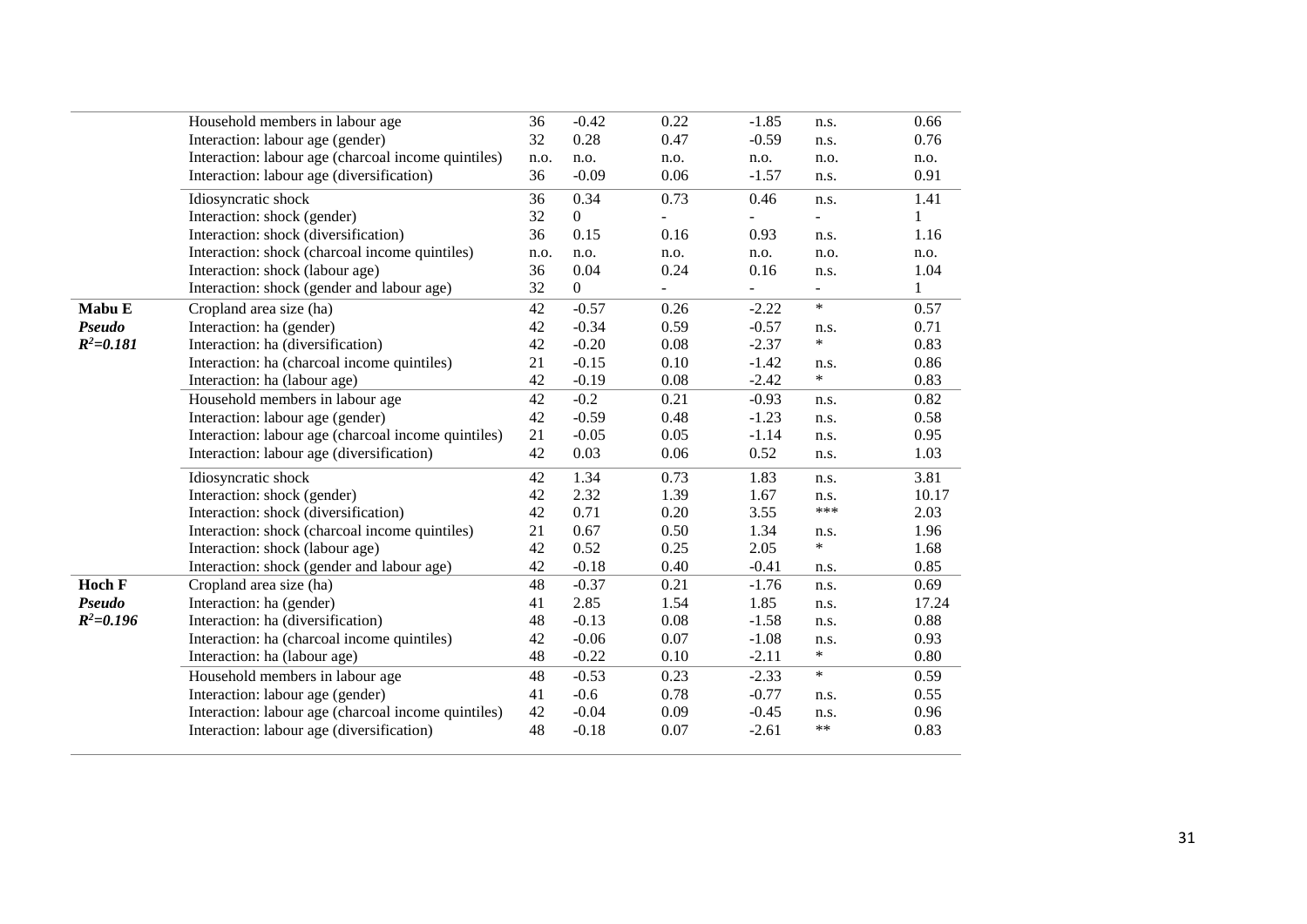|                | Idiosyncratic shock                                 | 48   | 1.32         | 0.72 | 1.84    | n.s.                                                                                  | 3.76 |
|----------------|-----------------------------------------------------|------|--------------|------|---------|---------------------------------------------------------------------------------------|------|
|                | Interaction: shock (gender)                         | 41   | $\theta$     |      |         | n.s.<br>$***$<br>n.s.<br>n.s.<br>n.s.<br>n.o.<br>n.s.<br>n.s.<br>n.o.<br>n.s.<br>n.o. |      |
|                | Interaction: shock (diversification)                | 48   | 0.32         | 0.26 | 1.27    |                                                                                       | 1.39 |
|                | Interaction: shock (charcoal income quintiles)      | 42   | 0.70         | 0.29 | 2.44    |                                                                                       | 2.02 |
|                | Interaction: shock (labour age)                     | 48   | 0.27         | 0.24 | 1.11    |                                                                                       | 1.31 |
|                | Interaction: shock (gender and labour age)          | 41   | $\theta$     |      |         |                                                                                       |      |
| <b>Match G</b> | Cropland area size (ha)                             | 9    | 0.43         | 0.32 | 1.37    |                                                                                       | 1.54 |
| <b>Pseudo</b>  | Interaction: ha (gender)                            | 15   | $\Omega$     |      |         |                                                                                       |      |
| $R^2 = 0.442$  | Interaction: ha (diversification)                   | 9    | 0.07         | 0.09 | 0.79    |                                                                                       | 1.07 |
|                | Interaction: ha (charcoal income quintiles)         | n.o. | n.o.         | n.o. | n.o.    |                                                                                       | n.o. |
|                | Interaction: ha (labour age)                        | 10   | $-0.07$      | 0.09 | $-0.72$ |                                                                                       | 0.93 |
|                | Household members in labour age                     | 9    | $-3.37$      | 2.59 | $-1.30$ |                                                                                       | 0.03 |
|                | Interaction: labour age (gender)                    | 15   | $\Omega$     |      |         |                                                                                       |      |
|                | Interaction: labour age (charcoal income quintiles) | n.o. | n.o.         | n.o. | n.o.    |                                                                                       | n.o. |
|                | Interaction: labour age (diversification)           | 9    | $-0.62$      | 0.40 | $-1.52$ |                                                                                       | 0.54 |
|                | Idiosyncratic shock                                 | 9    | $\Omega$     |      |         |                                                                                       |      |
|                | Interaction: shock (gender)                         | 15   | $\theta$     |      |         |                                                                                       |      |
|                | Interaction: shock (diversification)                | 9    | $\Omega$     |      |         |                                                                                       |      |
|                | Interaction: shock (charcoal income quintiles)      | n.o. | n.o.         | n.o. | n.o.    |                                                                                       | n.o. |
|                | Interaction: shock (labour age)                     | 10   | $\theta$     |      |         |                                                                                       |      |
|                | Interaction: shock (gender and labour age)          | 16   | $\mathbf{0}$ |      |         |                                                                                       |      |

\* denotes significance at P<0.05;\*\* denotes significance at P<0.01; \*\*\* denotes significance at P<0.001;n.s. denotes non-significance; n.o. denotes no observations. Pseudo R<sup>2</sup> for parsimonious model at aggregate

*and disaggregate level (without interaction terms). n: number of observations*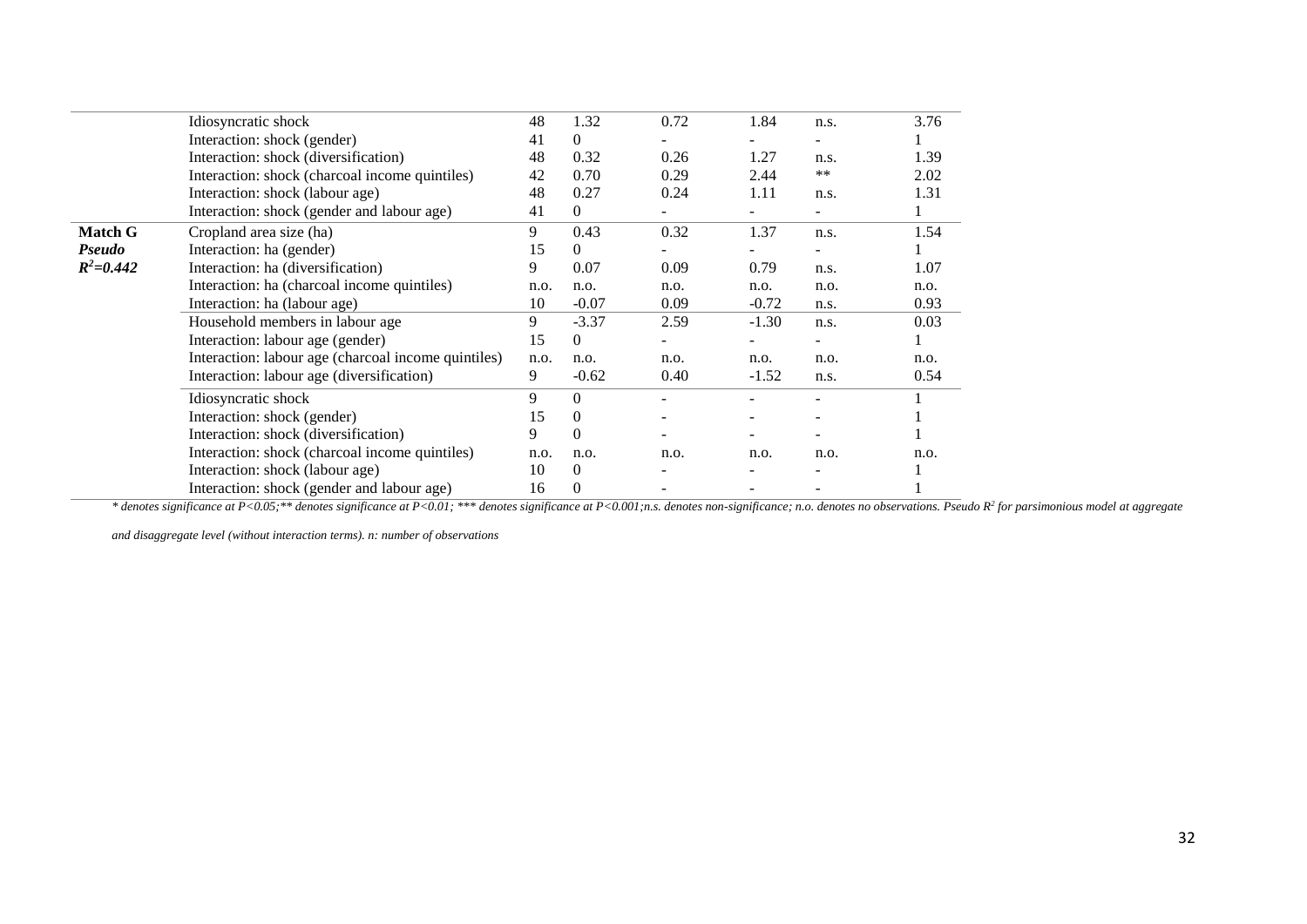#### *(d) Explanation of the relationship between charcoal income and AMP*

Charcoal income failed to explain the marginal effect of being AMP, even in best-off village Mabu E - which was the best-off village mainly due to economic capital that contributes only 15% to the adjusted headcount ratio $M_0$ –as well asfor the best off income quintile. Thus, even in the economically best-off village we find a lack of evidence that this is due to charcoal production, and even for the best-off income quintile this does not translate to deductions in the likelihood of being AMP. If charcoal production is applied as an interaction term in MLR model *b*however, it was found to be a statistically significant *coping strategy* that reduces the log of the odds of being *in* multidimensional poverty *if* the household experienced an idiosyncratic shock, such as a serious crop failure. If disaggregated however, this effect was not significant in best-off village Mabu E. In other words, cash income from charcoal production is potentially helpful to prevent descending into multidimensional poverty by increasing the resilience to shocks, yet evidence is weak if the data is disaggregated. Overall, our findings show the importance of local charcoal production as a coping strategy, yet challenges the perception that charcoal income can alleviate poverty if a multidimensional conceptualisation is used.

Two main reasons can explain the observation why charcoal income is not a significant predictor of AMP:

1. A Spearman rank correlation coefficient between all eleven predictors and nine variables comprising the identification function  $\rho$  of AMP (see table 1 of SI3) revealed that gross income from charcoal making is significantly and positively correlated with formal education (0.17) and assets owned (0.2). Yet, it is not significantly correlated with food (in)security as well as the combined access to services, associations and credit variable. These are the two biggest contributing variables  $j$  to $M<sub>0</sub>$  at the aggregate level (with 22%)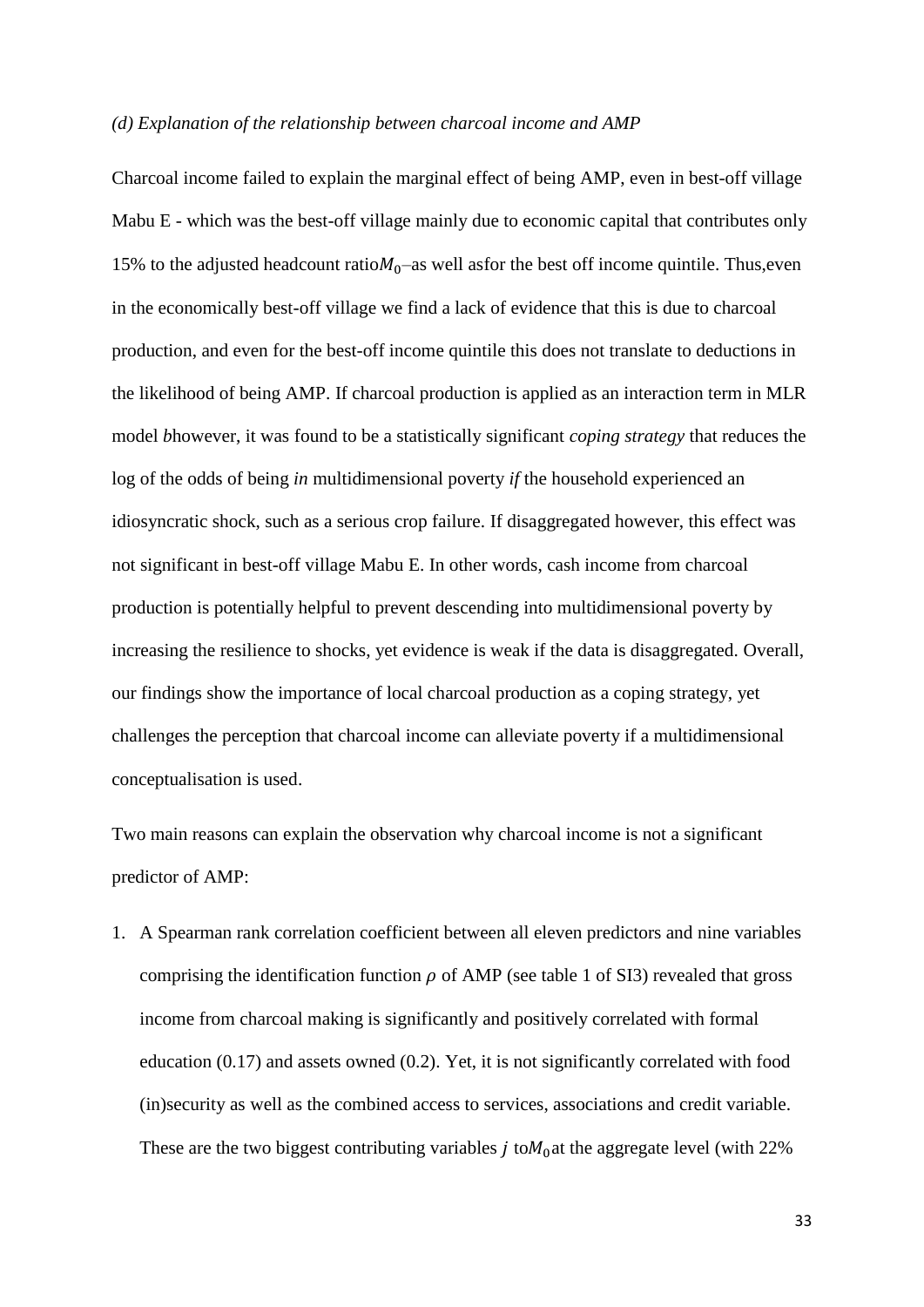and 13% respectively)<sup>xvi</sup>. Food insecure households borrow food or money as their main coping strategies, rather than producing more labour intensive charcoal (see summary statistics of sub point food(in)security in SI1). This stands in contrast to the experience of an idiosyncratic shock, where we find that the most applied coping strategy to be the harvest of more forest products (see summary statistics of sub point idiosyncratic shocks experienced in SI3). This explains why charcoal significantly lowers the log of the odds of being AMP if it is used as an interaction term on the experience of an idiosyncratic shock in MLR model *b*. Also, the negative correlation of food (in)security with an idiosyncratic shock (-0.52), the second highest correlation overall, and female household head (-0.16) helps to explains the significant role of these predictors in that model. The moderate correlation of charcoal income with assets can be interpreted as a positive spill over effect on acute multidimensional poverty (with assets being positively correlated with sanitation  $(0.14)$ , water  $(0.14)$ , education  $(0.26)$ , food security  $(0.22)$ , and housing (0.16)). However, as assets are also positively correlated with a number of other livelihood related predictors such as area size (0.26) or value of livestock (0.35), charcoal income is not solely responsible for that effect*.* 

2. A Kruskal-Wallis H test revealed a statistically non-significant difference in gross charcoal income over  $Y_i^{\text{xvii}}$ ; charcoal income quintiles over  $Y_i$  were also found to not vary as established by a one-way ANOVA<sup>xviii</sup>. Consequently, a statistically significant variance in charcoal income over  $Y_i$  was not identified. The regressed *z* statistic of 0.84 in MLR model  $a$  is a reflection of this non-variance<sup>xix</sup>. It displays a pattern of charcoal income distribution that could have been the result of a random distribution.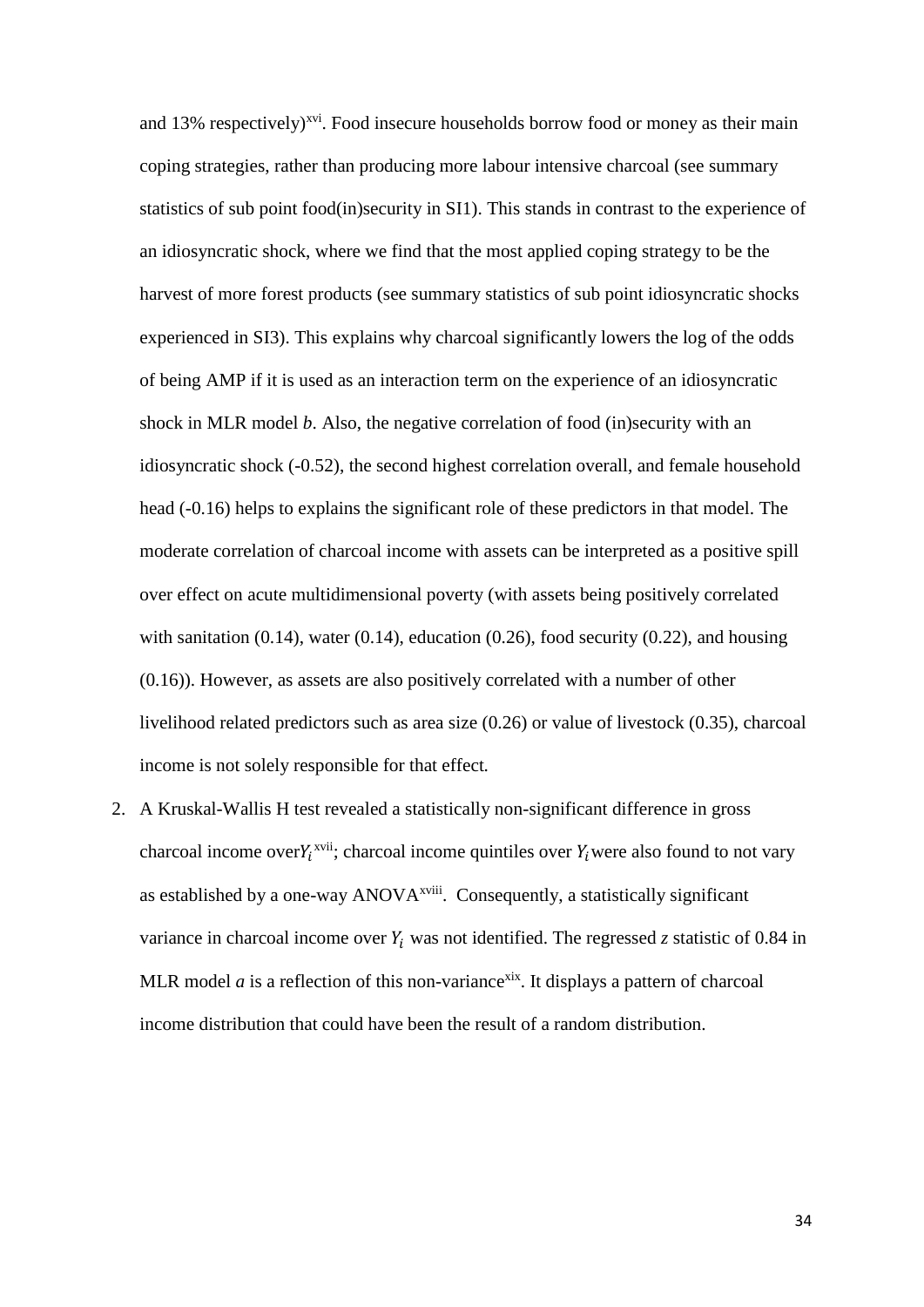#### **4. Discussion**

This paper focused on the scope and limitations of charcoal production to alleviate poverty in the multidimensional space. In Mozambique charcoal production offers a viable opportunity to supplement income from smallholder agro-pastoralism and other livelihood activities (Levy and Kaufman, 2014; Jones *et al.,* 2016), while elsewhere in Sub-Saharan Africa charcoal was clearly identified as a route out of poverty (Ainembabazi*et al*., 2013; Wunder, 2014; Smith *et al*., 2015). Due to growing urban demand, low barriers of access to production and the abundance of *Colosphospernum mopane* as the preferred tree species used in the production (White, 1983; Woollen, *et al.*, 2016), it is estimated that up to 3 million Mozambicans (approx. 15% of the population) are involved in the semi-legalised charcoal trade (Cuvilas*et al*., 2010), with a contribution of 2.2% to Mozambique's GDP (van der Plas*et al*., 2012: 59). This has intensified a policy debate about the role of charcoal production in the alleviation of rural poverty. The Government of Mozambique identified the inclusive and community-based usage of natural resources as a key priority area in its strategy for rural poverty reduction in its current five year plan 2015-2019 (GoM, 2015).We used a multidimensional poverty measure given that the GoM adopted a multidimensional definition of poverty in 2011 (GoM, 2011).

While greater income from charcoal can potentially contribute to an increase in the economic and human capital of the poor, our findings suggest that charcoal income alone cannot be perceived as a sufficient condition to tackle the structural challenges posed by acute multidimensional poverty in this region. Although the best-off charcoal income quintile generates half of all charcoal income which puts its members above the Mozambican poverty line, and thus out of extreme poverty as defined by the international poverty line of 1.25(1.90)US\$/day, we still find that 59% of these households are*in* acute multidimensional poor.Thus, even for the best-off charcoal producers who we consider to be out of monetary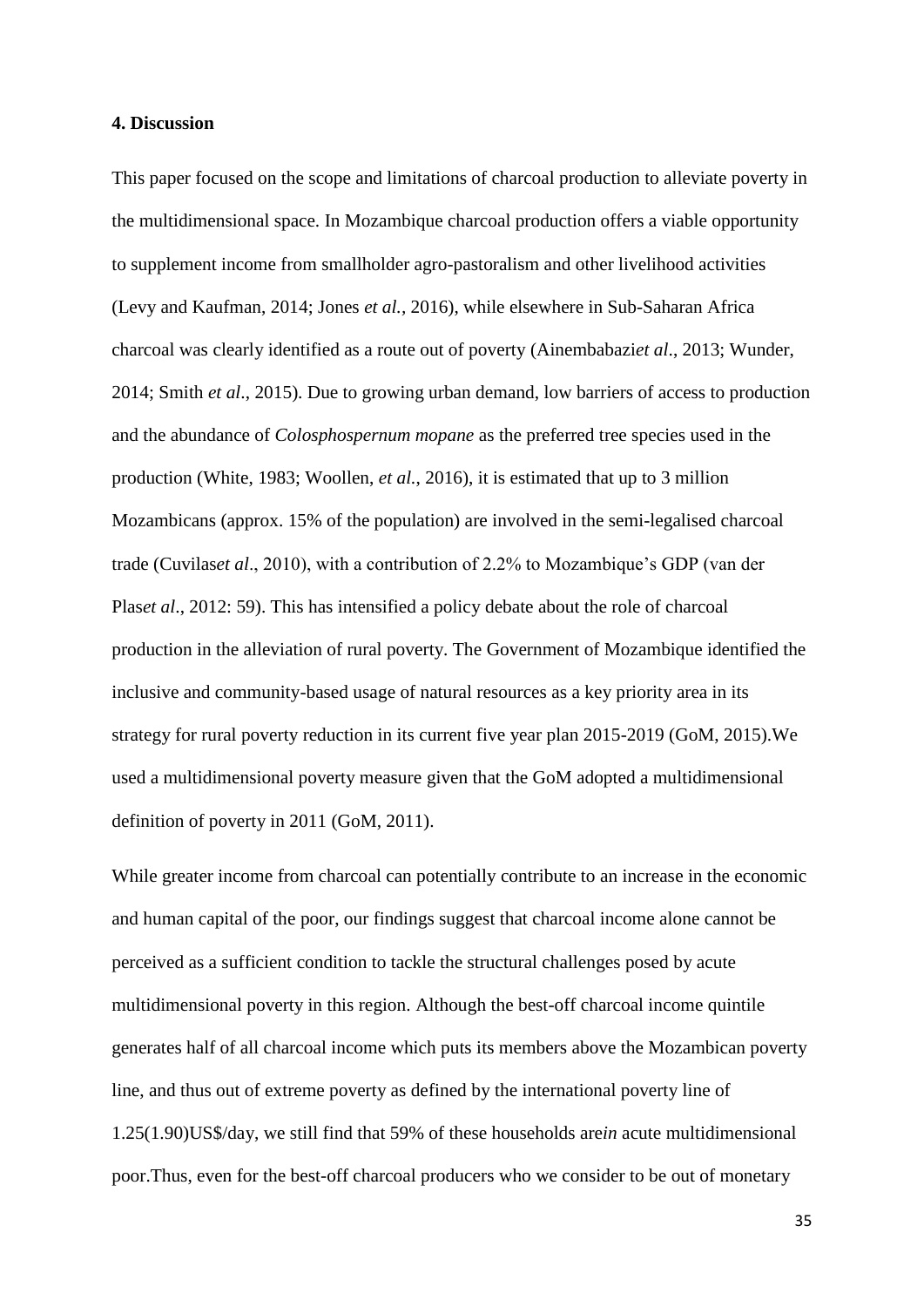poverty, the production of charcoal is not a clear path towards leaving acute multidimensional poverty.

Interestingly, this confirms and challenges existing studies that found charcoal to be a route out ofpoverty. An increased charcoal production certainly allows for the generation of more cash income;and indeed, the best-off quintile produced enough to leave monetary poverty (this confirms findings in Ainembabazi*et al.*, 2013). However, in our study area, the average charcoal producer stays below the monetary poverty line. Thus, for the average producer in our study site, charcoal production is not a pathway out of monetary poverty (which confirms findings of Schurle*et al*., 2014). While we find evidence that charcoal producers have more income streams than non-producers, the difference is not significant. We do not find charcoal income to be significantly correlated with diversification, or other livelihood streams, such as value of livestock, business income or wage labour income (see table 1 in SI3).Charcoal production remains the sole cash income source for most households in the study area. This stands in contrast to studies that found charcoal to be a take-off activity to venture into diversified livelihood activities, such as business creation,and eventually to poverty reductions(Smith *et al.*, 2015; Schurle*et al.*, 2014)<sup>xx</sup>. Most importantly for the analysis in this paper however, we find that charcoal income is not a clear route out of acute multidimensional poverty (even for the best-off charcoal income quintile). In the multidimensional space, charcoal cash income was found to be a coping strategythat is resorted to by households in order to deal with idiosyncratic shocks, such as crop failures. This locates our findings closer to literatureof studies that identified the important role of charcoal cash income on poverty prevention (Levy and Kaufman, 2014; Kalaba*et al*., 2013 or Kambewa, 2007). While charcoal income can act as a coping strategy, evidence is insufficienthowever to label the production of charcoal a safety net from impoverishment in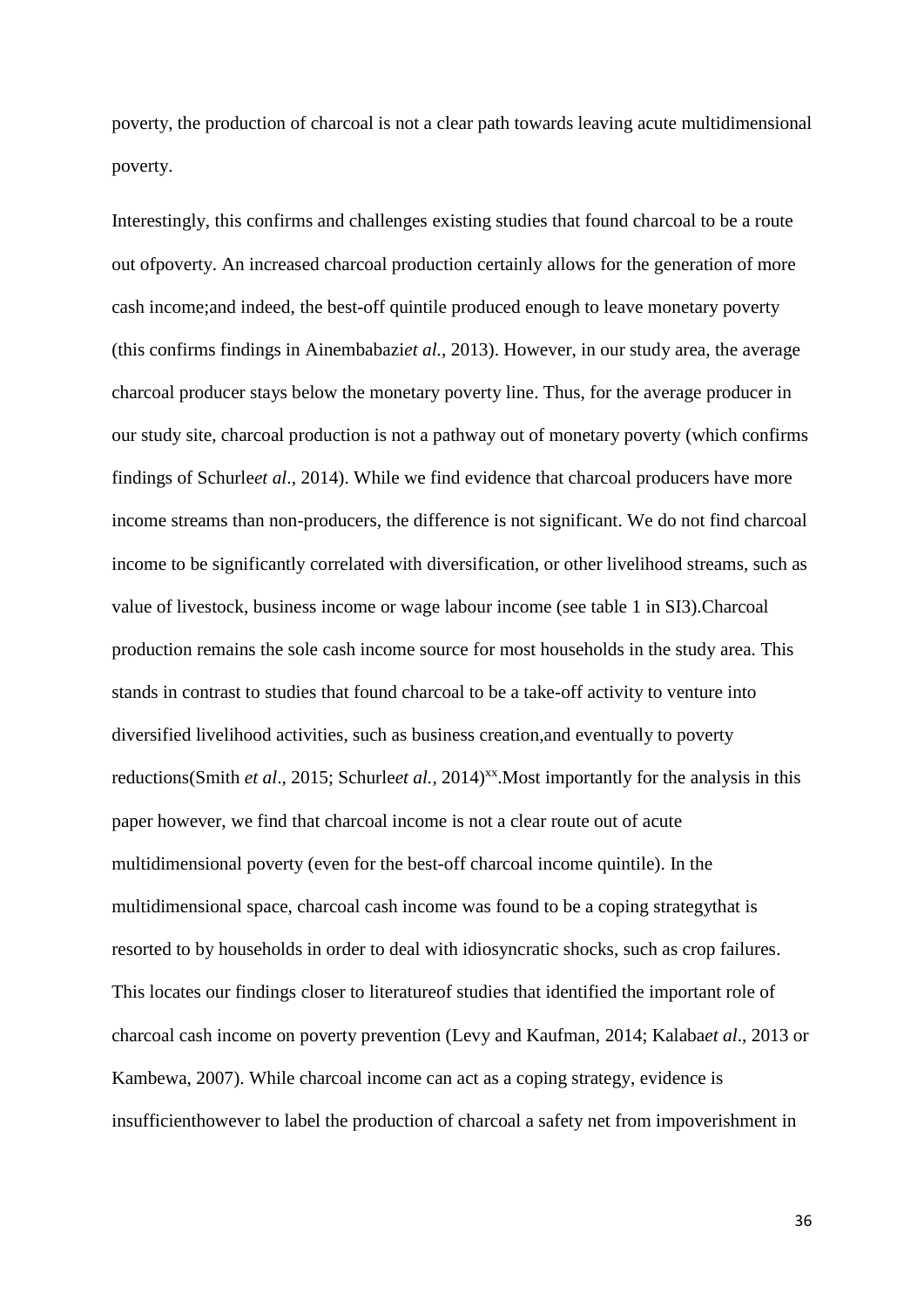the multidimensional space. Too many charcoal producing households have been found to be*in* AMP in order to justifiably make that claim.

Some studies have found small-scale producers to be trapped in "perpetual poverty" given their reliance on charcoal while lacking alternative off and on-farm income sources (Ndegwa, 2016: 173). In our study site and its focus on AMP, such a finding may be premature. 36% of the lowest income quintile were found to be non-AMP (while being in monetary poverty).However, given that charcoal is the main cash generator in our study site, we find the lack of correlation with other income streams in light of thenon-significant semi-elasticity of AMP to charcoal income worrisome.It requires future analysis with panel data to better understand their varying poverty statuses.

Comparisons of findings are done with the caveat that results are strongly determined by contextual factors, such as geographical location and the entrenchment of local producers in poverty (that is the depth, severity and dynamics of poverty). Studies are also characterised by a strong theoretical and methodological heterogeneity (Angelsen*et al.,* 2014; Velded*et al.,* 2004). Most studies see the value of charcoal production to poverty reduction in the way producers invest revenues in other household activities. The focus of this study was to purposefully study the contribution of charcoal cash income to AMP in order to complement these existing studies on the value of charcoal to poverty. This necessitates tosituate the findings in context of a multidimensional poverty debate as well.

Our findings suggest some overlap between the monetary poor and the multidimensional poor in our study site; yet, we also detect a great number of non-monetary poor that are in AMP. This confirms findings of Wang*et al.,* 2016 and other authors (seeAlkire*et al*., 2015; Ataguba, *et al.*, 2013; Castro *et al.*, 2012; Ruggeri-Laderchi, *et al.,* 2003) that identified that income and multidimensional poverty does not necessarily overlap. Aswe find no statistically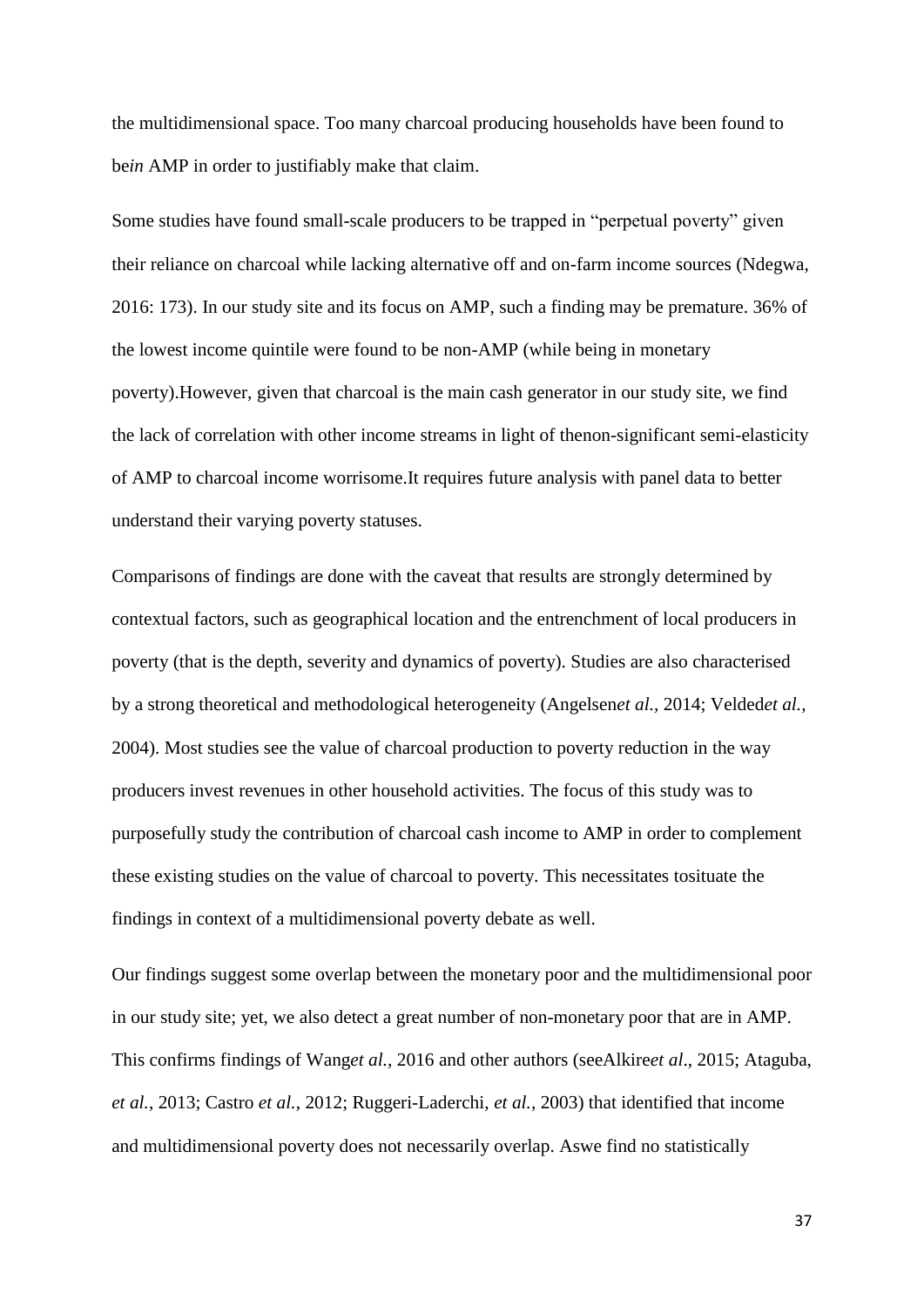significant reduction in the log of the odds of being AMP with a unit increase in charcoal income, we divert from study findings that identified modest reductions in multidimensional poverty with an additional individual income (Suppa, 2016). The non-significant semielasticity of AMP to charcoal income found in this study site<sup>xxi</sup> needs to be seen in light of emergingresearch findings that show that multidimensional poverty measures appear to have a low elasticity to economic growth (Mahoozi, 2016), and one that is lower in comparison to income poverty (Santos *et al*., 2016). In some cases, studies were unable to identify a clear "association of multidimensional measures with GDP p.c. or the growth thereof" (Suppa, 2016: 24). Santos *et al*. interpret the timid elasticity of acutemultidimensional poverty to economic growth as proof that "[economic] growth doesnot seem to be particularly pro-poor when poverty is measured from a multidimensional perspective" (2016: 28). Their results "highlight the need for countries to grow inorder to reduce poverty, but they simultaneously suggest the limited power of economic growth *per se* toachieve grand reductions in poverty" (2016).

These are arguments that can be reiterated here.While we find charcoal income unable to alleviate AMP in this site, charcoal income still leads to improvements in the human and economic capital of the poor. The finding that the poorest income quintile only generates 3.1% of all charcoal income yet has 64% of households in AMP means that their lack of proper inclusion in the charcoal value chain deprives that group in particular of the opportunity to use charcoal income as a means toachievesuch valuable accumulations in assets or education. This being said, on average the acute multidimensional poor in our study site were deprived in 67.7% of indicators. This reflects the great intensity of poverty in Mabalane district. Even with ample resources at the household level is it difficult to fix such deeply entrenched deprivations (as proven by the 34% of AMP households who were nonmonetary poor). For instance, while greater charcoal income can bring welfare benefits,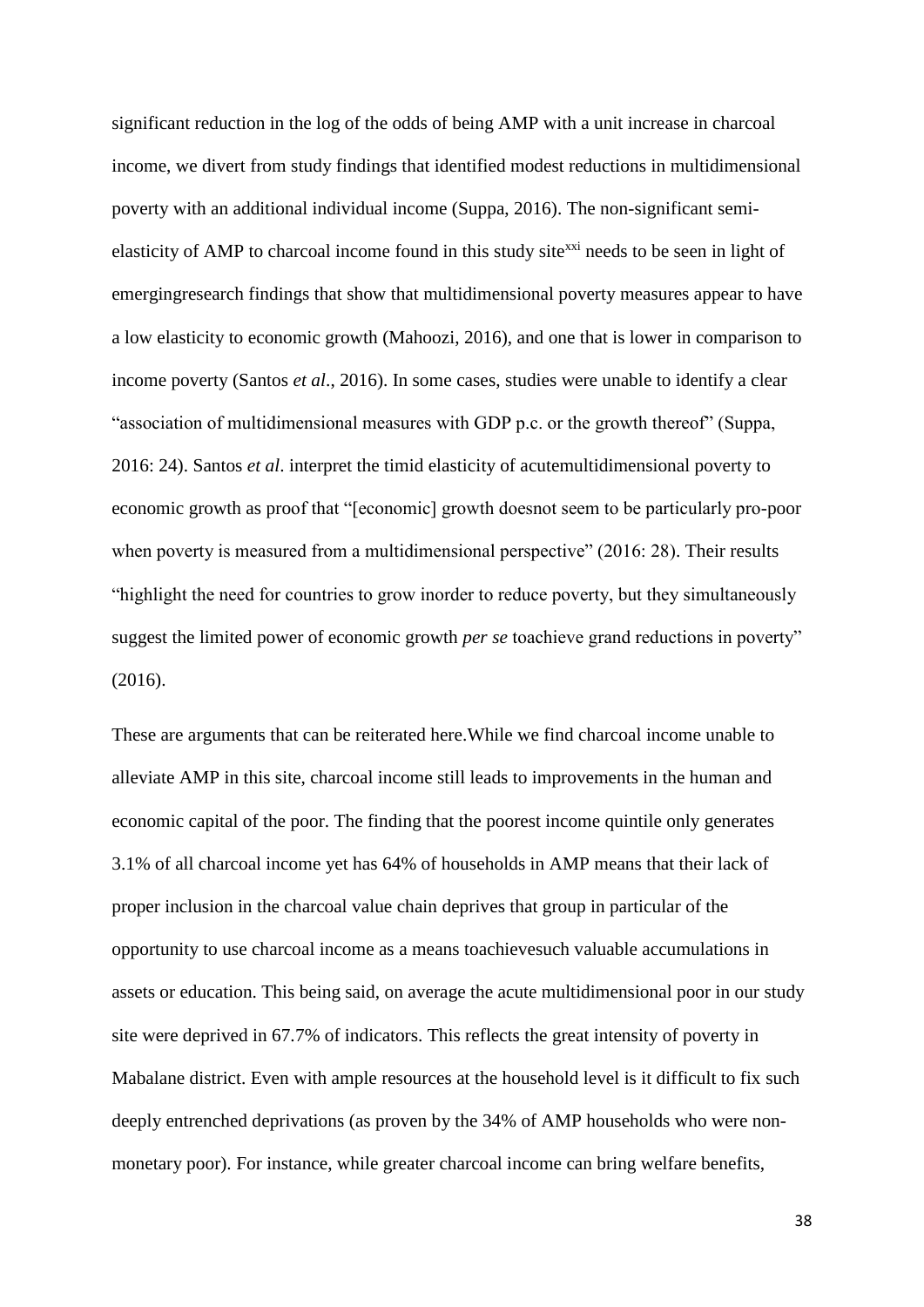access to equitable health care cannot be achieved by greater household income alone, but by improving the physical availability, social acceptability and financial affordability of health care in the region (WHO, 2016; Saksena*et al.*, 2014; McManus, 2013). Households with less members in labour age (15-64) face physical challenges in making charcoal. They should be socially protected (Francisco,2013), rather than encouraged to accelerate efforts to produce labour intensive charcoal.

Policy makers in Mozambique face a new set of challenges with acute multidimensional poverty. Poverty in the multidimensional space is characterised by complexity (Robeyns, 2003), both in measurement, and in strategies to achieve its alleviation and mitigation in a sustainable manner. Recent research by Le Blanc (2015) highlights that "ending poverty in all its forms" (SDG target 1) is linked to progress in ten other SDG goals, with the thickest link to target 10 (reduce inequality within and among countries). This necessitates acoherently designed integration of cross-sectoral policies (LeBlanc, 2015; Janus and Holzapfel, 2016). A mix of market mechanisms and efficient public service delivery is required (see Bourguignon and Chakravarty, 2003; Callan *et al.,* 1993). In Mozambique, this necessitates a stronger role of the Ministry of Coordination of Environmental Affairs and the Ministry of Planning and Developmentin the current reform process.Poverty reductions in this region also necessitates a more equitable and inclusivecharcoal industry. We observe a great unequal income distribution from charcoal production, and other studies of ACES have highlighted that the majority of charcoal income in the study site was generated by non-residents(Baumert *et al.*, 2016a: 137). Concentrated policy interventions are required that target the equitable and inclusive integration of local producers into the charcoal industry (for instance by introducing a quota to obtained licences for hiring local producers, and by adjusting the legal framework to make it easier for small-scalecharcoal producers to participate in the trade).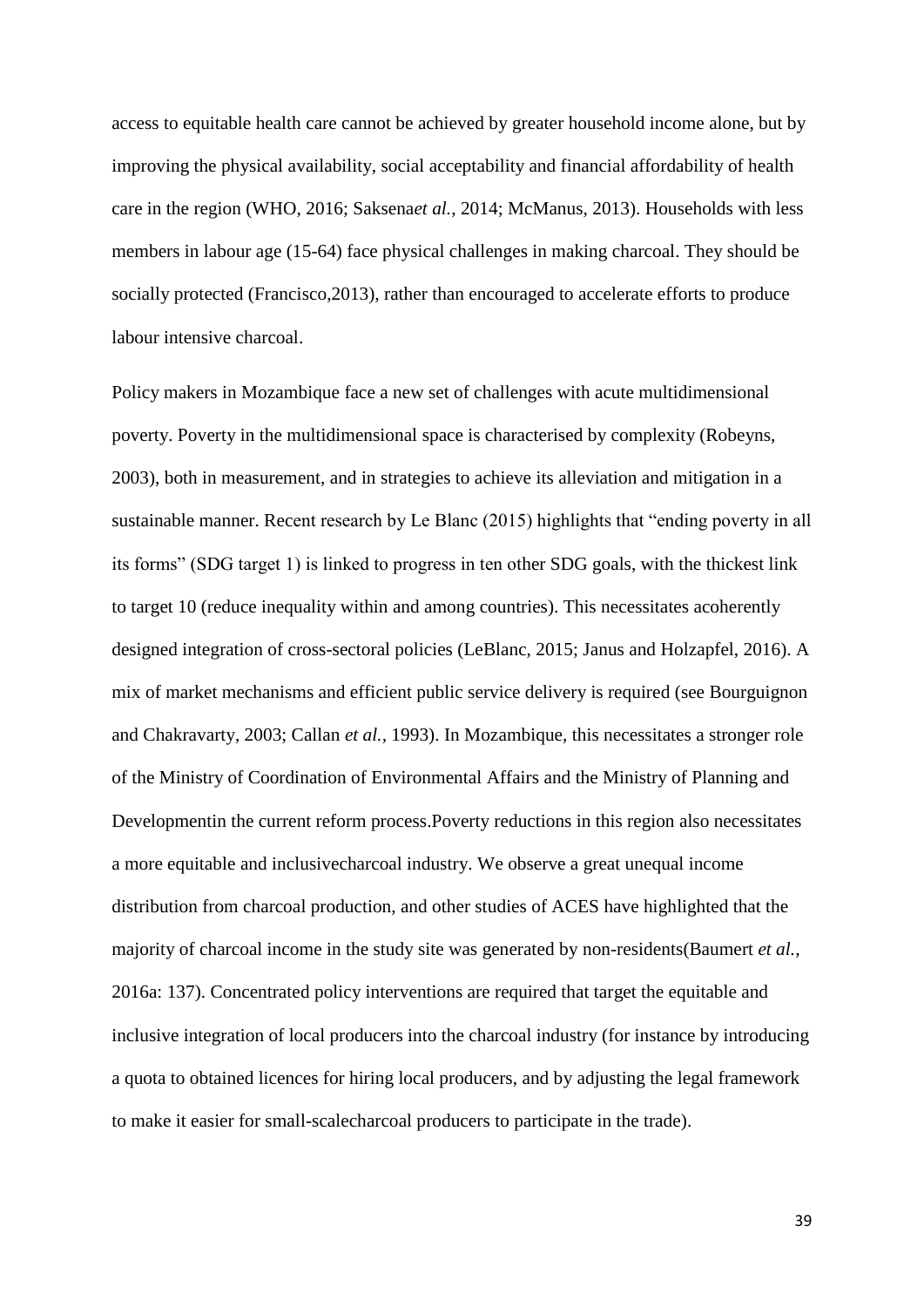# **5. Conclusion**

**.** 

This paper considers income from charcoal making as a means to a valuable end. It analyses the instrumental value of income to alleviate acute multidimensional poverty. We find confirmation for the hypothesis that cash income from charcoal production is not a sufficient condition to alleviate acute multidimensional poverty in rural areas of southern Mozambique. Our findings show a positive correlation of charcoal production with personal assets and the level of education of the household members, and we find that charcoal producing households are more resilient to shocks. However,local charcoal production does not contribute to the alleviation of acute multidimensional poverty when additional indicators such as access to equitable health care and food security are also taken into account. Although households in the best-off charcoal income quintile generate half of all charcoal income which puts its members out of extreme monetary poverty, we still find that 59% of these households and its members are in acute multidimensional poor. This highlights the enormous structural challenges both producers and non-producers of charcoal face alike in this region. Reductions in AMP require a concentrated cross-sectional whole-of-government approach to tackle poverty in its multidimensional complexity, while attempts at making the charcoal industry more inclusive of local producers should be accelerated.

i Suich*et al.* (2015) reviewed 398 refereed studies published from the year 2000 onwards on the empirical links between ecosystem services and poverty, and found that poverty was assessed at maximum in two dimensions of poverty, either relating to income/ assets or food security/ nutrition. Many studies were found to focus "only on income, rather than taking a multidimensional approach to poverty" (2015: 137-138). ii For similar findings seeAlkire*et al*., 2015; Ataguba, *et al.*, 2013; Castro *et al.*, 2012; Ruggeri-Laderchi, *et al.,*  2003.

iii Please refer to Ravallion (2011) for a critique on composite indices on multidimensional poverty. For a response on the critique, please refer to Alkire and Foster (2011b).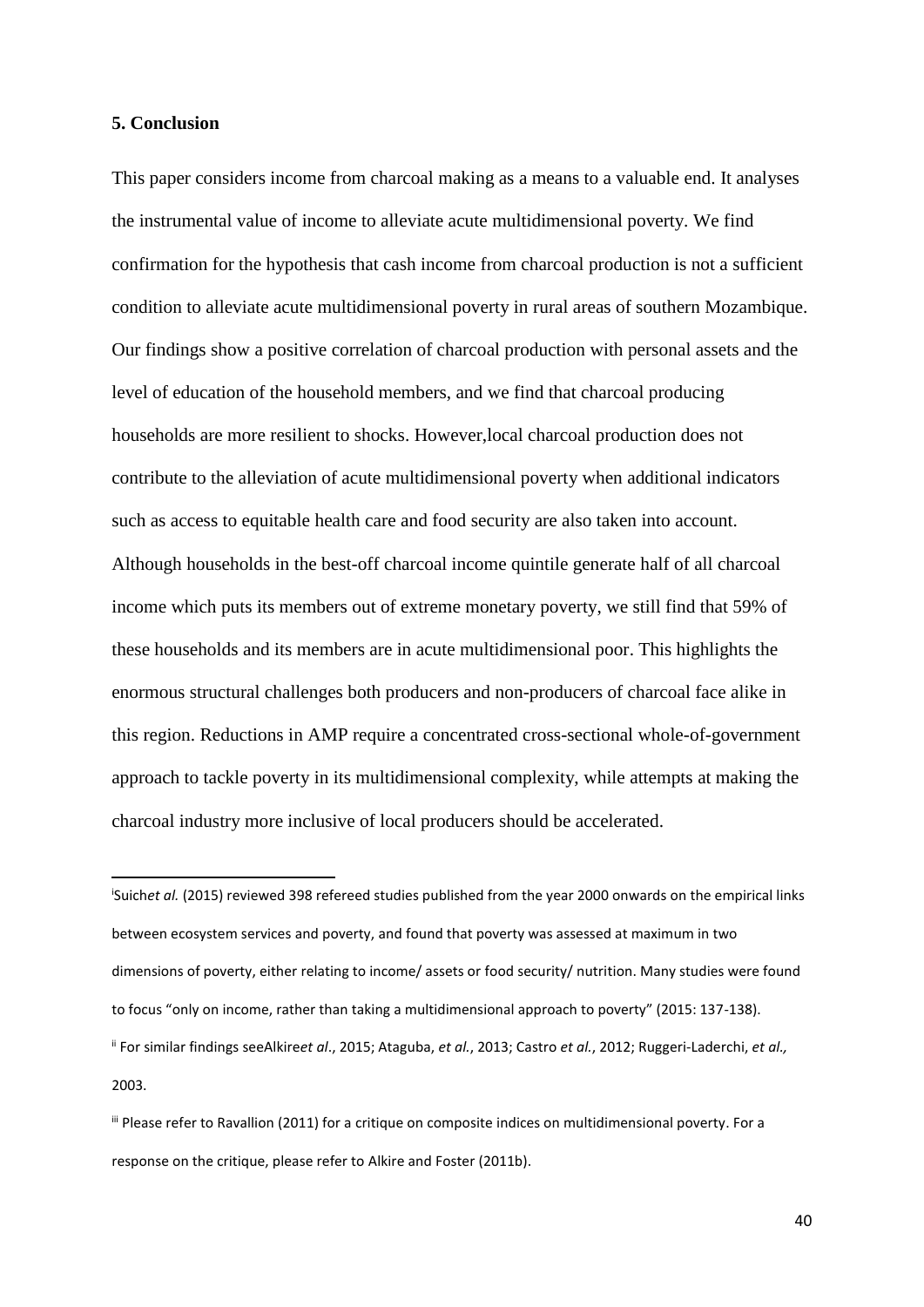ivFollowing Alkire et al. (2015) and Alkire and Santos (2014: 253), indicators were chosen to represent as accurately and yet parsimoniously as possible the respective poverty dimension, without displaying a high intercorrelation (Cronbach  $\alpha$  = 0.4). Also, wherever possible and logically coherent, indicators were chosen that feature in the Multidimensional Poverty Index in order to increase comparability of our research findings (Alkire and Santos, 2010; 2014). Indicator specific cutoff lines  $z_j$ were chosen according to international standards or through inductive reasoning. Overall, indicators were chosen that are susceptible to pro-poor policy prescriptions (e.g. access to equitable health care is improvable upon increasing the physical availability, social acceptability and financial affordability of health care). Most indicators are outcome/achievement indicators (*functionings*), e.g. in relation to formal education, while some are opportunity/input indicators (e.g. access to services, associations and credit).

**.** 

<sup>v</sup> Cumulatively, pastoralism was the most named covariate for placement in different wealth categories (comprised of cattle and cows (named 34 times), chicken (10), goats (8) and livestock (6)).

vi The analysis initially comprised fifteen (non-indicator measurement) predictors (subsequently referred to model *B*), which were reduced in the post-estimation diagnostics to eleven demographic and socioeconomic predictors (subsequently referred to as model *A*). The additional indicators were "net value of livestock", "age of household head", "household size" and a dummy variable taking a value of one if the household did report to have been in "wage labour" and 0 if it did not. The diagnostics comprised a correlation analysis via Cronbach α; a Hosmer-Lemeshow goodness of fit test (where a scaled deviance statistic  $D^*(y; \hat{\mu}) = 2l(y; \hat{\mu}_{(a)}) -$ 

 $2l(y; \hat{\mu}_{(h)})$  is twice the difference between the maximum log likelihood of the parsimonious model *A* and the comprehensive model B. A Hosmer-Lemeshow $x_{df}^2$  with df as degrees of freedom is applied to test the null hypothesis  $H_0$  that model A is as good a fit as model B(known as the *parsimony* rule)); the variance inflation factor to quantify severity of multicollinearity; a pearson, deviance and pregibon residual analysis; a specification error detection with a linktest; a Receiver operating characteristic (ROC) curve; and a Wald statistic of parameter constraints). The following results can be reported: Cronbach α for model *A* of 0.58 (depicting a desirable low inter-correlation among indicators, one that is lower than for 15 variables in model *B* (0.63)); a Hosmer-Lemeshow χ2(8)=10.50, p=0.23 for model *A* vs. Hosmer-Lemeshow χ2(8)=10.05, p=0.26 of model *B* (both models do not depict evidence of a of lack of fit, yet as the deviance statistic $D^*$  of 0.45 at a 5% type I error rate is below the chi-squared statistic of 9.488 at 4 degrees of freedom (the difference in number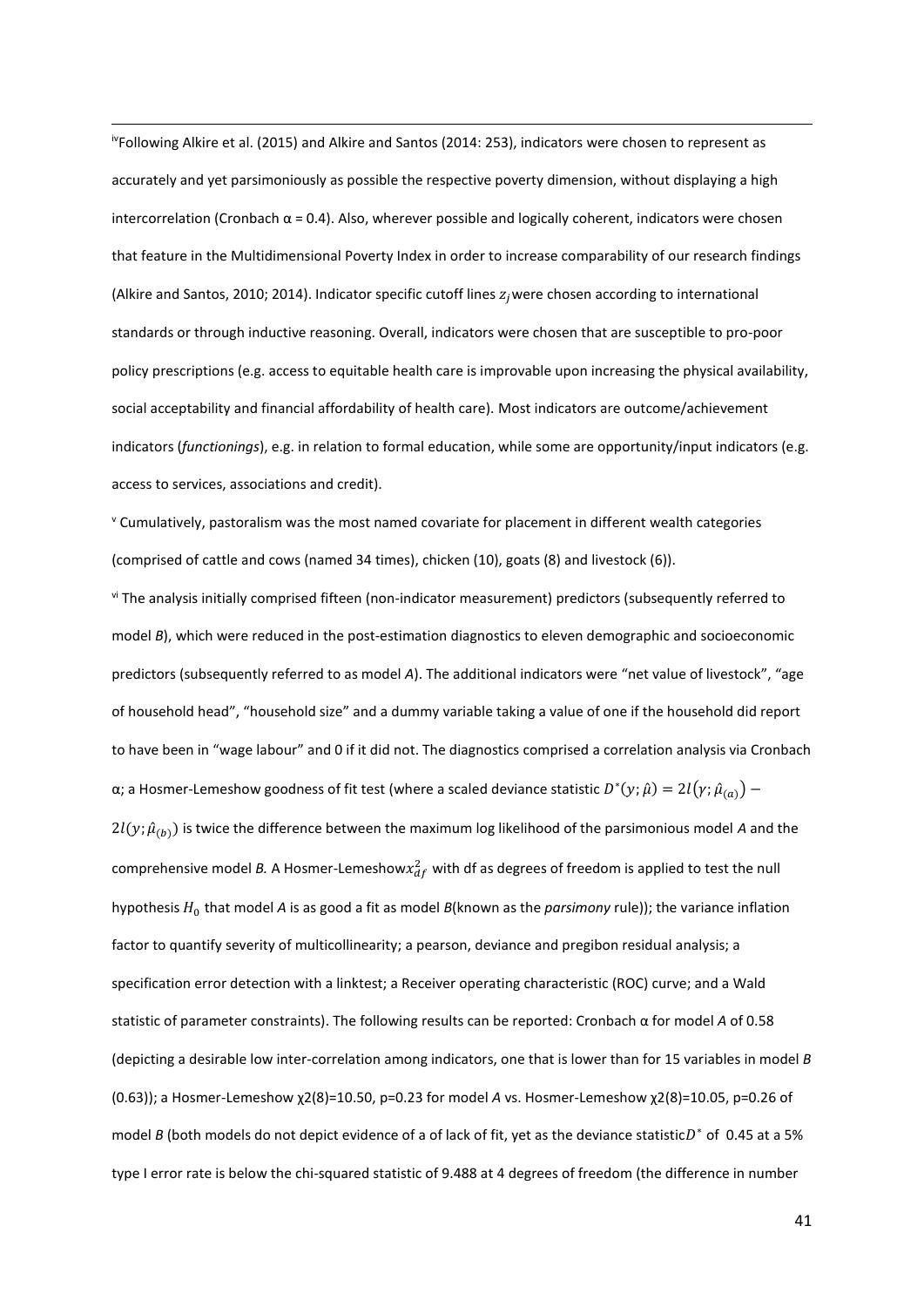of regression parameters), we cannot reject the null hypothesis that the parsimonious model *A* is statistically equivalent to the comprehensive model *B* and thus superior); a mean variance inflation factor for model*A* of 1.21 vs. 22.63 for model *B*; the residual analysis showed that for model *B* two households would have changed the covariate labour age at the 5% significance level (for which they would have needed to be excluded from the model), whereas model *A* does not require any such exclusion as individual households did not impact on the 5% significance levels of covariates; both models showed no specification error (both linktests were statistically non-significant), indicating no significant covariates were omitted (and thus the *parsimony* rule applies); the area under the ROC curve for model *A* is 0.76 vs 0.75 for model *B*(thus both have "fair" test results, and the parsimony rule applies). Finally, a Wald Statistic of parameter constraints shows that the coefficients in model*A* are not simultaneously equal to zero (are insignificant jointly), meaning that including all eleven variables in the model creates a statistically significant improvement in the fit of the model (Wald  $\chi$ 2(11) = 47.08, p = 0.0001).

**.** 

 $S^{\rm vi}$  Expressed as  $D^*(y;\hat\mu)=2l(y;\hat\mu_{(a)})-2l(y;\hat\mu_{(b)})$ , where the scaled deviance statistic is twice the difference between the maximum log likelihood of the parsimonious model *(b)* and the comprehensive model *(a).* A Hosmer-Lemeshow $x_{df}^2$  with df as degrees of freedom is applied to test the null hypothesis  $H_0$  that model (a) is as good a fit as model *(b)* (Alkire*et al.,* 2015: 306ff).

viii Due to small sample sizes *n* at the village level we also tested MLR model *b* for a 1% type I error rate that yielded no impact on results (not reported).

ix Estimated gross income from charcoal making is calculated as quantity of production multiplied byestimated average price per unit (250MZN per charcoal sack in Hochane, Mabuapense and Mavumbuque, 300 MZN in Matlantimbuti, Tindzwaene and Sangue).

<sup>x</sup> The average gross annual income from charcoal making is 26057±36098MZN (n=225, this includes households without a reported income from charcoal making (thus includes village Match G) but excludes missing data from Mav D). Calculated on a daily basis this converts to 71.3MZN/day per household. Given the official exchange rate of 1USD=31.35MZN for 2014 (LCU per US\$, period average; Word Bank, 2016a), this converts to 2.3US\$/day per household (using the more appropriate 2014 PPP conversion factor of 1US\$=16.2MZN (private consumption (LCU per international US\$); World Bank 2016b), we find the conversion to be 4.4US\$/day per household). With an average household size of 6.03±3.9 in the study area, we calculate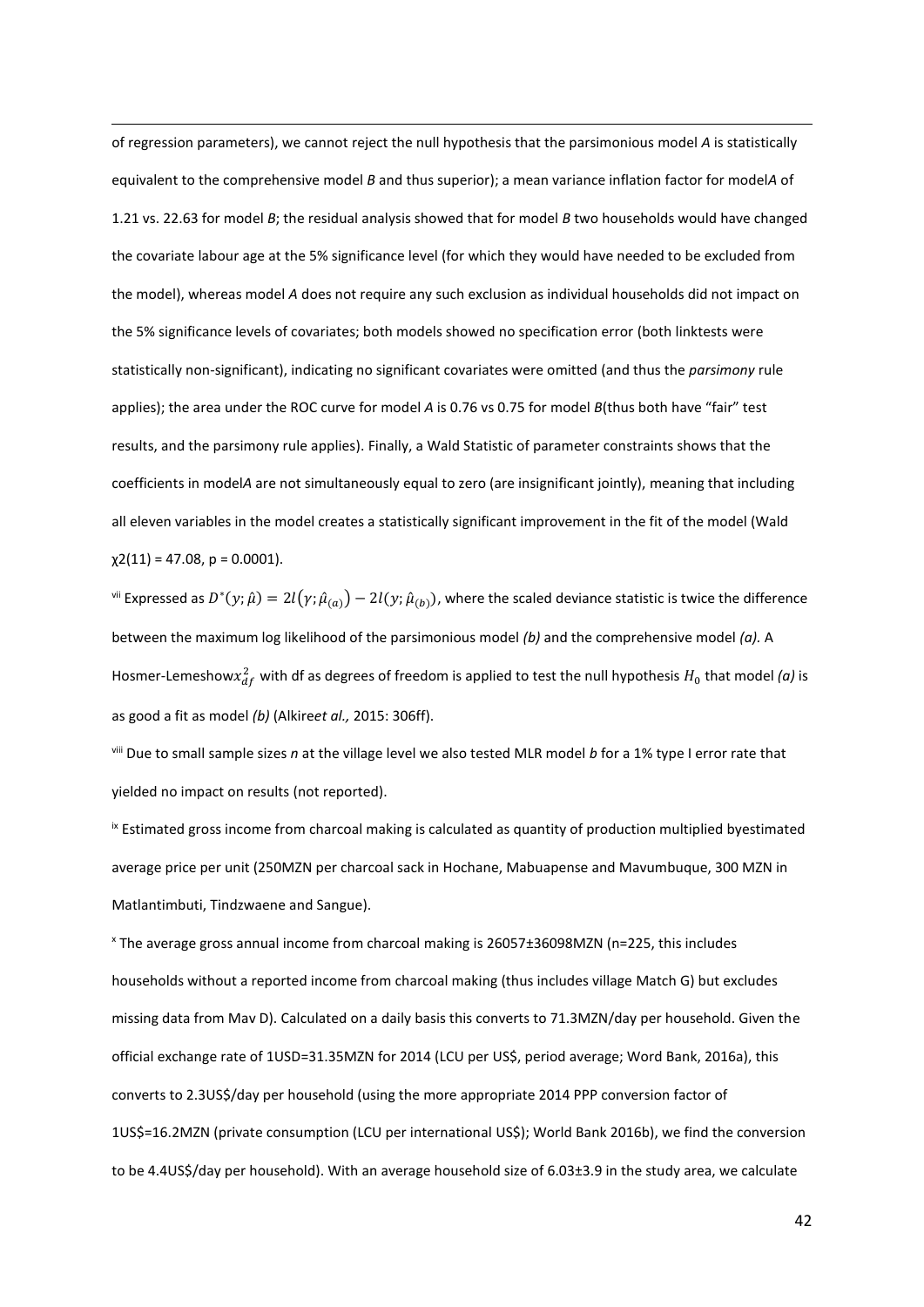the average gross income per person per day from charcoal for its producers to be 11.8MZN (0.38US\$ for the nominal exchange rate; 0.73US\$(PPP)). Excluding valuations of other income sources and its imputation in the calculation, we find that gross income from charcoal making alone is not enough to put members of the average household producing charcoal out of monetary poverty, both if the nominal exchange rate is used and when PPP is used (they are below the then valid extreme poverty line of 1.25US\$/day (PPP), and the very specific Mozambican poverty line of 18.31MZN). Even if only households are analysed who reported to have a charcoal income ≥0MZN (n=161) the average producer is considered in monetary poverty. The average income of just this subsample is 36415±36098MZN. Calculated on a daily basis the charcoal producing households generates 99.76MZN/day per household. This converts to 16.55MZN per person/day (or 0.52US\$ per person/day with nominal exchange rate, and 1.02US\$(PPP)).

**.** 

 $\frac{x}{x}$  This is calculated by multiplying the headcount ratio H with the average deprivation share across the poor in indicator  $j(A_j)$  (Alkire and Foster, 2009: 83).

 $x$ <sup>ii</sup> When  $Y_i$  is regressed individually against the 11 variables of MLR model *(a)*, in addition to "cropland area size", "labour age" and "idiosyncratic shock", we find thatthecovariates "diversification", "female household head" and "subjective well-being" also displayed *z* statistics at the significant level at 5%. Hence their continuous analytical usage as interaction terms (in MLR model *b*). Charcoal income failed at the 5% significant level both at the aggregate and disaggregate level and also when normalised, categorised into quintilesand logarithmically transformed to account for the observed skewness and heteroscedasticity(not reported). An ordered logistic regression of charcoal income quintiles using  $Y_i$  as predictor was found to be statistically nonsignificant as well (z=-0.41, p=0.68). This eventually means that even for the best-off income quintile charcoal cash income is not a significant route out of AMP.

<sup>xiii</sup> We tested the robustness of the findings in MLR Model *a* by varying the identification function  $\rho$  (where  $Y_i$ taken the value of one if and only if  $c_i\geq 3$  and  $c_i\geq 5$ , and zero if otherwise (not reported)). Thus we test results for a range of  $k$  values which displayed the most robust ranking results across the villages (see figure 1 and 2 in SI2)). At the aggregate level, "labour age" dropped as a significant predictor of AMP for  $c_i \geq 3$ , while "diversification" and the "presence of a female headed household" turned into additional significant predictors of AMP for  $c_i \geq 5$  (decreasing the log of the odds by 32%, and increasing them by a factor of 2.6). For bother alterations, charcoal income remains a non-significant predictor at the aggregate level. This finding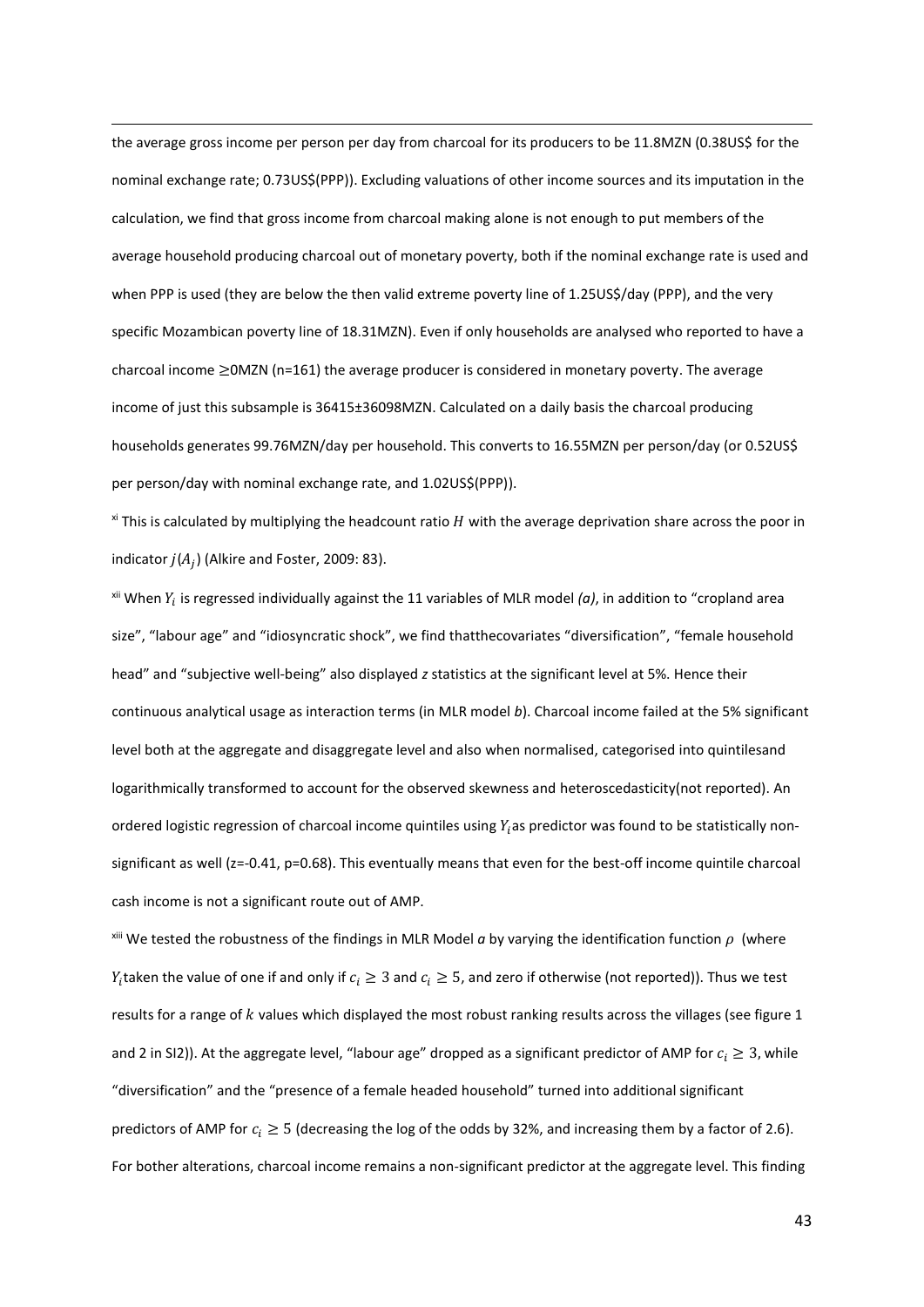was repeated at the disaggregate level, however a minor Yule-Simpson effect was observable for  $c_i \geq 3$ (where charcoal income turns into a significant predictor of AMP for Mabu E, however at a size that decreases the odds of merely 1%). Thus, we consider the results obtained in the MLR model *a* to berobust against reasonable alterations of the identification function p. Results of MLR Model a remain robust as well when analysed only for a subsample of charcoal producers that *sold* their charcoal by the time the data collection took place (and thus reported to have a gross income from charcoal ≥0MZN ((*n*=161; *Pseudo R<sup>2</sup>=*0.177*)*). Area size, labour age and idiosyncratic shock remain significant predictors of AMP, whereas charcoal income remains a non-significant predictor at the aggregate level. However, in just analysing that subsample, we find regression results on AMP less robust to changes in the identification function when charcoal income quintiles are used as predictor (not reported). We find a significant effect of charcoal income quintiles on reducing the odds of being  $Y_i = 1$  for  $c_i \geq 3$ , namely by 37%, *ceteris paribus* (*Pseudo R<sup>2</sup>*=0.251). We find an additional 32 households becomingmultidimensionally poor ( $H_{c, \geq 3}$  =86%). This constitutes an increase of 30% (from  $H_{c_1 \geq 4}$ =67%). While we observe a moderate comparative reduction in the average intensity of deprivations A (from  $A_{c_i\geq4}$ =67% to  $A_{c_i\geq3}$ =60%), the prevalence of poverty  $M_0$  for  $c_i\geq3\,$  is with 0.516 greater than for  $c_i\geq$ 4 (<sup>0</sup> =.449). Thus, we find that with a greater prevalence of poverty (driven by a move towards a *union approach* in the identification function  $\rho$ ), the role of charcoal making for its producers in predicting deductions in the log of the odds of being AMP increases. A one-way ANOVA between charcoal income quintiles over  $Y_i = c_i \geq 3 = 1$  reveals a significant difference across the sample ( $F(4,156) = 2.81$ , p=.02). A Tukey post-hoc test revealed that  $Y_i = c_i \geq 3 = 1$  was statistically significantly lower in the 5<sup>th</sup>quintile compared to 1<sup>st</sup>(-.25±0.9, p=.029). This translates to a significant low-to-moderate semi-elasticity of 0.68 of AMP when charcoal income data is logarithmically transformed.

**.** 

 $x^{\text{iv}}$  The deviance statistic  $D^*$  of 2.25 at a 5% type I error rate was identified between the comprehensive MLR model *(a)* (Hosmer-Lemeshowχ2(8)=10.50, p=0.23) and an alternative parsimonious MLR model *(b)*, one that contained only the three significant predictors of AMP (Hosmer-Lemeshow χ2(8)=8.25, p=0.40). As the deviance statistic  $D^*$  is below the chi-squared statistic of 15.507 at 8 degrees of freedom we cannot reject the null hypothesis that the parsimonious model is statistically equivalent to the comprehensive model. xv While interaction terms were included in MLRmodel *b*, second-order terms were excluded as their inclusion would have not improved the model fit and the parsimonious rule applies (scaled deviance statistic $D^*$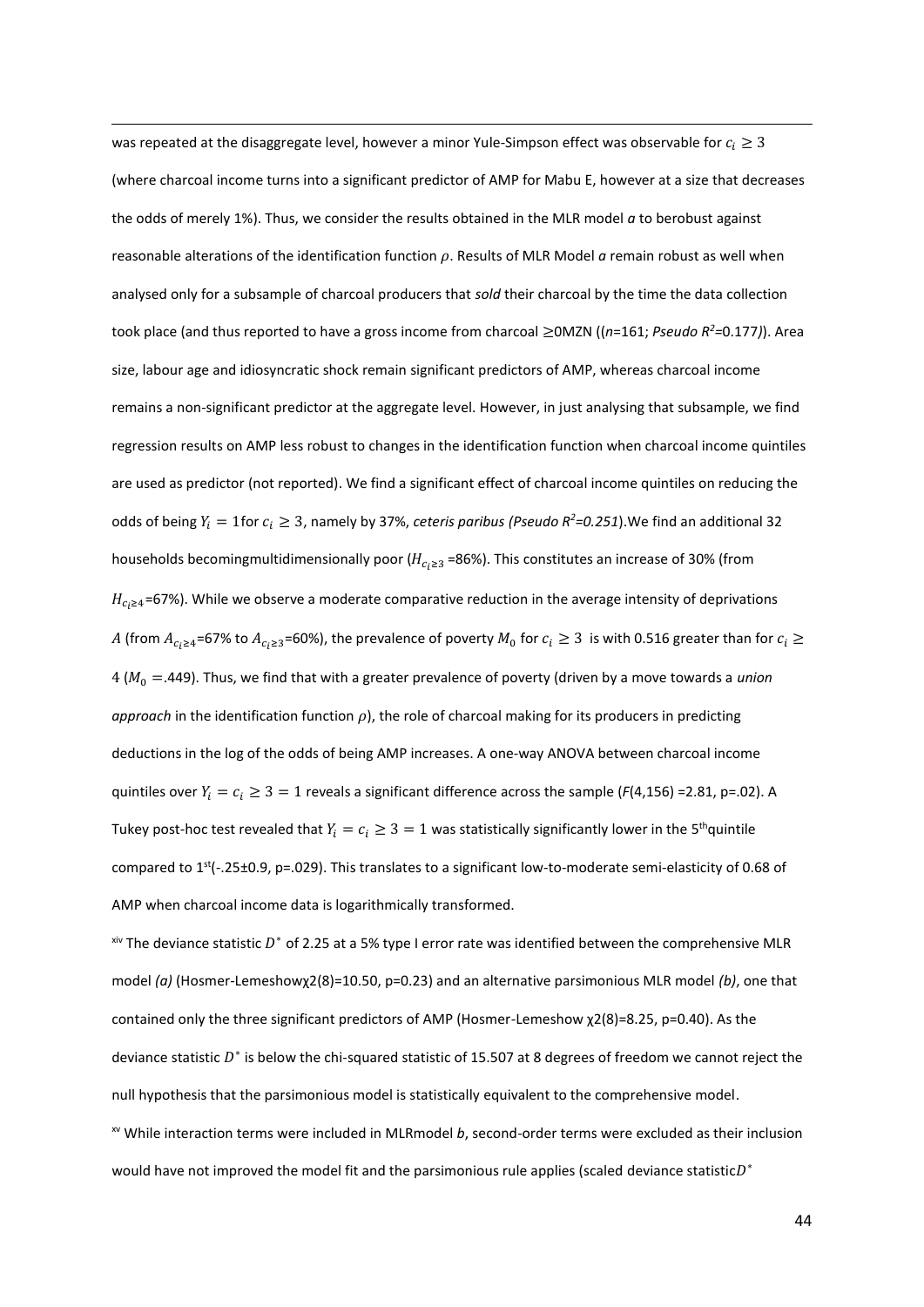between MLR model *b* and potential MLR model *b.2* of 1.55 at a 5% type I error rate is below the chi-squared statistic of 5.991 at 2 degrees of freedom).

**.** 

xvi In contrast, the two predictors found to show deductions in the likelihood of being  $Y_i$ =1 at the aggregate level, namely cropland area size and labour age, were found to have significant correlationswith indicators across all three dimensions of AMP (cropland area size with sanitation (0.18), water (0.16), access to services services, associations and credit variable (0.36) and assets (0.26), and labour age with sanitation (0.18), education (0.39), assets (0.45) and housing (0.26)).

xviiχ2(1)=.009 p=.92. AShapiro-Wilk W test for normality revealed a non-normal distribution of charcoal income(W=0.737,p=.00001).

xviii*F*(4,156) = 0.46, p=.77. A Shapiro-Wilk W test for normality revealed a normal distribution of charcoal income quintiles (W=0.99,p=.68)

 $x$ ixThis also helps to explain why the gross value of livestock was not a significant covariate in the MLR model  $a$ (*z* statistic of -0.22). While livestock is positively correlated with sanitation (0.18), under five mortality (-0.14), food (in)security (0.19), access to services (0.25), assets (0.35) and housing (0.32), thus with six out of nine variables across all three dimensions of AMP, a one-way ANOVA was unable to establish a statistically significant difference between quintiles over  $Y_i$  ( $F(4,143) = 2.14$ ,  $p = .07$ ).

<sup>xx</sup> Only if part of a strategy to diversify the livelihood portfolio which eventually leads to a business creation is charcoal making useful in the potential alleviation of AMP. We used confirmatory principal component factoring(Costello and Osborne, 2005)to collapse the eleven covariates into latent variables (not reported). This was done to understand the effect of latent variables that connect the eleven covariates. PCF revealed four uncorrelated factors with an *eigenvalue* equal to or greater than one, which were retained following the *Kaiser* criterion (see Costello and Osborne, 2005). Together, they explain 55.8% of the total variance in the observed variables. Each factor is comprised of observed variables that hold the strongest factor loadings (or standardised regression coefficients). The strongest correlation of factor 1 is with years of residency and labour age, factor 2 with business ownership and diversification, factor 3 with shock and subjective perceptions of fortune, and factor 4 with wage income and area size. Charcoal income was found to have a low regression coefficient that prevents the variable being identified in the factor loadings with an *eigenvalue* greater than one.The identified factors are then used in another MLR model. For any given household, the log